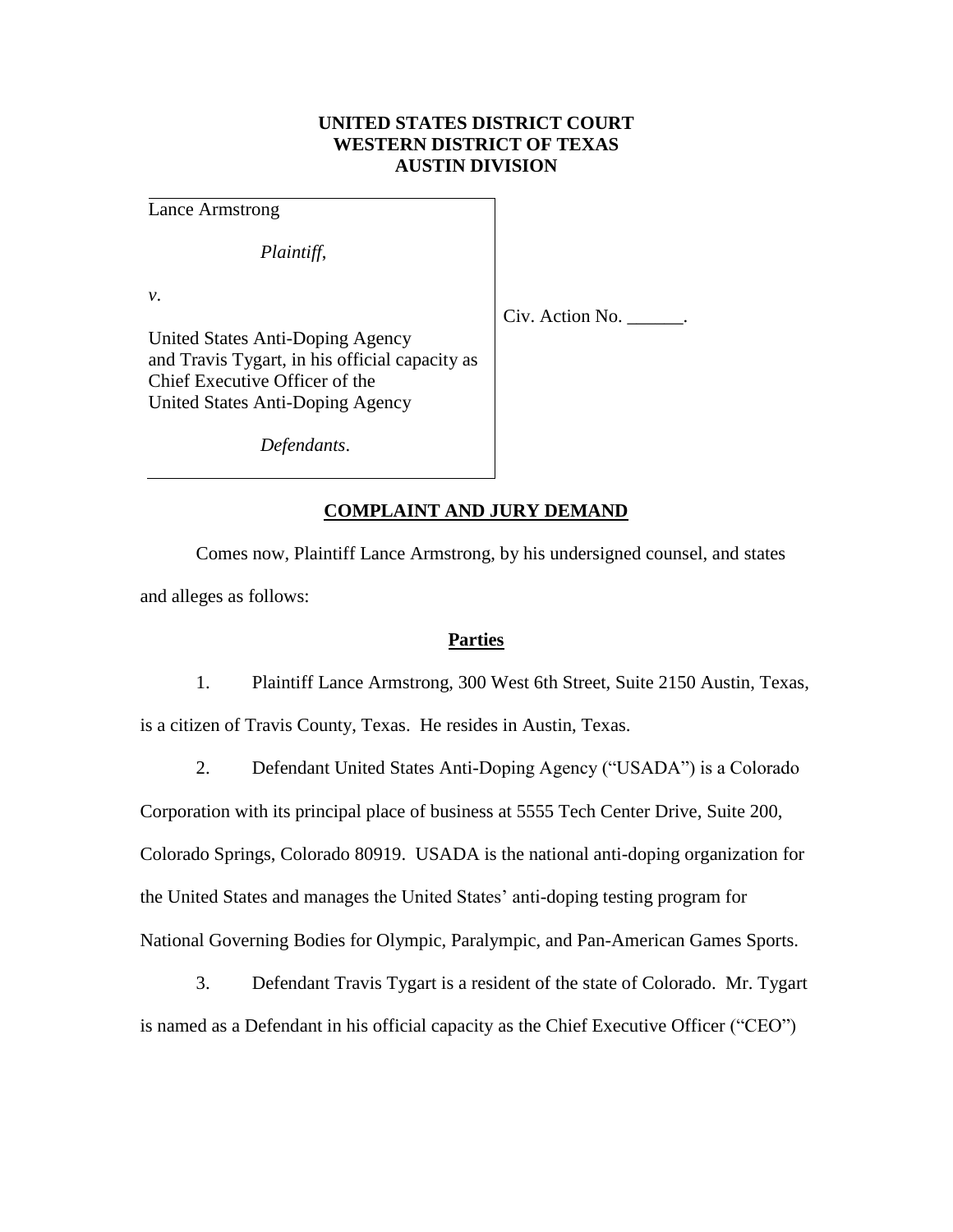of USADA, with his principal place of business at 5555 Tech Center Drive, Suite 200, Colorado Springs, Colorado 80919.

### **Nature of Action**

4. Mr. Armstrong brings this Complaint against USADA and its CEO, Travis Tygart, to prevent imminent violations of Mr. Armstrong's Constitutional and common law due process rights, by which the Defendants would strip Mr. Armstrong of his livelihood, his seven *Tour de France* titles, and the many other honors he has won in his world-renowned cycling career.

5. Defendants' actions demonstrate their belief that USADA is above the United States Constitution, above the law, above court review, free from supervision from any person or organization, and even above its own rules. Defendants will no doubt tell this Court it has no power or authority either to review their conduct or force USADA to obey the law, obey the Constitution or even obey its own rules. Contrary to Defendants' belief that USADA answers to no one outside of an arbitration regime it has created and has populated with arbitrators who predictably find in USADA's favor, this Court does indeed have the power to review USADA's conduct.

6. Over a period of more than two years, and at a cost of millions of dollars to the American taxpayer, Defendants have targeted Mr. Armstrong in a wide-ranging investigation, in concert with the United States Department of Justice ("DOJ"), the Federal Bureau of Investigation ("FBI") and other federal law enforcement agencies. Among other things, Defendants have relied upon information gathered improperly and coerced in concert with a Federal Agent, Jeff Novitzsky, who has been described by a variety of federal courts as having "callous disregard for the rights of third parties" and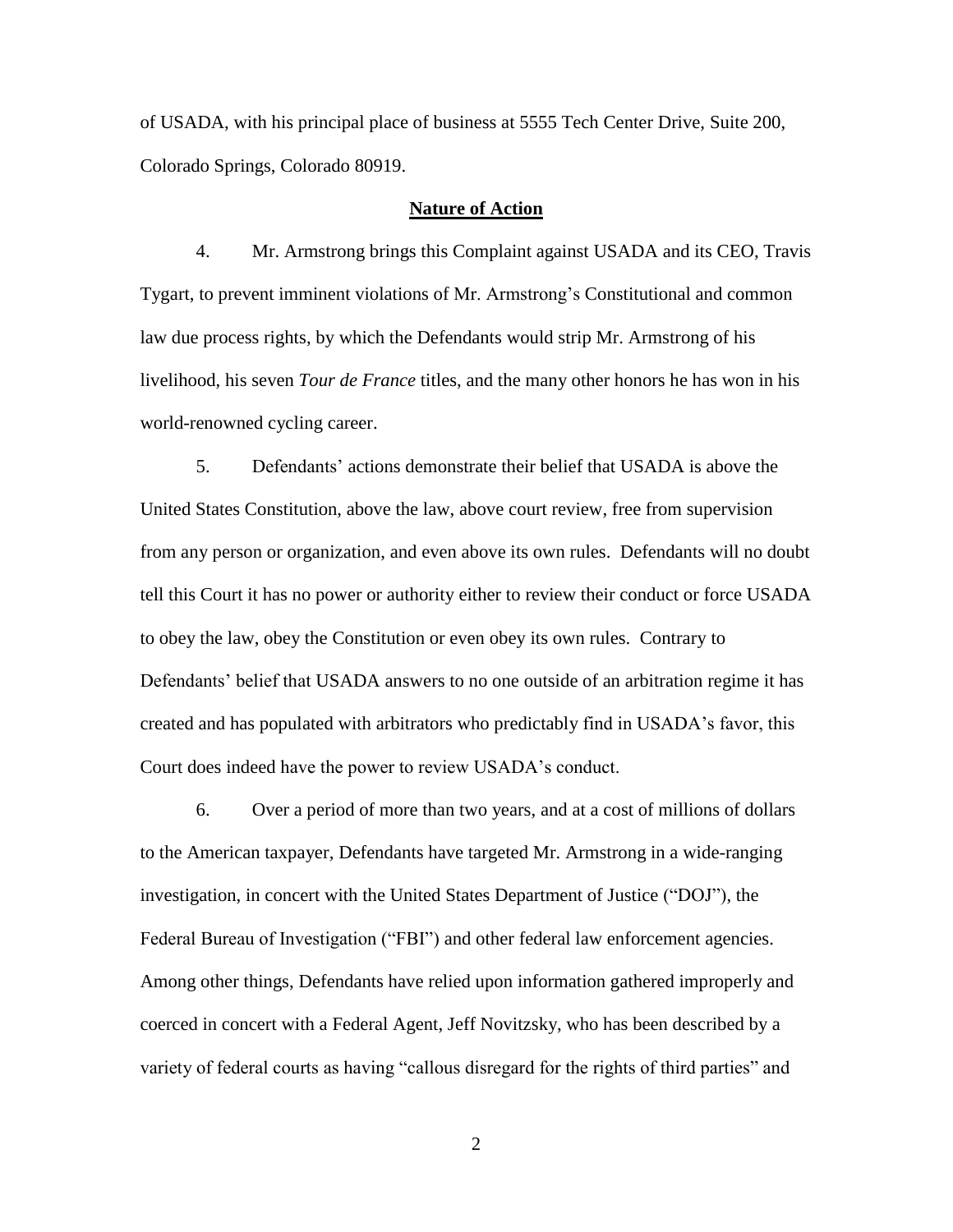engaging in "unreasonable" tactics amounting to "harassment." One federal judge even inquired of Agent Novitsky's efforts, "Whatever happened to the Fourth Amendment? Was it repealed somehow?"

7. Defendant Tygart shares with Agent Novitsky a well-publicized obsession with "getting" Mr. Armstrong. Defendant Tygart evidently believes that USADA needs to bring a big case against a "big fish" to justify its existence. One of, if not the primary, goals of this effort is to convince the United States government to continue and increase the tens of millions of dollars of unsupervised grants that the government already provides to USADA. In furtherance of this effort, Defendant Tygart and Agent Novitsky offered other cyclists corrupt inducements—offers some cyclists could not refuse—to implicate Mr. Armstrong in exchange for saving the cyclists' careers. If they refused to do so, USADA would work to ruin their careers, just as it is now attempting to end Mr. Armstrong's career.

8. Despite Agent Novitsky's and Defendant Tygart's conduct, the federal authorities ultimately decided not to prosecute Mr. Armstrong. This is not surprising. After all, Mr. Armstrong has passed every drug test ever administered to him in his career—a total of 500 to 600 tests. Those tests include a tremendous number of additional tests by USADA over the past several years as part of its "target testing" designed to determine if Mr. Armstrong was cheating or competing fairly. In its multimillion dollar zeal to "get" Mr. Armstrong, USADA has been unable to turn up a single positive drug test from Mr. Armstrong. Given that Mr. Armstrong is believed to have been given more drug tests than any other athlete in history, it is a testament to USADA's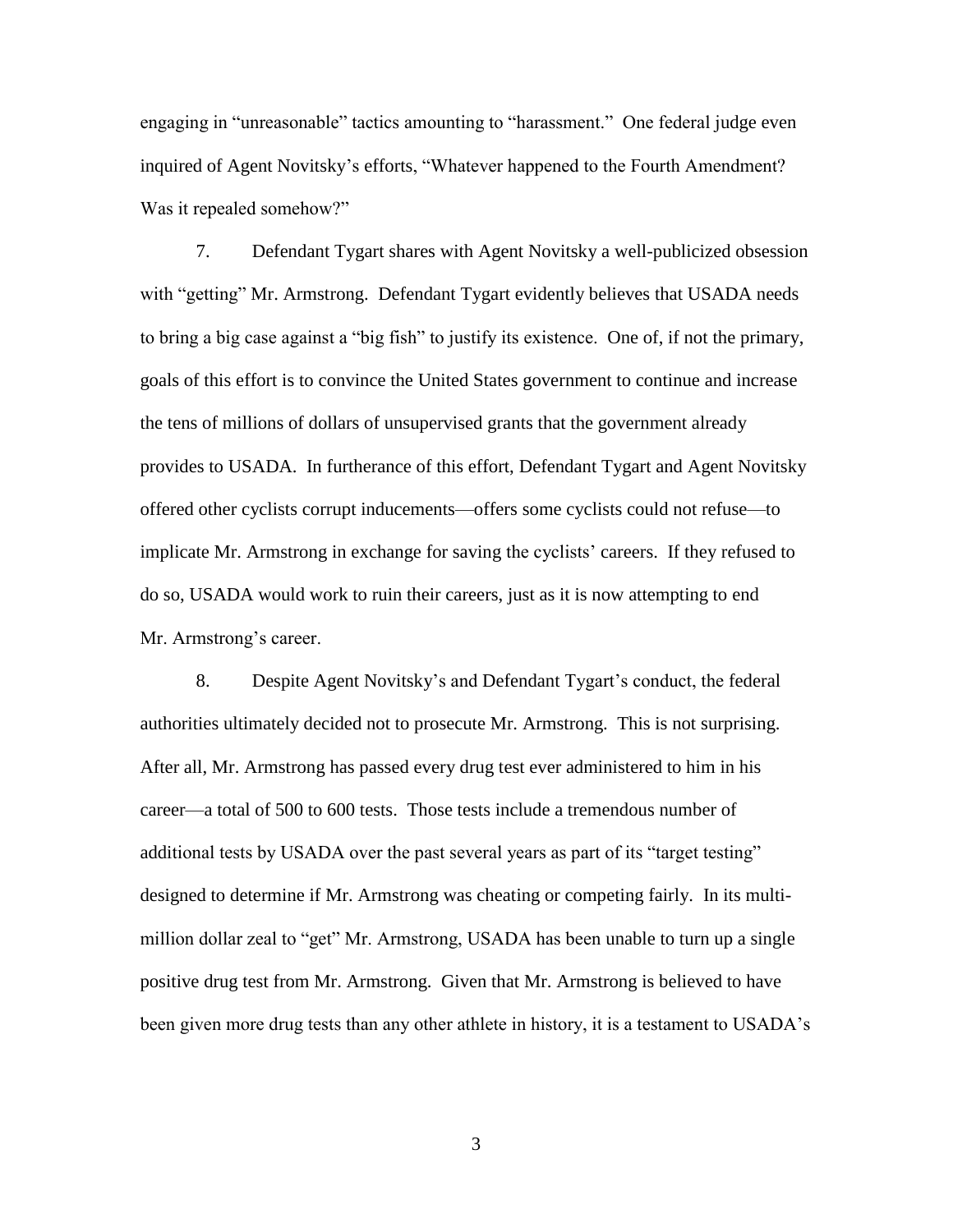brazenness and callous disregard for its own mission that it seeks to strip Mr. Armstrong of his life's work and his future livelihood absent a single positive test.

9. Undeterred, Defendants have charged Mr. Armstrong with unspecified doping violations and seek to try him through USADA's self-created, self-regulated and self-operated process that it has rigged to ensure that it cannot lose. One of USADA's own arbitrators describes the process as follows: "[USADA] is willfully violating the law – behaving as if they are above the law  $\ldots$  [T] hey are nothing more than bullies preying upon the vulnerable." *USADA v. Gatlin*, AAA No. 30 190 00170 07 (Campbell, concurring in part and dissenting in part). But USADA is not above the law.

10. USADA's kangaroo court proceeding would violate due process even if USADA had jurisdiction to pursue its charges against Mr. Armstrong. But in fact, USADA's own governing rules dictate that it does not have jurisdiction. Under the rules of cycling, the Union Cycliste Internationale ("UCI"), the International Federation for cycling, is the only organization permitted to assess the evidence and decide whether there is reliable evidence that should be the subject of a disciplinary proceeding. UCI has asked USADA to provide information about its witnesses to UCI so it can conduct the review required under its rules, but USADA has simply ignored UCI.

11. In a real adversary process, in front of neutral and independent factfinders, Defendants' misconduct would be exposed and remedied, and USADA's charges against Mr. Armstrong would be revealed as unfounded. But the process Defendants seek to force upon Mr. Armstrong is not a fair process and truth is not its goal. Defendants have presented Mr. Armstrong with an impossible and unlawful choice: either accept a lifetime ban and the loss of his competitive achievements, or endure a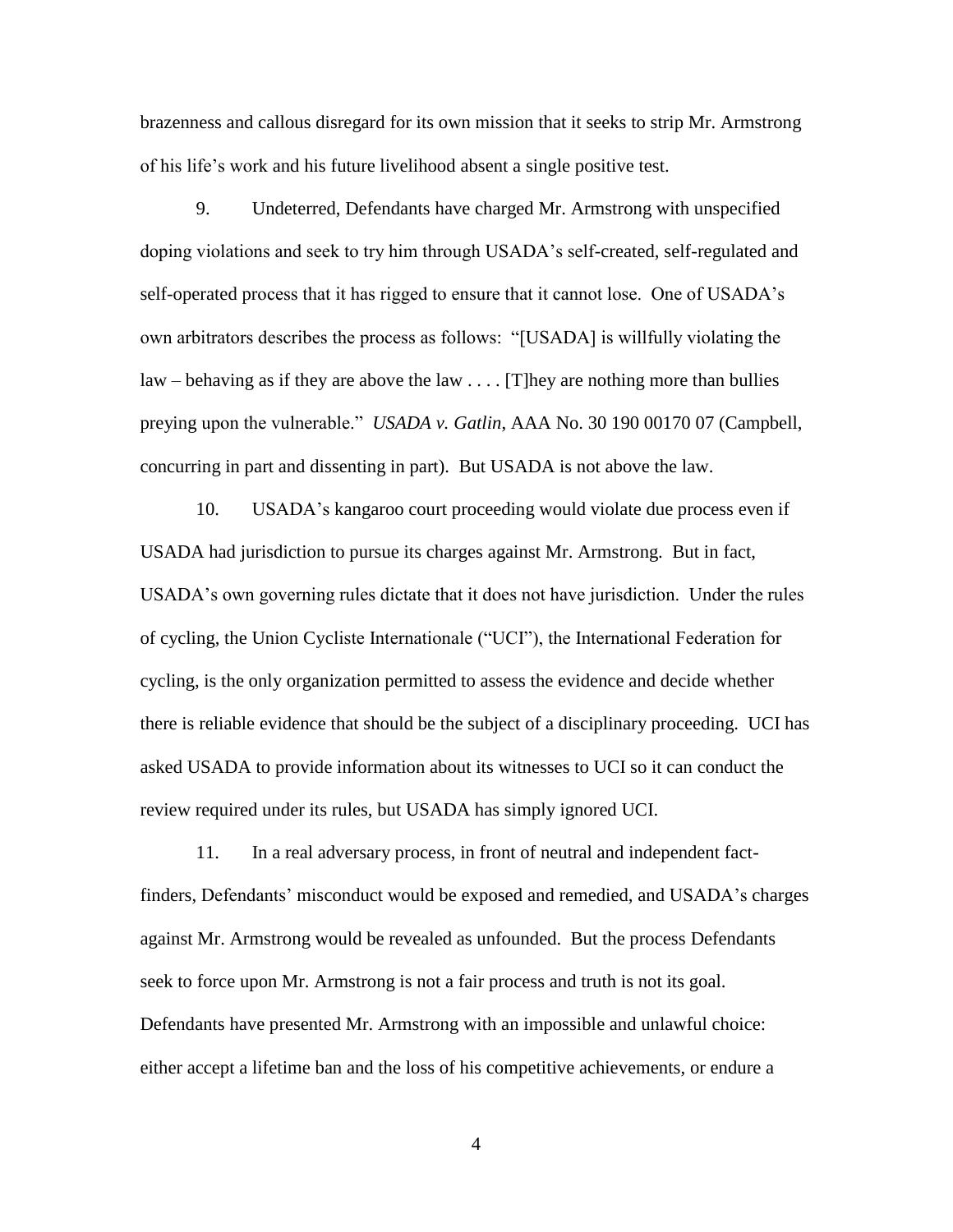rigged process where he would be certain to lose and suffer the same outcome. This "choice" offends the law, offends due process, and offends fundamental fairness. This Court has the authority to prevent such a miscarriage of justice.

12. Mr. Armstrong is not asking for a set of rules not available to other athletes. The reality, instead, is that in addition to the overall corruption of the system by USADA, the Defendants have singled Mr. Armstrong out from all other athletes, selectively targeting and prosecuting him and engaging in illegal and unconstitutional activity as applied to him. In these unique circumstances, Mr. Armstrong has every right to fight back, defend himself and seek the protection of this Court.

13. As such, Mr. Armstrong brings this action to prevent Defendants from enforcing, or taking any further action to pursue, charges USADA has asserted against Mr. Armstrong in its charging letters dated June 12 and June 28, 2012, or from seeking to impose any sanctions or to commence any disciplinary proceedings based on the allegations in those letters. This includes enjoining Defendants' asserted deadline of July 14, 2012 for Mr. Armstrong to accept their proposed penalty, or to contest the charges through their "process." Mr. Armstrong seeks injunctive and declaratory relief from Defendants' unlawful actions. Absent injunctive relief, Mr. Armstrong will suffer irreparable harm.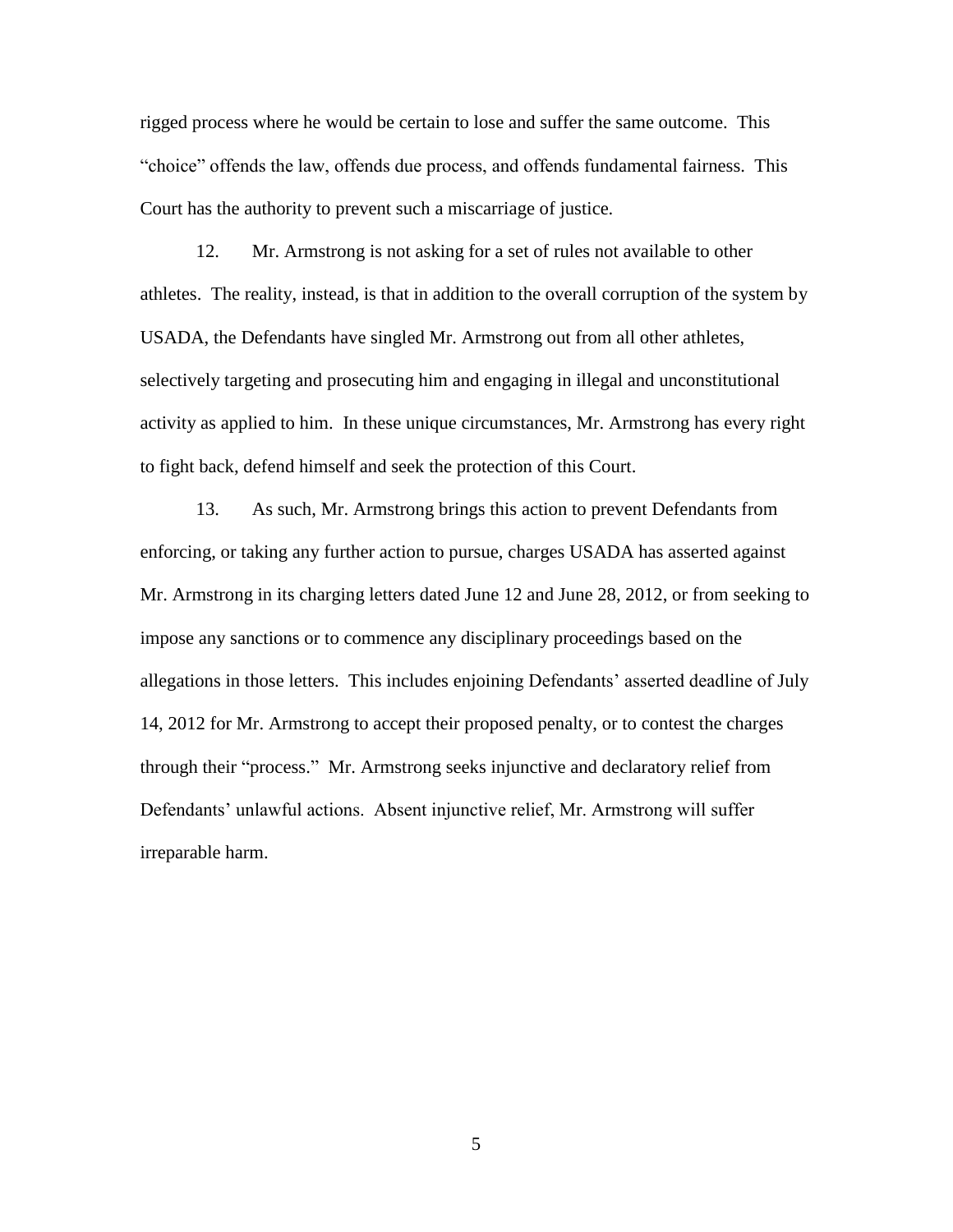#### **Jurisdiction and Venue**

14. This court has subject matter jurisdiction over this matter pursuant to 28 U.S.C. § 1331 because it is a matter that arises under the Constitution and laws of the United States.

15. This Court also has subject matter jurisdiction pursuant to 28 U.S.C. § 1332(a)(1) because it is an action between citizens of different states and the matter in controversy exceeds the sum or value of \$75,000. The damage already caused and the value of the continuing threat to Mr. Armstrong's property, reputation, and livelihood, as well as substantial costs Mr. Armstrong would incur in an unlawful arbitration proceeding as designed by Defendants, far exceed the requirement of \$75,000. Finally, the extent of the deprivation of Mr. Armstrong's constitutional and common law due process rights further increases the amount in controversy.

16. This court has subject matter jurisdiction over the state law claims asserted by Mr. Armstrong based on principles of ancillary and pendent jurisdiction and supplemental jurisdiction pursuant to 28 U.S.C. § 1367 because those claims form part of the same case or controversy under Article III of the United States Constitution.

17. This Court has personal jurisdiction over defendants because Defendants are doing business in the Western District of Texas, and the acts and conduct at issue in this case were directed at Mr. Armstrong in this district and were conducted in part in this district.

18. Defendants' officials and agents have also repeatedly subjected Mr. Armstrong to no-notice out-of-competition drug testing in the Western District of Texas. He has been subject to target testing by USADA for several years.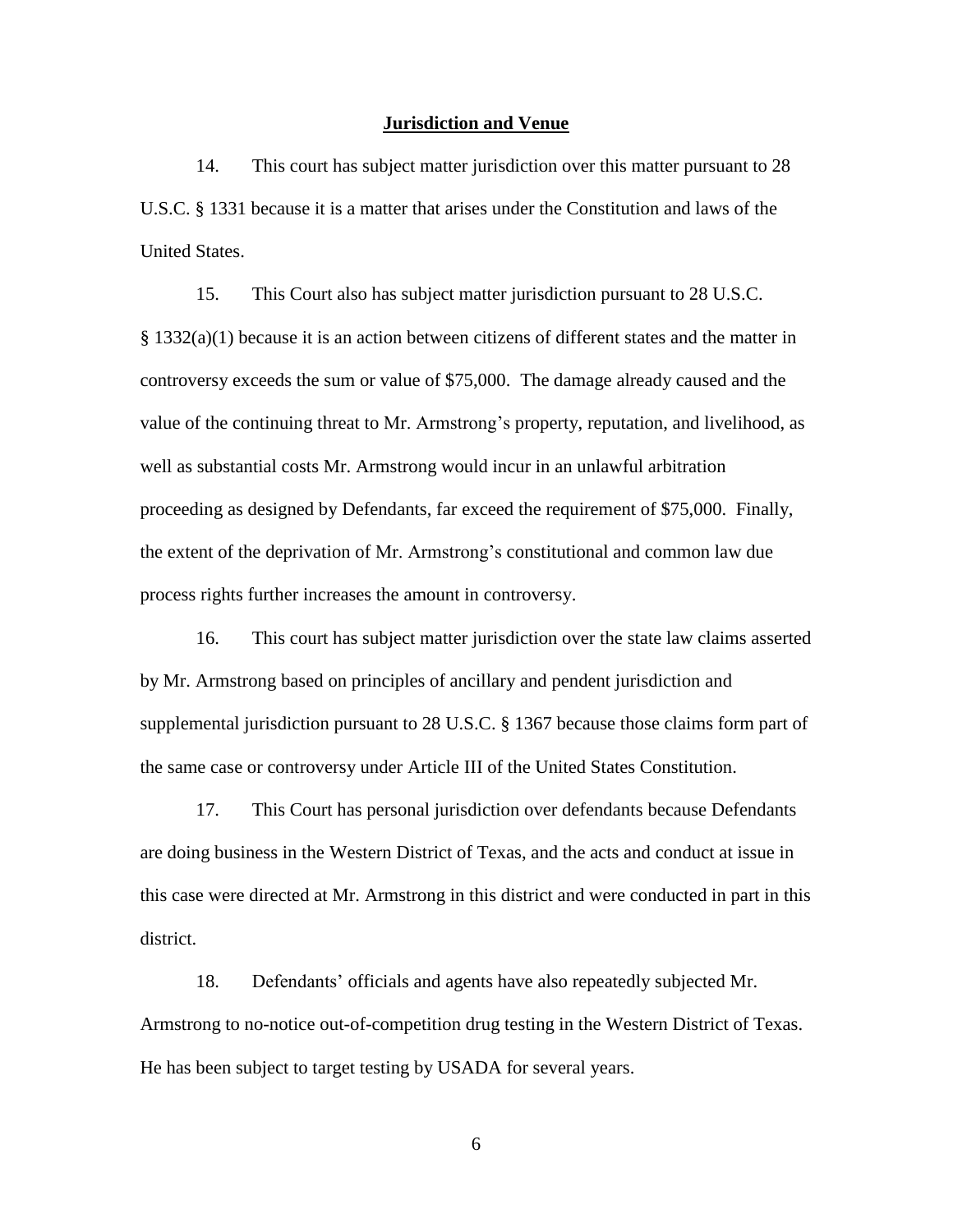19. Defendants regularly extend their testing and punishment activity to other athletes and events in the Western District of Texas as part of their ordinary business practices. Upon information and belief, USADA has tested and sanctioned athletes when laboratories hired by USADA reported that those athletes tested positive as a result of incompetition testing at events in this district, and has tested and sanctioned athletes who reside in Texas as a result of out-of-competition testing in Texas. All elite Olympic, Paralympic, and Pan American Games athletes who live in or travel to Texas must keep USADA informed about their whereabouts and must subject themselves to out-ofcompetition testing by USADA in Texas.

20. Defendants have purposefully availed themselves of this forum such that Defendants should reasonably anticipate proceedings against them here, and the exercise of jurisdiction over Defendants is reasonable and comports with traditional notions of fair play and substantial justice.

21. Venue lies in this district under 28 U.S.C. § 1391 because a substantial part of the dispute concerns Defendants' efforts to (i) target Mr. Armstrong in this district; (ii) to interfere with Mr. Armstrong's contracts that provide him benefits in this district; (iii) to coerce witnesses and to offer things of value to witnesses in this district to testify falsely against him; (iv) to impose a lifetime ban on Mr. Armstrong competing in professional or elite competitive sports in this district, in Texas generally, or anywhere else in the world; and, (v) to force Mr. Armstrong to bring his claims against USADA in an arbitration which would be filed within this district.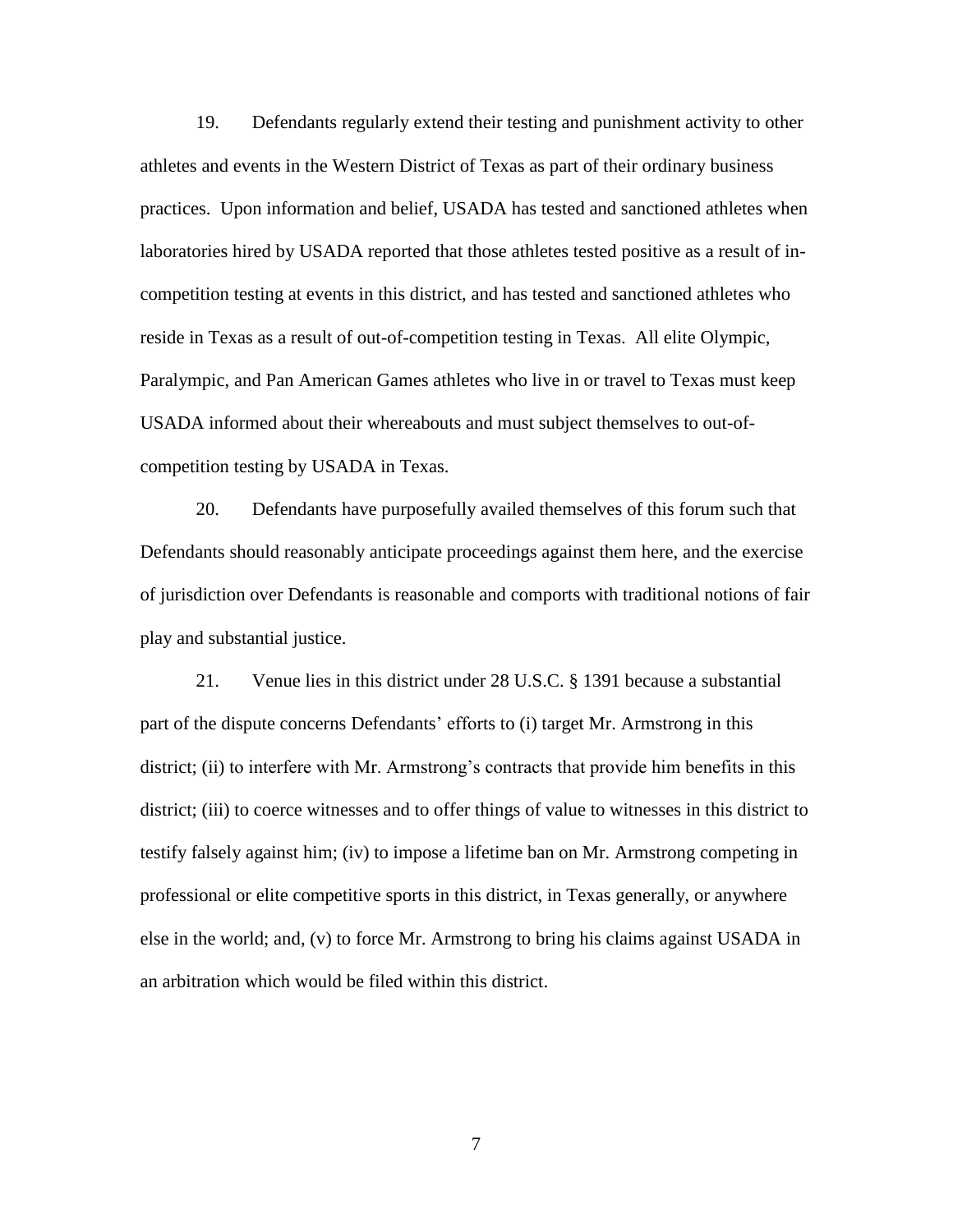22. The Ted Stevens Olympic and Amateur Sports Act, 36 U.S.C. § 220509, *et seq.*, is inapplicable to this action and does not otherwise preempt the Court's authority to review USADA's conduct.

### **Other Relevant Organizations**

23. The Union Cycliste Internationale ("UCI") is the international federation for the sport of cycling.

24. USA Cycling is the United States National Governing Body for the sport of cycling.

25. The United States Olympic Committee ("USOC") is the national Olympic committee in the United States.

26. The World Anti-Doping Agency ("WADA") is an international antidoping organization that establishes rules for the policing and sanctioning of doping in athletic competition, which rules are adopted by its members.

#### **Lance Armstrong's Career**

27. Mr. Armstrong is a triathlete and a retired professional road-racing cyclist. He has been an exceptional athlete all of his life.

28. At the age of 12, Mr. Armstrong finished fourth for his age group in the Texas youth swimming championships in the 1,500-meter freestyle event.

29. At the age of 13, during his first year of involvement in the sport of triathlon, Mr. Armstrong entered and won the Iron Kids Triathlon. In 1987–1988, when Mr. Armstrong was 16 and 17 years old, he was the number one ranked triathlete in the 19-and-under group. His point total for 1987 as an amateur was better than five professionals ranked that year. At 16, he became a professional triathlete. In 1989 and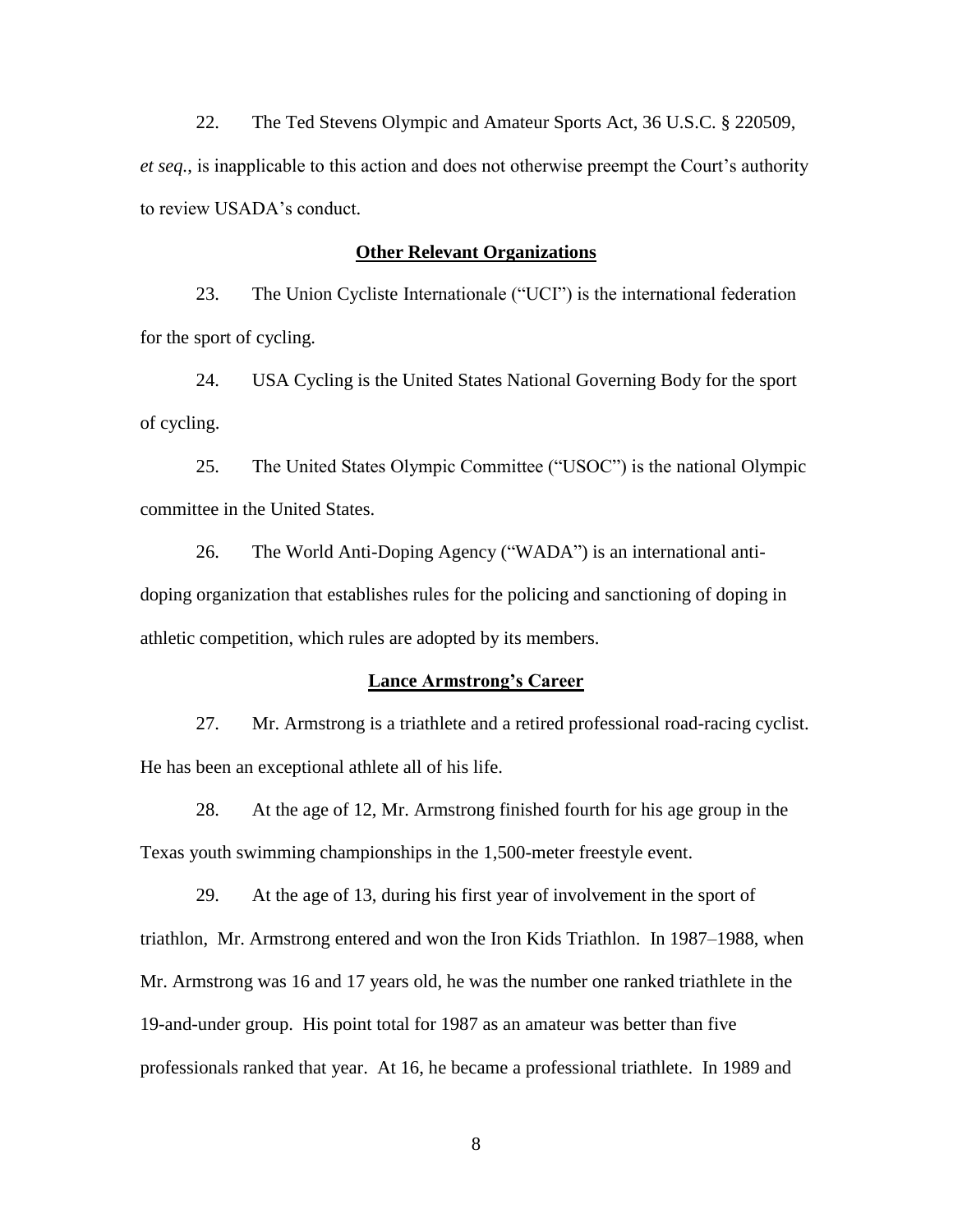1990, at 18 and 19 years old, he became the United States national sprint-course triathlon champion.

30. Of the triathlon's three components, Mr. Armstrong most enjoyed cycling and began to enter elite cycling competitions. In 1991, Mr. Armstrong won the United States Amateur Cycling Championship. In 1992, he represented the United States at the Summer Olympic Games in Barcelona, Spain. In 1993, he became one of the youngest riders to ever win the UCI Road World Championship in Norway. In that same year, he won a stage of the *Tour de France*; in the nineteen years from 1993 to 2012, no rider as young as Mr. Armstrong was in 1993 won a stage of the *Tour de France*.

31. Mr. Armstrong continued to excel as a professional cyclist from 1993 to 1996. Mr. Armstrong represented the United States at the 1996 Olympic Summer Games in Atlanta, Georgia. He competed in both the cycling time trial event and the cycling road race event. Although expected to do better, he finished sixth in the time trial and twelfth in the road race.

32. Just over two months after the 1996 Olympic Games, Mr. Armstrong was diagnosed as having testicular cancer, with a tumor that had metastasized to his brain and lungs. Though his prognosis was originally extremely poor, requiring brain and testicular surgery as well as chemotherapy, Mr. Armstrong successfully completed his treatment and made a full recovery.

33. After his recovery, Mr. Armstrong re-entered professional cycling and went on to win the *Tour de France* each year from 1999 to 2005. He is the only person to have won the event seven times, breaking the previous record of five wins shared by four non-American cyclists. Mr. Armstrong has raced the *Tour de France* with the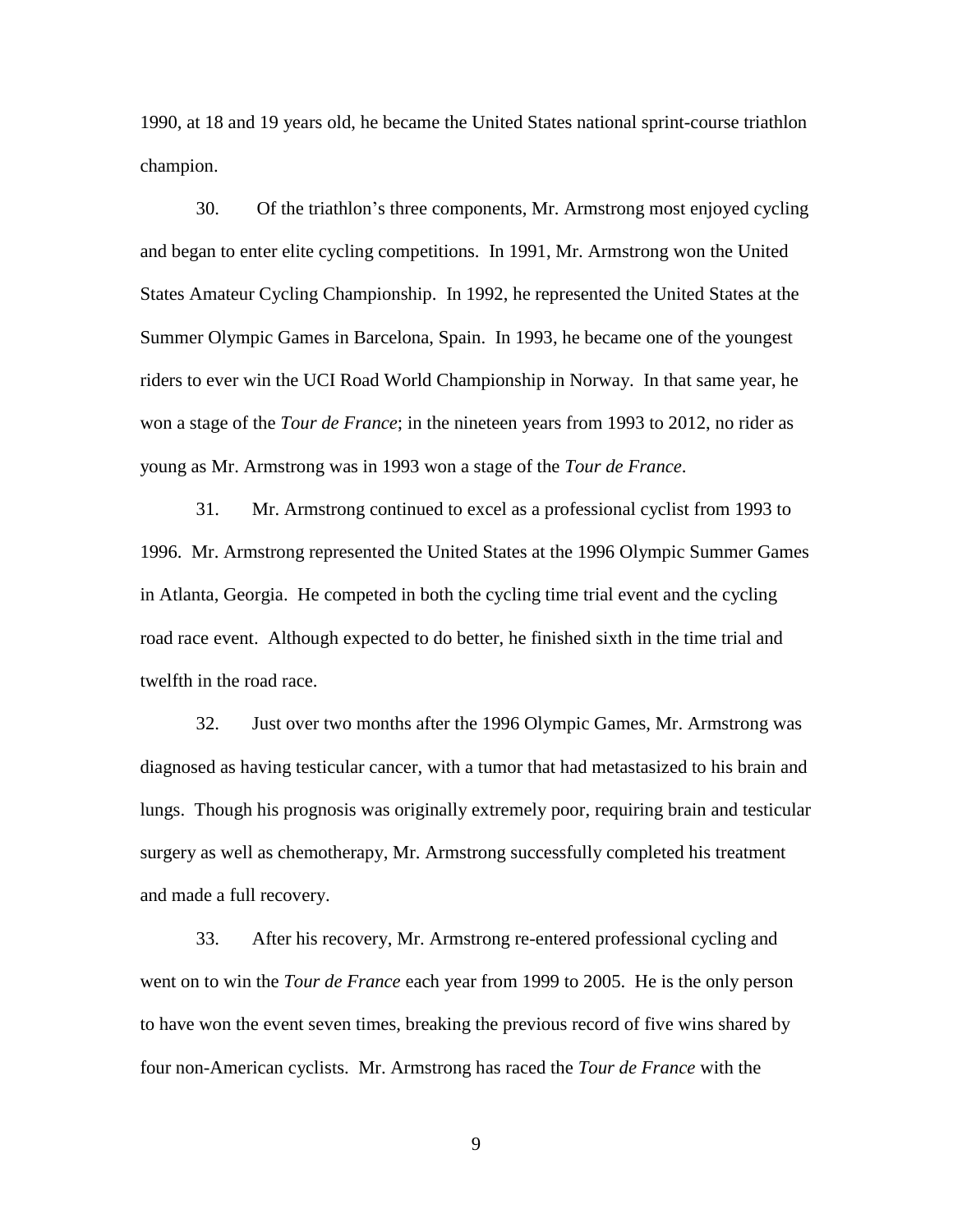United States Postal Service, the Discovery Channel, the Astana and the RadioShack teams. Mr. Armstrong also earned a Bronze Medal in the Individual Time Trial event at the 2000 Summer Olympic Games in Sydney, Australia.

34. In 1996, Mr. Armstrong founded a public charity, the Mr. Armstrong Foundation. The Mr. Armstrong Foundation provides free services to cancer survivors with financial, emotional and practical challenges. The Mr. Armstrong Foundation is a leader in the global movement on behalf of 28 million people living with cancer today. Since its inception, the Mr. Armstrong Foundation has raised close to \$500 million for the fight against cancer. Mr. Armstrong has been the Foundation's largest individual donor, personally contributing over \$6.5 million.

35. Mr. Armstrong originally announced his retirement from professional cycling on July 24, 2005, at the end of the *Tour de France*. However, he returned to professional cycling in January 2009, and finished third in the *Tour de France* that year. He again retired from professional cycling on February 16, 2011.

36. In 2011, Mr. Armstrong began competing as a professional triathlete. Mr. Armstrong has competed in Ironman 70.3 events organized by the World Triathlon Corporation ("WTC"), a corporation that organizes triathlon events around the world.

37. Prior to USADA's announcement of the charges against Mr. Armstrong, Mr. Armstrong had competed in, and won, two WTC-sanctioned events in the past two months, with the ultimate goal of qualifying for the WTC-organized Ironman World Championship in October 2012.

38. As a result of Mr. Armstrong's participation in WTC-sanctioned events, the Mr. Armstrong Foundation formed a partnership with the WTC's Ironman triathlon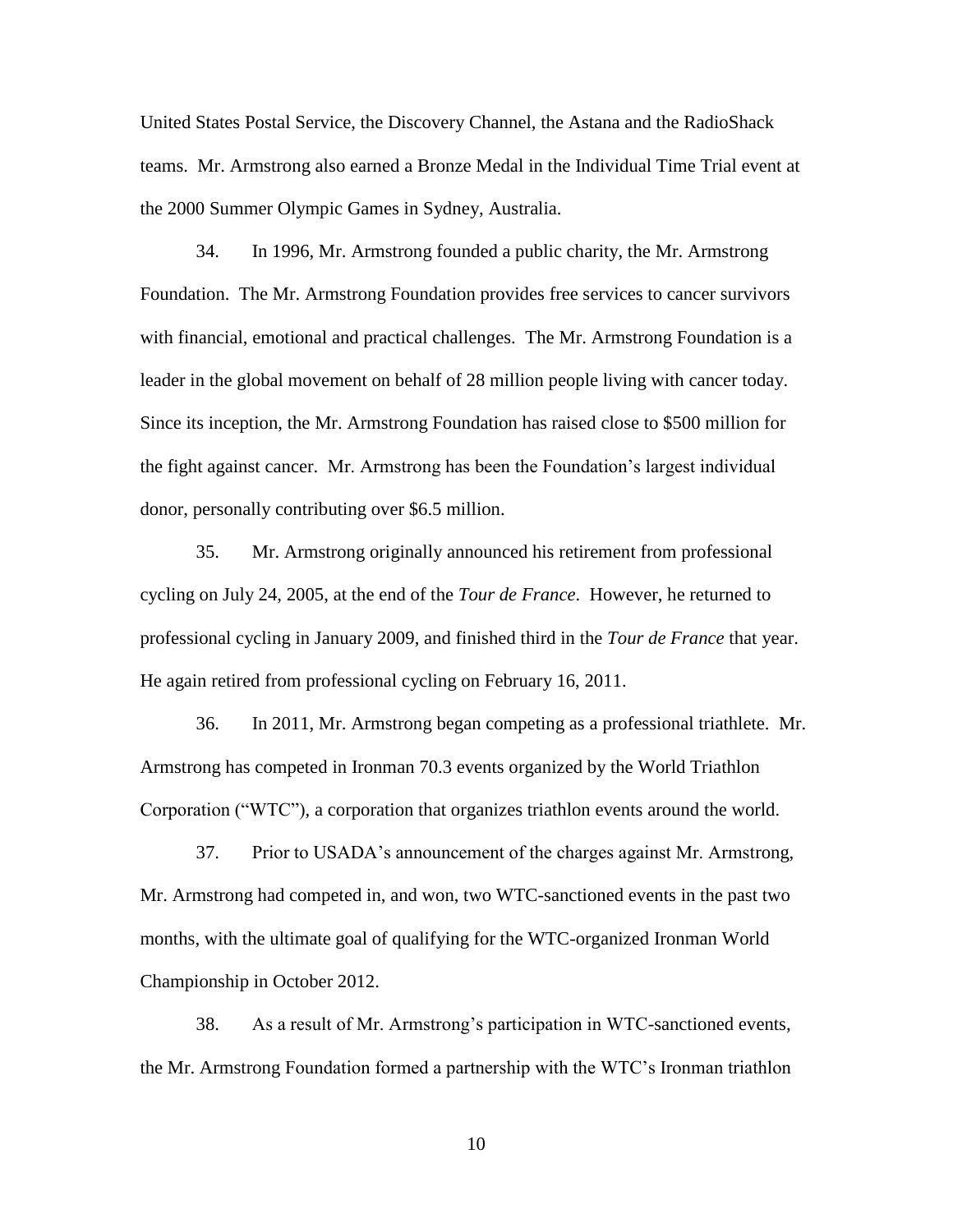series to raise more than \$1 million for people battling cancer. Mr. Armstrong also stood to benefit financially from the contract. On February 10, 2012, WTC announced that it would auction off four entry slots at the Ironman World Championship in 2012 and 2013 with proceeds going to the Mr. Armstrong Foundation. In return, Mr. Armstrong agreed to race in at least six WTC Ironman and Ironman 70.3 triathlon events in 2012.

39. As USADA was aware would occur, as a direct result of USADA sending a copy of its June 12, 2012 notice of charges to WTC, Mr. Armstrong has been suspended from competing in WTC events, including a June 24, 2012 triathlon in France for which Mr. Armstrong was training when USADA issued its charges. Also, as USADA is aware and intends, Mr. Armstrong will be banned from further WTC competitions if USADA's sanctions are imposed.

40. Participating in professional sporting events is Mr. Armstrong's livelihood and, along with supporting efforts to reduce the incidence of cancer and helping cancer survivors, his passion. Mr. Armstrong intends, absent action to enforce USADA's proposed sanctions, to continue participating in professional sporting events that are governed by signatories to the World Anti-Doping Code, events in which he will not be allowed to compete if USADA is allowed to continue its improper and unlawful conduct.

### **Comprehensive Drug Testing of Lance Armstrong**

41. Mr. Armstrong is the most drug tested athlete in sports history.

42. Throughout his twenty-plus year professional career, Mr. Armstrong has been subjected to 500 to 600 drug tests without a single positive test. In the time period from the fall of 2008 through March 2009 alone, Mr. Armstrong was required to submit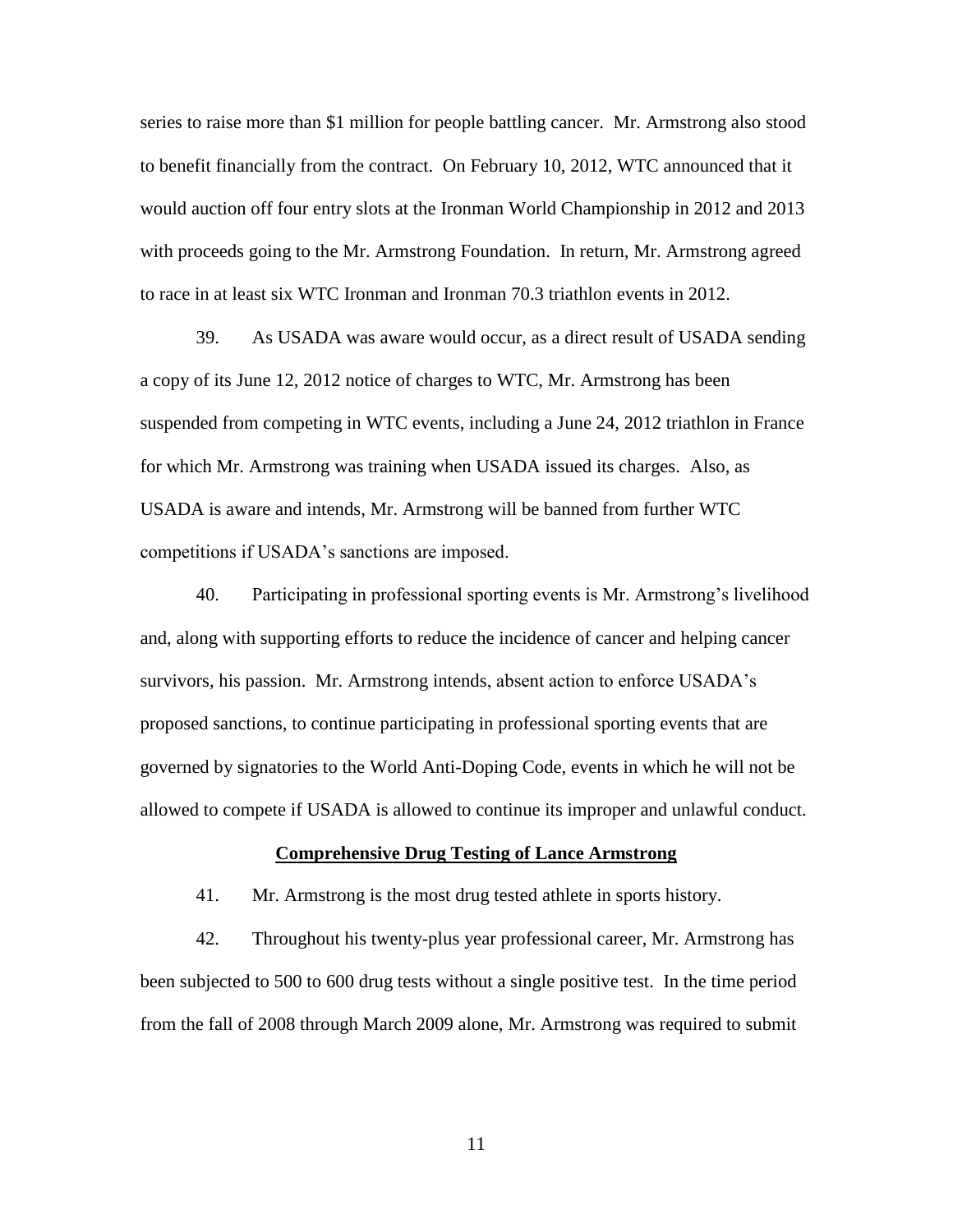to 24 unannounced out-of-competition drug tests by anti-doping authorities. Each test was negative for performance-enhancing drugs.

43. Mr. Armstrong's drug testing has included urine testing and blood testing. These tests have been conducted by a variety of anti-doping agencies, including USADA. These agencies have tested for substances professional athletes are banned from using, including erythropoetin ("EPO"), anabolic steroids, and testosterone.

44. These tests have occurred both in-competition and out-of-competition.

45. For about twenty years, Mr. Armstrong has been subject to in-competition drug testing because he has been participating in professional and elite Olympic and amateur cycling events, and has recently been competing in professional triathlon events.

46. A substantial number of cycling events Mr. Armstrong has competed in are called "stage races." That means that the competition is a multi-day event, in which the portion of the race conducted on each day of racing is referred to as a "stage." Each competitor's individual times on each stage of the race are aggregated to determine the overall winner at the end of the race. In stage races, there is often drug testing after each stage involving biological samples—generally urine and/or blood—being collected from competitors and the samples sent to a laboratory.

47. The *Tour de France* has approximately twenty-one stages in a three-week period, and there is generally testing of competitors before the race and after each stage. Competitors achieving the fastest times for individual stages, or the fastest aggregate time to that point in the race, are subjected to more drug testing than the other competitors. For example, the overall leader, meaning the cyclist with the best aggregate time at the completion of each stage (the rider who as a result wears the yellow jersey during the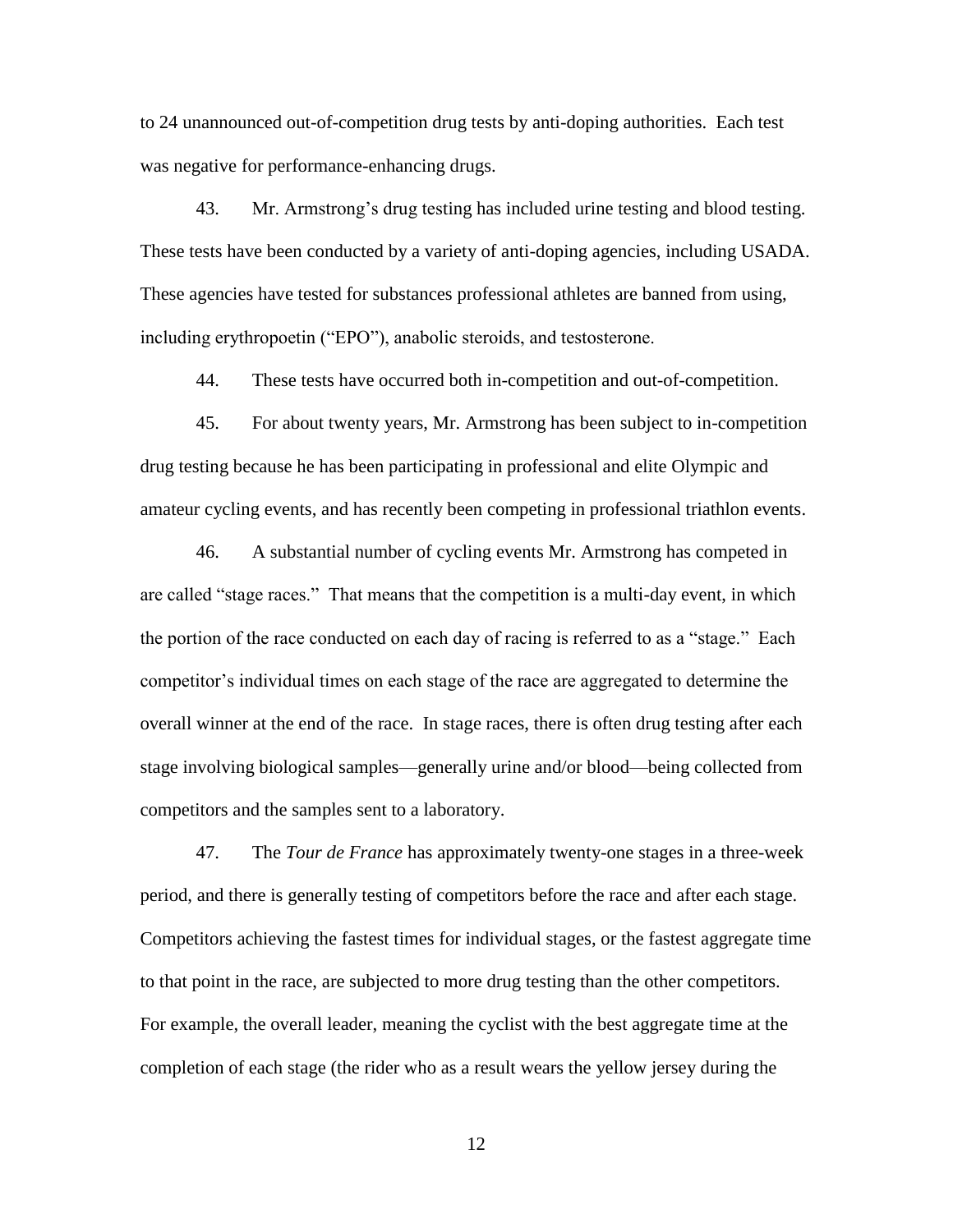next stage) is generally subject to drug testing, along with the rider or riders with the best times for that particular stage.

48. As a result of Mr. Armstrong's success in stage races, he has often been drug tested many times during a single stage race, far more than the average rider in the race. For example, in the 1999 *Tour de France*, of about 91 drug tests conducted during the race on the close to 200 competitors, 15 were tests of samples taken from Mr. Armstrong.

49. In addition, as a result of Mr. Armstrong's cancer diagnosis in 1996, and his cancer treatment including surgery and chemotherapy, his physicians since that time have continued to monitor his physiology in general, and his blood in particular. Mr. Armstrong's primary physician has stated that the measurements he saw from January 1997-October 2001 were within normal ranges and were simply not consistent with the use of EPO by Mr. Armstrong during that time period.

50. For many years, except for the short period of time when he (i) was retired from cycling, (ii) was not competing in any other sport, and (iii) had not announced that he would be returning to competition, Mr. Armstrong has also been subject to out-ofcompetition drug testing by various organizations involved with Olympic sports. As an elite athlete involved in an Olympic sport, for many years Mr. Armstrong has been required to file "Whereabouts forms" before every three-month period, detailing precisely where he will be every day for the next three months. Whenever he is aware that his plans have changed, he has to update his "Whereabouts form." This is required so several different organizations can send someone, without any advance notice, to collect biological samples from Mr. Armstrong any day, 365 days a year, at any time. If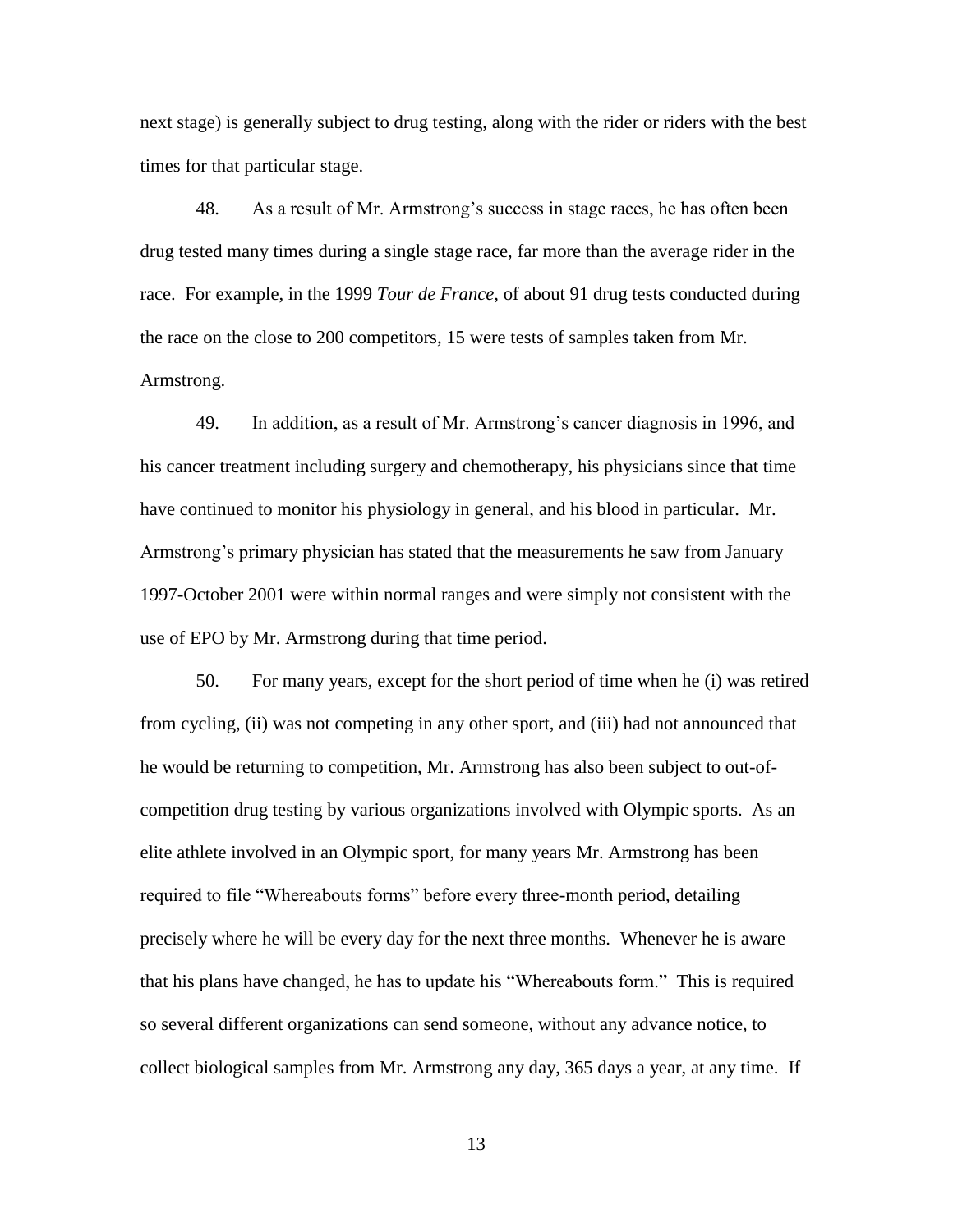an athlete is not at the address in the "Whereabouts form" when the collector arrives, the athlete has a short window of time, (now sixty minutes), to present himself for the test.

51. Since approximately 2000, UCI, USA Cycling, USADA, and recently international triathlon organizations have all subjected Mr. Armstrong to drug testing. All of those tests have been negative. These organizations involved with drug testing of Mr. Armstrong over the years sent someone to the address on Mr. Armstrong's "Whereabouts form," knocked on the door at that address, or telephoned him, to advise Mr. Armstrong that he had to present himself so that the collector could personally witness and take a urine or blood sample—or both—at that time.

52. For years, USADA and others have targeted Mr. Armstrong for substantial out-of-competition testing, so he has been subject to many more out-of-competition drug tests than even the average high profile athlete. On one occasion, a drug tester showed up as Mr. Armstrong and his wife were on their way to the hospital for the birth of one of their children. At times, two testers from different organizations showed up at the same time, both wanting to take biological samples from Mr. Armstrong.

53. In recent years, to provide additional proof that athletes were competing cleanly, certain professional cycling teams, including the Astana and Radio Shack Teams for which Lance competed, have paid independent outside experts to conduct additional unannounced out-of-competition testing of their athletes, and have turned those results over to UCI as well. That has added to the number of drug tests to which Mr. Armstrong has been subjected, and has passed.

54. Under the WADA Code, UCI is the recognized sample collection authority and results management authority, with sole jurisdiction to conduct anti-doping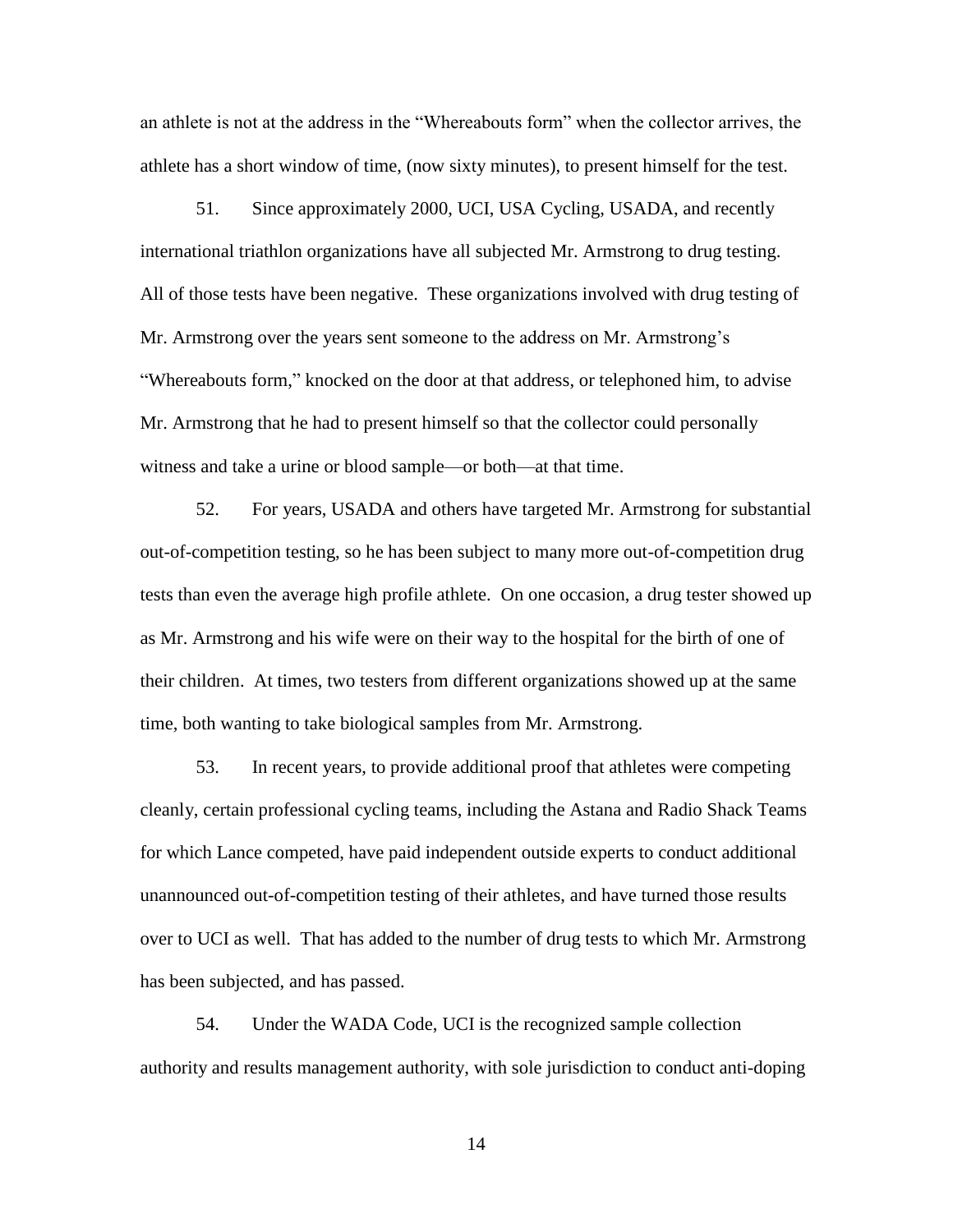tests at international cycling events. As part of that authority, since 2007 UCI has implemented a biological passport program.

55. The athlete's biological passport includes the collection of blood values resulting from analyzing a series of blood samples, and information collected from testing of urine samples taken over time from the athletes, and comparing those values with the minimum and maximum values considered normal for the individual athlete concerned. The biological passport program has at least three objectives: (i) direct detection of a doping violation by banned substance or banned method by the analysis of the biological samples, (ii) targeting an athlete for specific additional testing whenever the experts identify a possibility that an athlete may be using a performance-enhancing substance or method, and (iii) identifying the use of banned substances or methods by use of the overall biological passport. With respect to the athlete's blood profile, the passport includes the blood values of the athlete and the corresponding maximum and minimum expected values for that athlete, all presented graphically. The "Athlete Biological" Passport Operating Guidelines and Compilation of Required Elements," issued by WADA, defines the method of gathering and evaluating biological passport data.

56. Each time Mr. Armstrong undergoes a UCI blood test and/or urine test, his biological passport is updated as soon as the test results are available and the data is submitted to UCI's independent experts for review. If the experts have questions about endogenous steroid levels in an athlete's urine or anything in the blood passport information, they can order additional unannounced in-competition or out-of-competition collection of blood and urine samples on dates and at times they decide. This additional unannounced targeted testing is used to determine whether banned substances or methods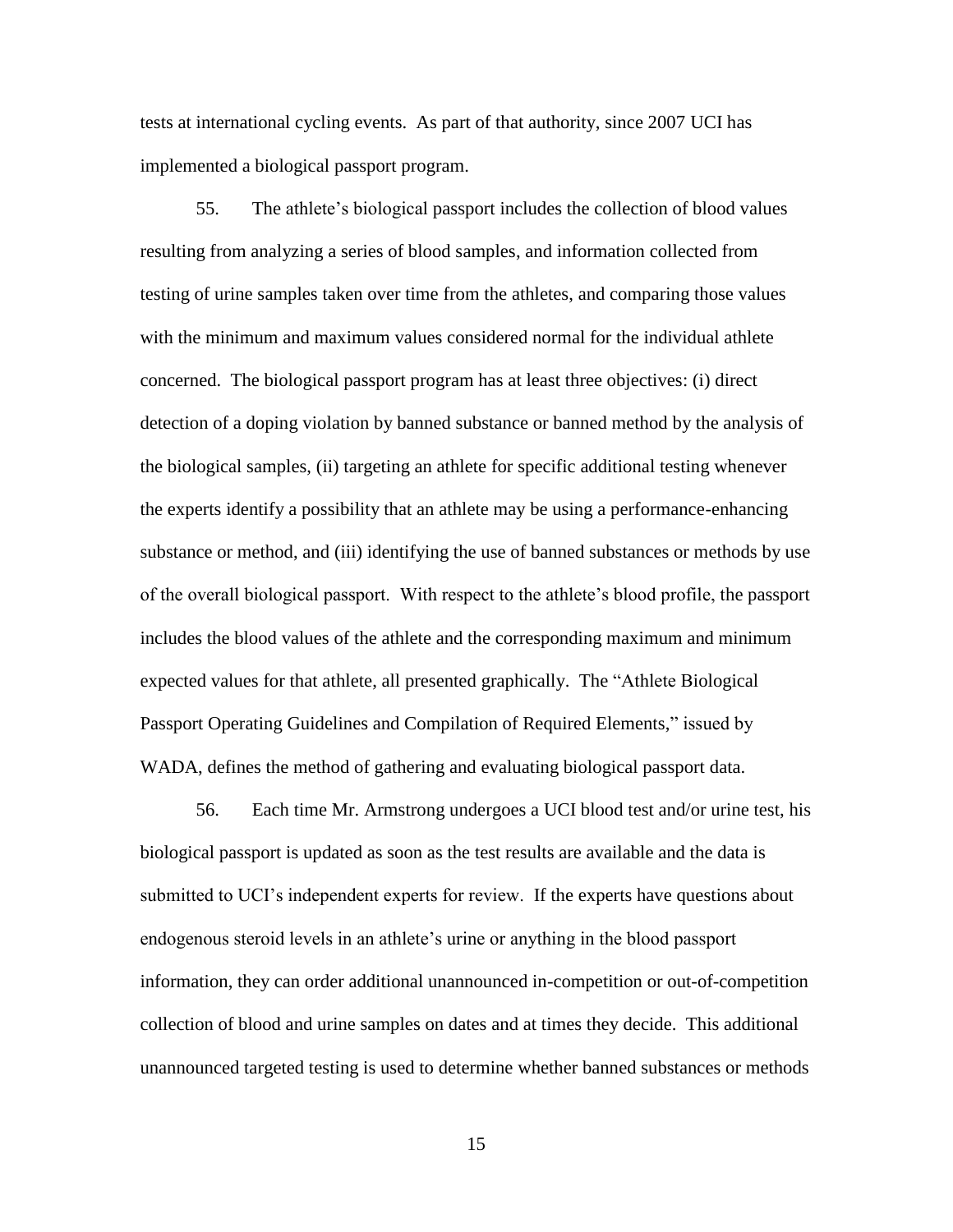are causing the physiological measures they are seeing as part of the athlete's biological passport.

57. The experts also have information about many different factors that can affect these measures of athletes' biology and physiology, including whether the athlete has been sick, when the athlete has trained and competed and for how long, air travel by the athlete, time spent at altitude, use of hypoxic training equipment that simulates altitude (*e.g.*, altitude tents), and other information that can explain the readings achieved during testing of biological samples.

58. If UCI's experts conclude that the athlete's profile cannot be explained other than by the athlete having used a prohibited substance or a prohibited method, UCI proceeds with a case and charges the athlete with a doping violation. UCI's experts reviewed all of the blood values and all other biological passport data of Mr. Armstrong in 2009 and 2010, and concluded that the data was not evidence of the use of banned substances or banned methods.

59. In fact, when UCI sent Mr. Armstrong information about what blood values had been recorded from samples taken from him in 2009 and 2010, Mr. Armstrong posted those values for the general public to view on the internet, to achieve total transparency. Mr. Armstrong requested that USADA and WADA post the results of their drug tests of him online as well.

60. Defendants are aware that UCI has exclusive jurisdiction over the use of the information generated through UCI's biological passport program, to ensure that this health information about professional athletes is not used improperly. Defendants are also aware that UCI's experts have never concluded that there was a basis for bringing a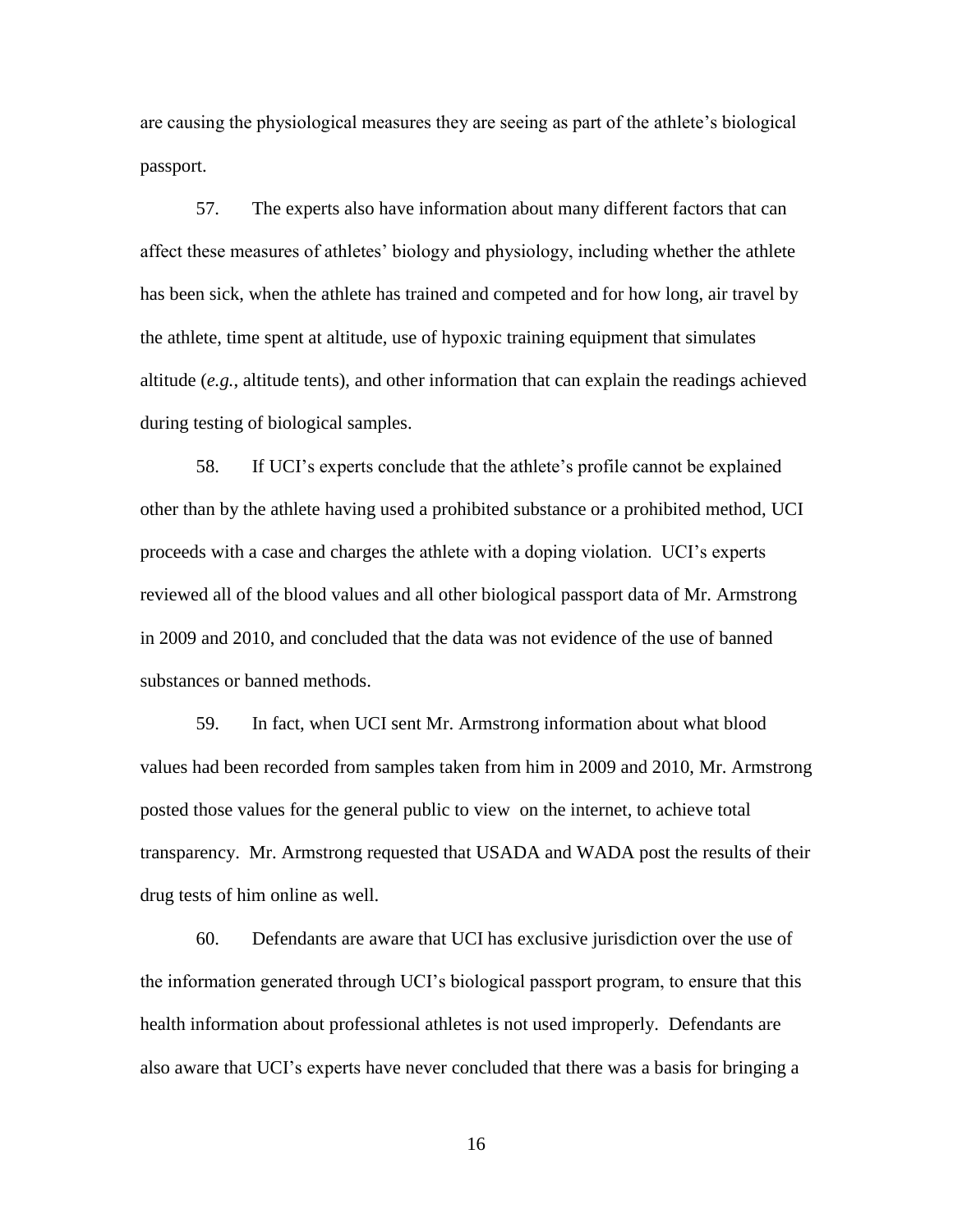doping case against Mr. Armstrong based on all of his blood values and other biological passport data.

61. Mr. Armstrong has never been notified after a doping control test that the laboratory conducting the test had declared a positive test for banned substances or methods.

## **The World Anti-Doping Agency**

62. Both Congress and the Executive Branch of the United States Government have had an interest in performance-enhancing drug use in sports. In the late 1990's, the Executive Branch's Office of National Drug Control Policy ("ONDCP") and Congress focused on, among other things, the use of steroids. With the United States scheduled to host the 2002 Winter Olympic Games in Salt Lake City, in 1999 the ONDCP announced a "National Strategy" to combat drug use in sports. The ONDCP "National Strategy" included developing a domestic anti-doping mechanism or body that might include an effective and accountable "U.S. agency" with certain governmental or quasigovernmental powers.

63. The ONDCP "National Strategy" also involved international efforts by the United States Government to establish an international anti-doping agency that would, among other things, engage in year-round no-notice out-of-competition testing of athletes.

64. In February 1999 a delegation of government officials, led by ONDCP Director General Barry McCaffrey, went to Lausanne, Switzerland, the home of the International Olympic Committee, for a World Conference on Doping in Sport. Out of this conference came the Lausanne Declaration, which called for an international anti-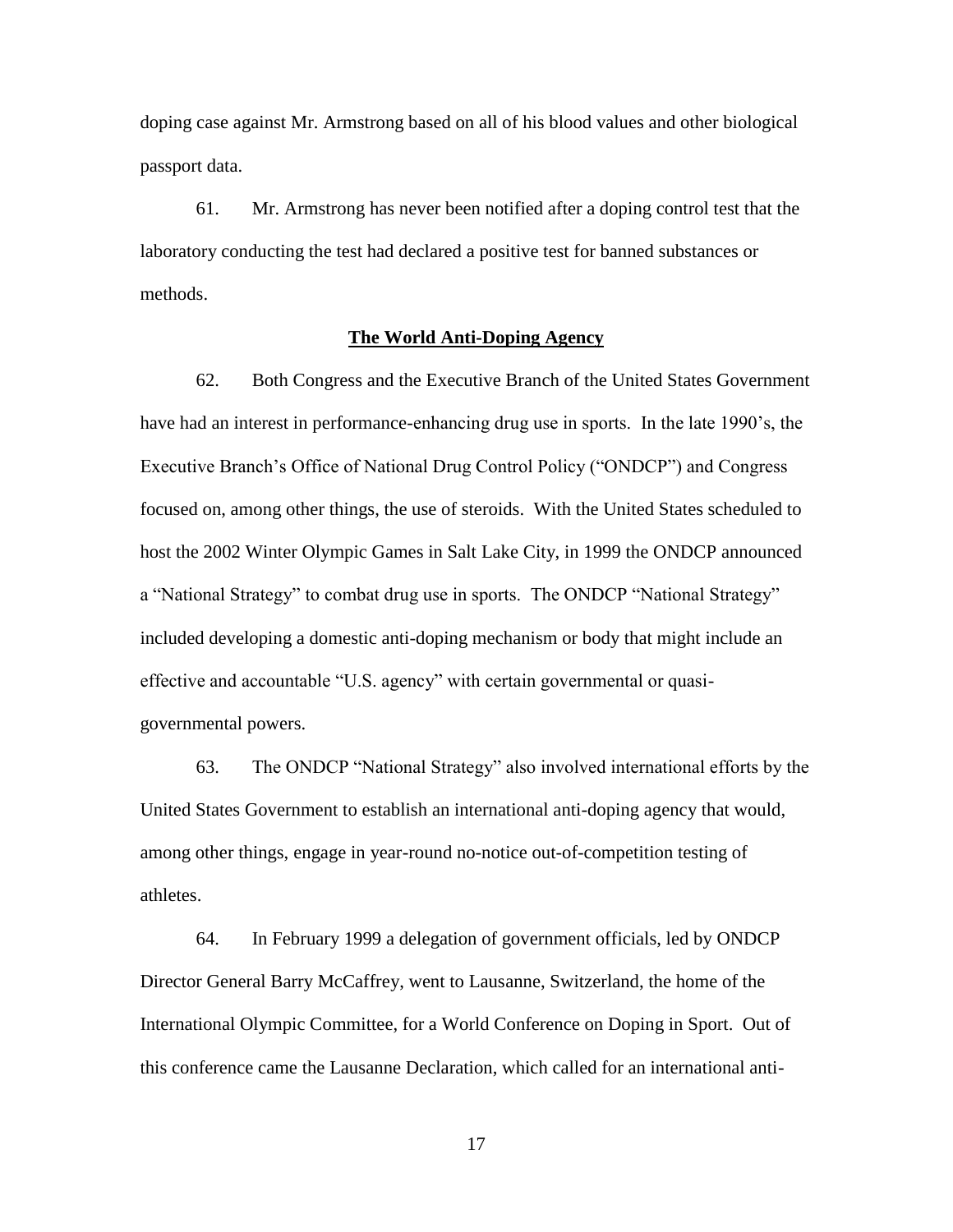doping agency to be established before the 2000 Summer Olympic Games in Sydney, Australia.

65. As a result, WADA began operating in late 1999. WADA receives funding from the International Olympic Committee and world governments, including the United States.

66. The WADA Code is the primary anti-doping rules, regulations, and policies of the World Anti-Doping Agency. The first version of the WADA Code became effective in 2004, at or around the time of the 2004 Olympic Summer Games in Athens, Greece.

67. In August 2000, President Clinton issued Executive Order 13,165 that states that the "United States has played a leading role in the formation of a World Anti-Doping Agency . . ." and authorized the Director of the ONDCP to "serve as the United States Government's representative on the WADA board." That Executive Order also authorized federal employees, acting in their "official capacities," to serve on WADA committees and as experts to WADA.

68. The United States has a significant leadership role in WADA, with the right to designate a representative to sit on WADA's Foundation Board, (WADA's "supreme decision making body"), and to designate a representative to WADA's Executive Committee.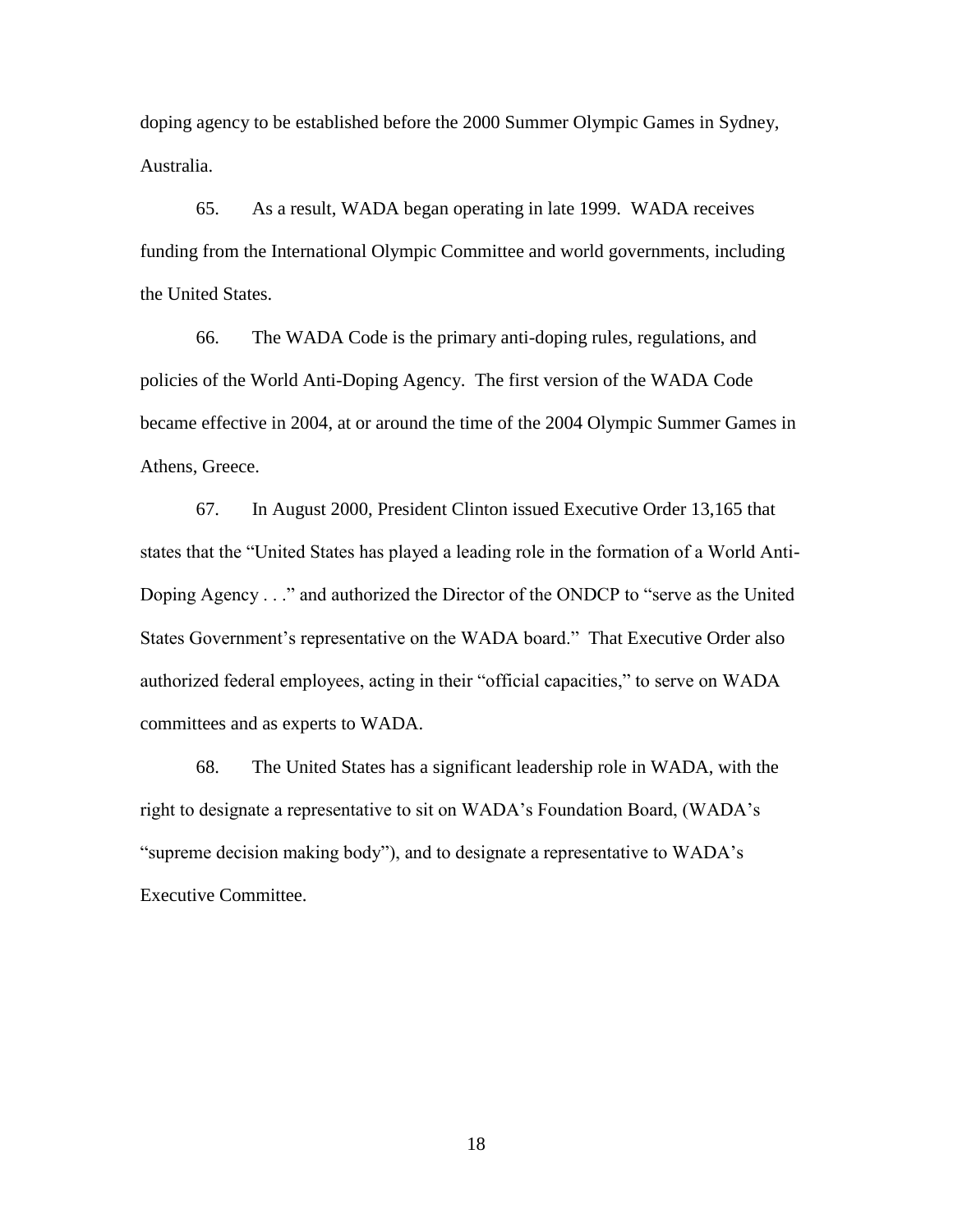### **Creation of USADA by the United States Government**

69. In announcing the "National Strategy," ONDCP Director Barry McCaffrey also stated that "among the key initiatives at the national level" was to facilitate the development of a domestic anti-doping mechanism or body separate from the United States Olympic Committee or its national governing bodies. Both ONDCP and Congress wanted a domestic anti-doping agency established before the 2000 Summer Olympic Games in Sydney, Australia.

70. In 1999 and 2000 the United States Government, in general, and ONDCP, in particular, were involved in establishing USADA. As USADA's first Chair, Frank Shorter, admitted in 2000: "[The formation of USADA] really was through the efforts of [ONDCP Director] Barry McCaffrey and the White House in the United States . . ."

71. From its creation in October 2000 to the present, the vast majority of the funding of USADA has come from the United States government.

72. In July 2008, the United States Senate ratified the International Convention Against Doping in Sport ("ICADIS"), an Article II international treaty, and delegated responsibility for the United States' compliance with that treaty to USADA. The Senate Foreign Relations Committee found that no legislation implementing ICADIS was necessary because the United States' obligations under the treaty were already satisfied by the actions of USADA. In short, Congress relies on USADA to fulfill its affirmative obligations under an Article II treaty.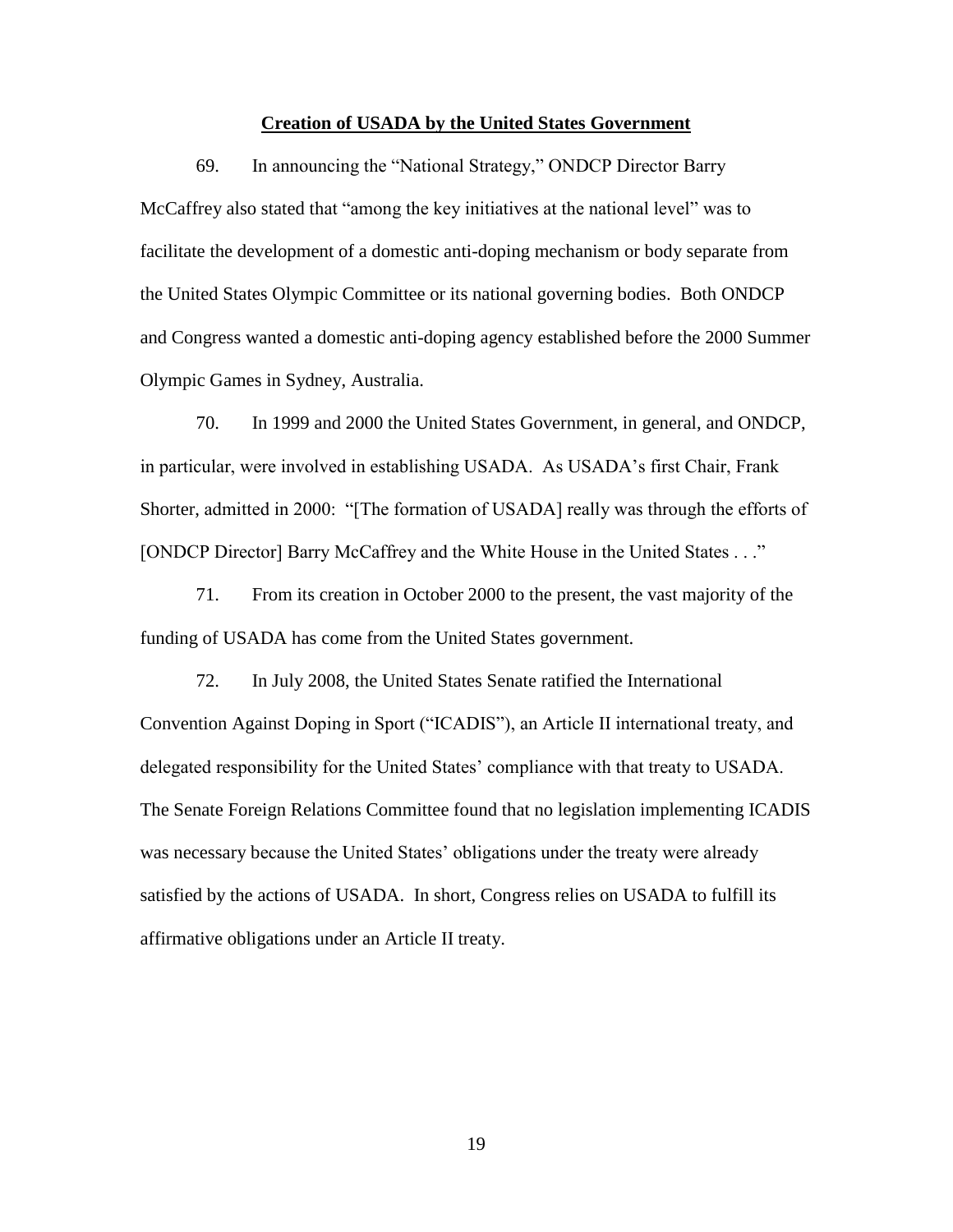# **USADA Institutes Policies Biased Against Athletes**

73. From the beginning, USADA was created to serve specific limited

purposes. The USOC contracted with USADA to perform those limited functions, and

the USOC required its NGBs and their athletes to agree that USADA would perform

certain specific, limited functions. USADA described its functions as follows:

―USADA is the independent anti-doping agency for Olympic sports in the United States, and is responsible for managing the testing and adjudication process for U.S. Olympic, Pan Am, and Paralympic athletes. USADA is equally dedicated to preserving the integrity of sport through research initiatives and educational programs."

Press Release, United States Anti-Doping Agency (December 11, 2001).

74. USADA represented (and continues to represent) to all United States

National Governing Bodies ("NGBs") for sport, to the USOC, and to athletes including

Mr. Armstrong, the United States Congress, and the general public that the Mission of

USADA is to hold the public trust to:

**Preserve the Integrity of Competition** — We preserve the value and integrity of athletic competition through just initiatives that prevent, deter and detect violations of true sport.

**Inspire True Sport** — We inspire present and future generations of U.S. athletes through initiatives that impart the core principles of true sport — fair play, respect for one's competitor and respect for the fundamental fairness of competition.

**Protect the Rights of U.S. Athletes** — We protect the right of U.S. Olympic and Paralympic athletes to compete healthy and clean — to achieve their own personal victories as a result of unwavering commitment and hard work — to be celebrated as true heroes.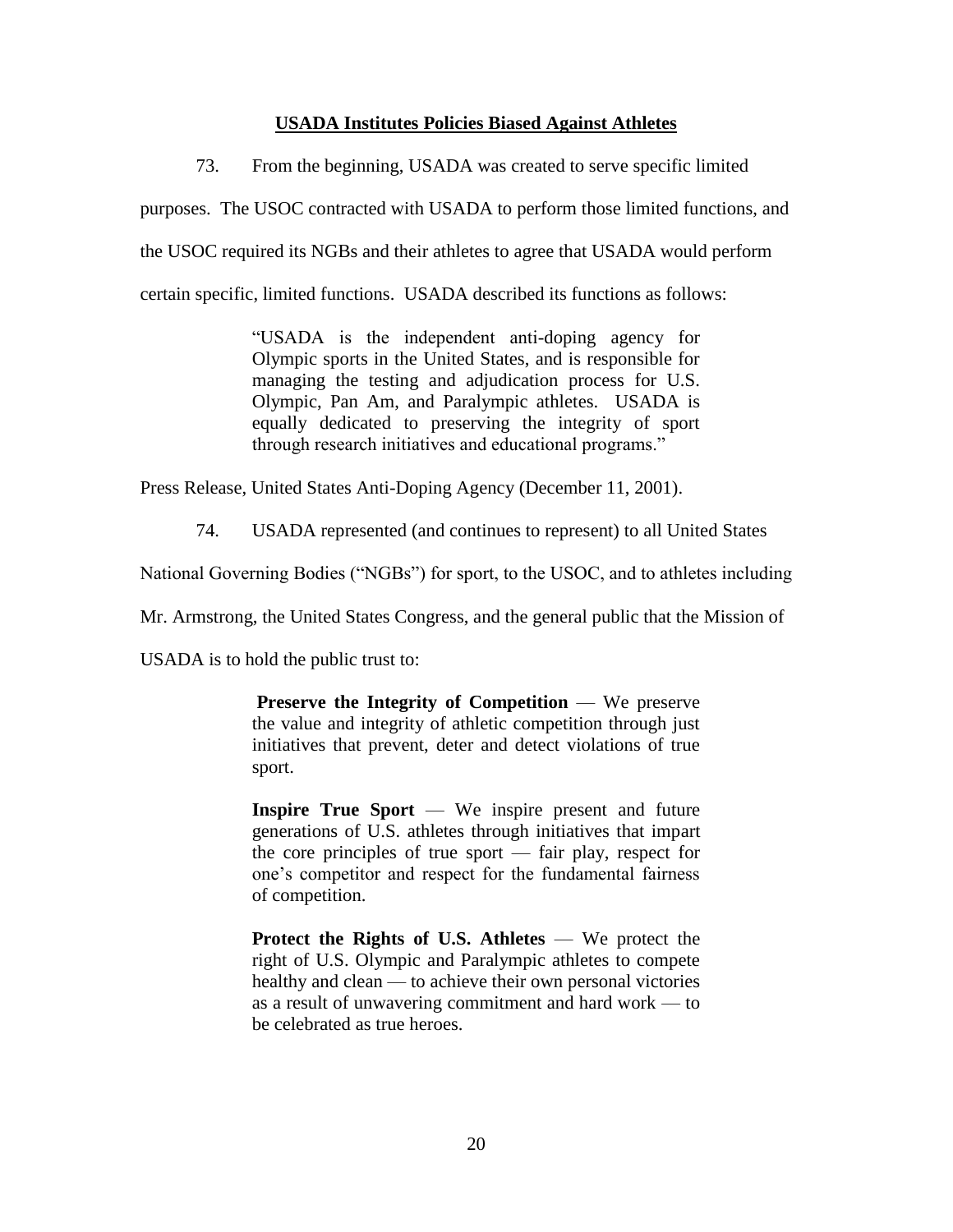75. In fact, since it was formed, USADA's objectives, policies and practices became very different from its stated Mission.

76. Defendant Tygart was previously one of the primary lawyers prosecuting anti-doping cases against athletes for USADA until he became CEO in 2007. At USADA, and in the private law firm where he worked before joining USADA, Defendant Tygart was involved in drafting the first WADA Code, which was finalized in 2003 and took effect in August 2004.

77. The WADA Code was drafted to include provisions that would make it very difficult for any athlete charged with a doping violation to be found not guilty. The purposes of these unfair substantive and procedural rules included saving WADA and USADA the embarrassment of losing a doping case, discouraging athletes charged with a doping violation from even asking for a hearing, and reducing the costs to WADA and USADA associated with adjudicating the cases.

78. The WADA Code mandates that once a WADA-approved laboratory has declared a positive test, the burden effectively shifts to the athlete to prove his or her innocence – either by proving that the sample (blood or urine) that had been tested did not come from that athlete or proving that the laboratory's report of a positive test was erroneous. None of the following facts, even if proven by the athlete, would provide a defense: (1) the positive test was for a substance that the athlete consumed accidentally and it could not have enhanced the athlete's performance, (2) it would have made absolutely no sense for the athlete to have taken the substance at issue (for example because the substance was only on the banned list because it could help an athlete involved in a different kind of sport – like a beta blocker that would slow the athlete's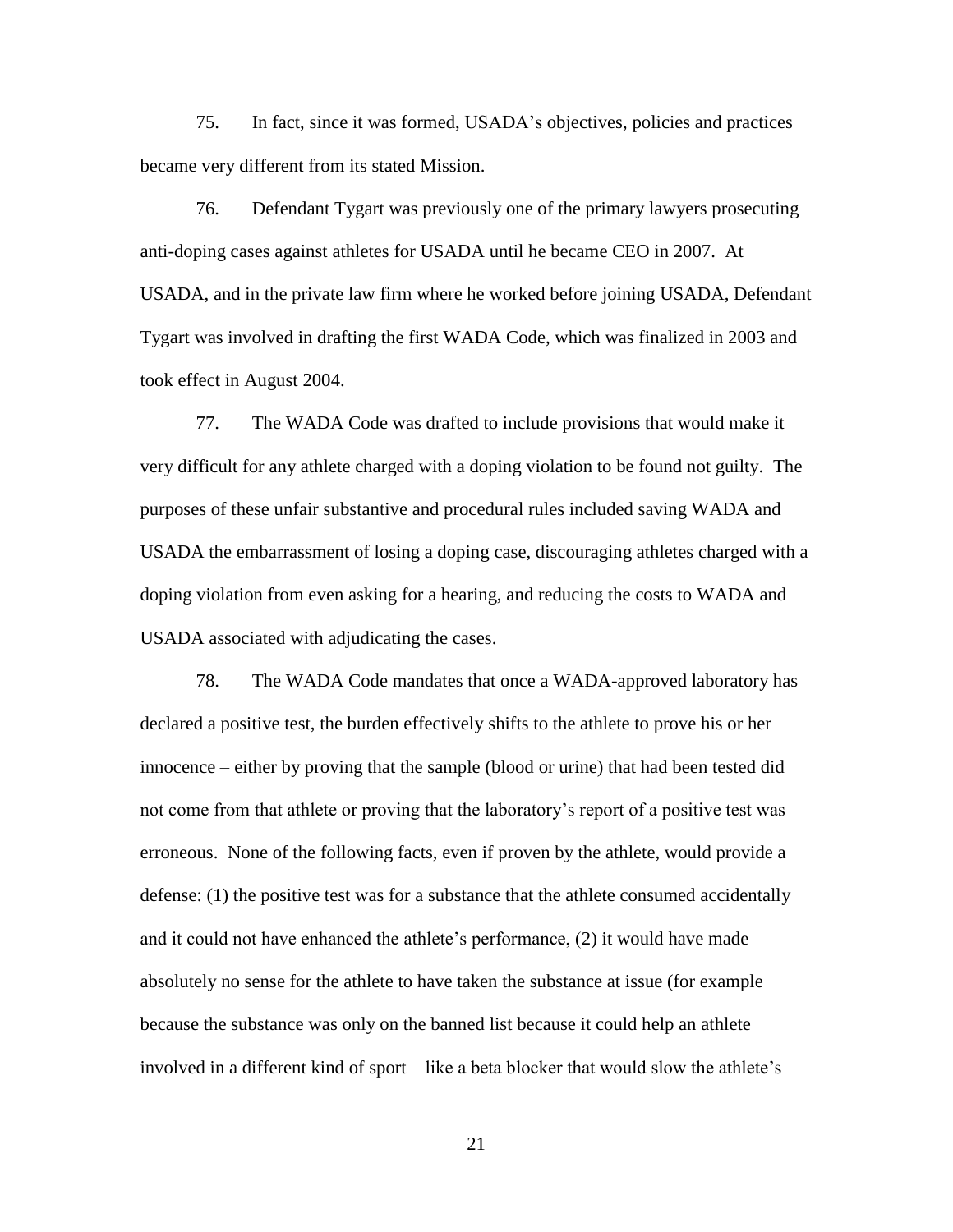heart rate for a sport involving shooting a gun when the athlete at issue was involved in a sport in which a slowed heart rate would be detrimental to performance), and even (3) the substance was erroneously included on the list of banned substances because it can be proven that it does not enhance performance.

79. As a result, assuming that the chain of custody documents could not be proven to be in error, the athlete's only chance to succeed was to try to prove the laboratory's report was wrong. To prevent that, the WADA Code started with the strong, burden-shifting presumption that every WADA-approved laboratory was 100% correct.

80. Over time the WADA Code and the USADA procedures were drafted to restrict dramatically the amount of information that would be provided to the athlete from the laboratory or from any other source. The athlete and his counsel would not have the right to interview or compel testimony from the people in the laboratory who were involved with the testing of the sample. The athlete would not have a right to the production of exculpatory evidence, or to depositions of any of the witnesses against him or her before the trial. And, WADA's rules for laboratory personnel prohibited WADAapproved laboratory personnel from criticizing or reviewing work by other WADAapproved laboratories, thereby dramatically limiting the pool of experts available to testify on behalf of athletes.

81. In many cases, the laboratory just refused to produce any additional information beyond the initial limited package required by the WADA and USADA rules, even when the arbitrators believed it was important for the athlete to receive additional information. The burden shifted to the athlete, so the athlete had the burden to prove his or her innocence as soon as the laboratory test was produced. The rules further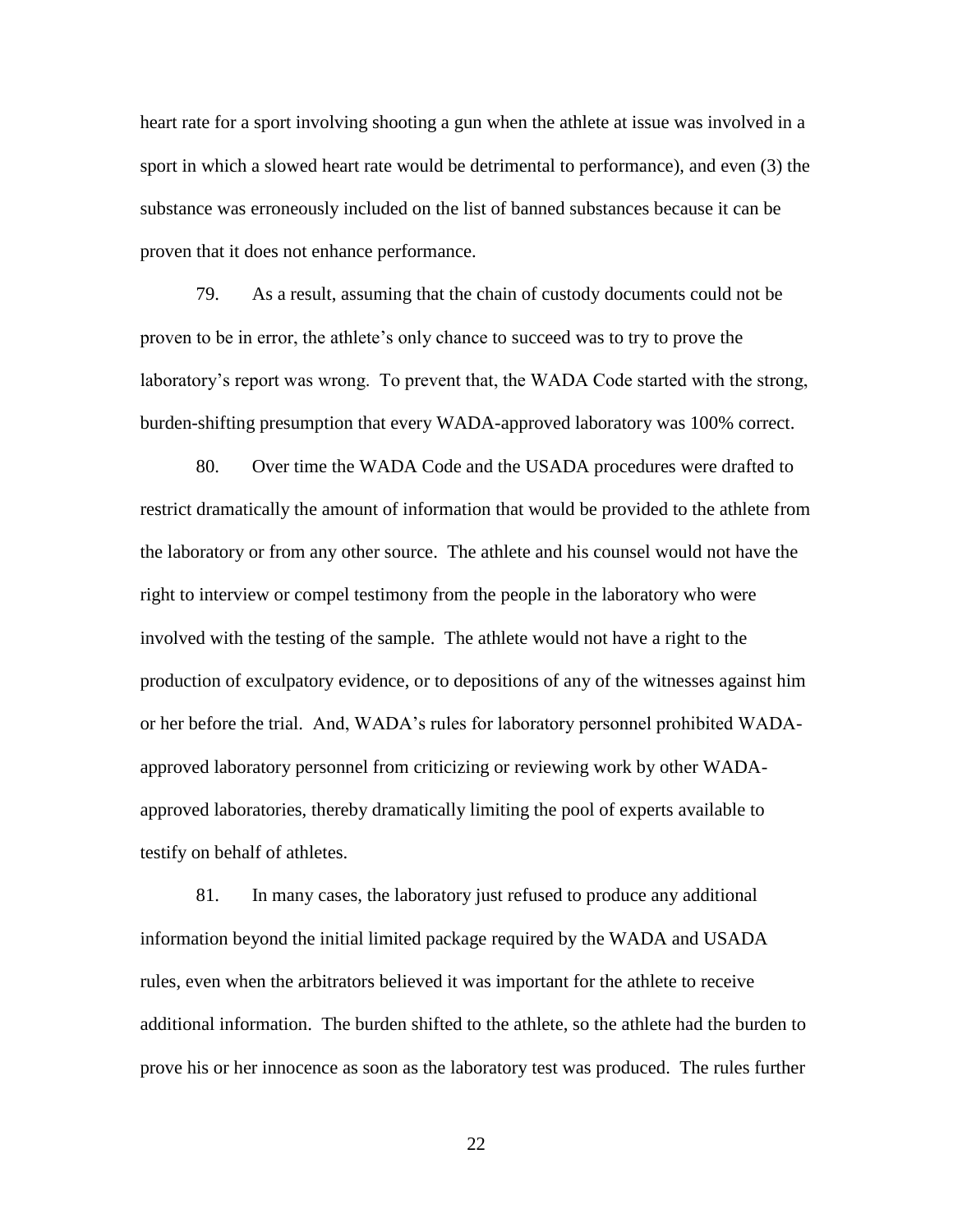provide that the athlete's testimony is insufficient to permit a finding of no violation, no matter how credible the arbitrators found the athlete to be.

# **USADA Seeks Changes to Laboratory Testing Rules to Further Bias Charges Against Athletes**

82. The only small protection remaining for athletes has been the requirement of two samples, an "A" sample and a "B" sample, both taken from the athlete and sealed at the same time. The rules have always required that after the laboratory declares a positive test of the "A" sample, the athlete must be notified and has the right to be present (with an expert or other witness if the athlete can find and bring one) to witness the "B" test. If the "B" sample test does not confirm the "A" test, the overall test would be declared negative and the athlete would not be charged. Given that the testing of the "A" sample was done by the laboratory without the athlete present, the only protection, minimal as it might be, was the athlete's right to witness the "B" test, even though it was unlikely the athlete would even understand the test being conducted and it would be very hard for any witness, no matter how expert, to detect and prove the machine was not calibrated properly or there was some other problem with the test that was causing the report of a positive, given the severe limits on access to the people, documents, and equipment that would be relevant to such proof.

83. Athletes, concerned that a laboratory that had declared a positive "A" sample would be motivated to find that the "B" sample confirmed the "A" sample, routinely asked for the "B" test to be performed by a different laboratory, without that laboratory knowing the results of the "A" test. USADA and WADA drafted and implemented rules that did not permit the athlete to request that the "B" sample be tested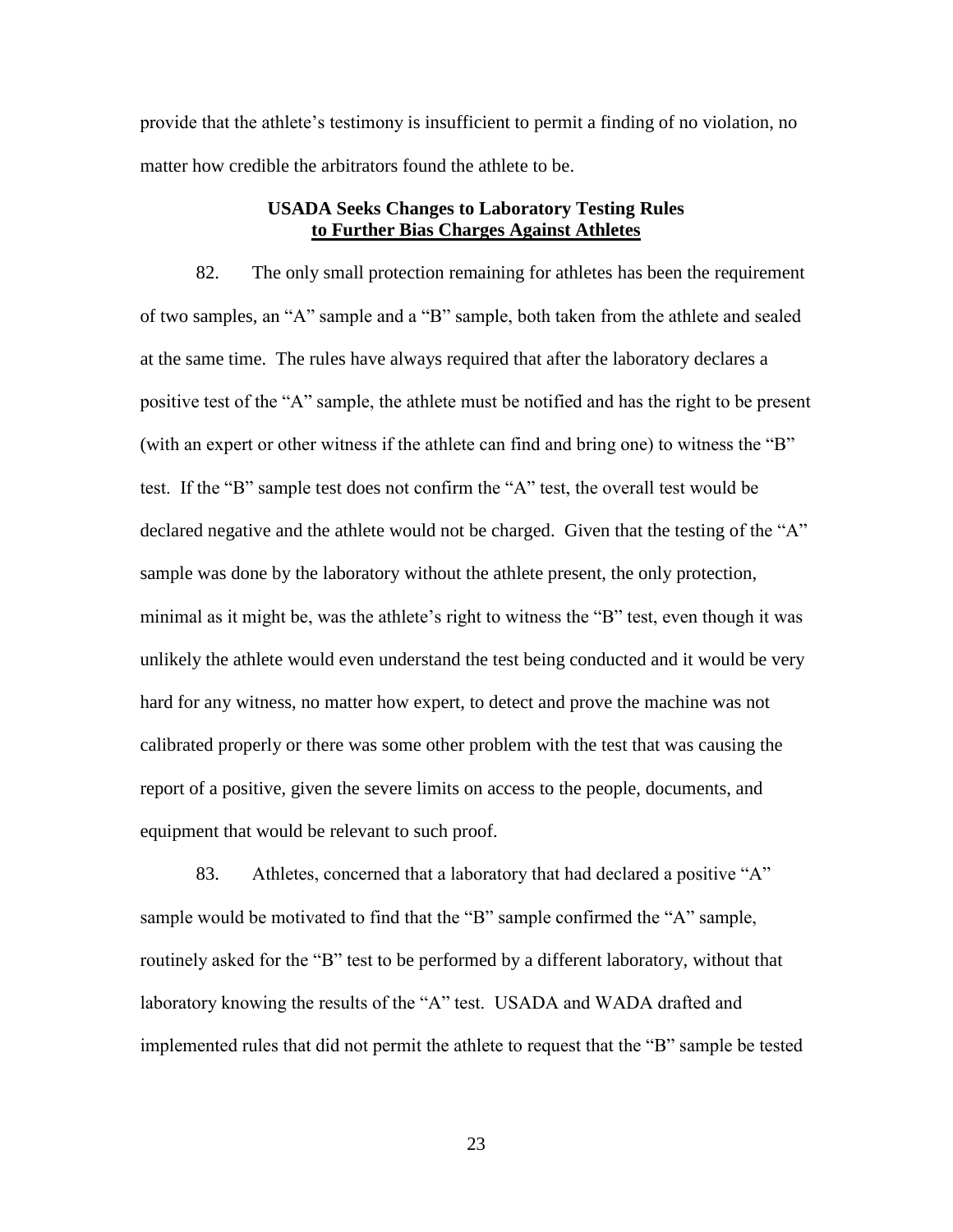by a different laboratory; however, USADA or any other anti-doping organization is permitted to test the "B" sample at another laboratory whenever it chooses to do so.

84. Testing of the "A" sample and the "B" sample often leaves residual sample that is sufficient to be tested. Athletes often asked to have an independent laboratory test the residual biological material, to give the athlete the chance to prove that the "A" and "B" tests were in error. USADA and WADA drafted rules that did not permit the testing of any residual sample by an independent laboratory at the request of the athlete or even by another WADA laboratory. One reason given for this prohibition is that the "A" sample and "B" sample have been unsealed, so a test of the residual cannot be trusted.

85. Despite their claim that residual "A" and "B" samples have been unsealed and thereby cannot be trusted, so athletes are prohibited from testing them, USADA and WADA wrote rules to give themselves permission to test residual samples without any restriction on what laboratory does the testing and, without any obligation to disclose additional tests that are negative, and to use any positive single sample tests to charge the athlete with a doping violation for a period of eight years after the athlete gives the sample. So the residual sample is reliable for eight years if WADA or USADA want to retest the residual to find evidence of guilt, but it is not reliable if an athlete wants an expert to test the residual sample to prove the athlete is innocent.

86. On a few occasions the "B" sample did not confirm the "A" sample (often after the result of the "A" positive test had been leaked publicly and the athlete had been portrayed in the media as a cheater and the athlete's reputation had been damaged irreparably). This disappointed Defendants and WADA, because it suggested that their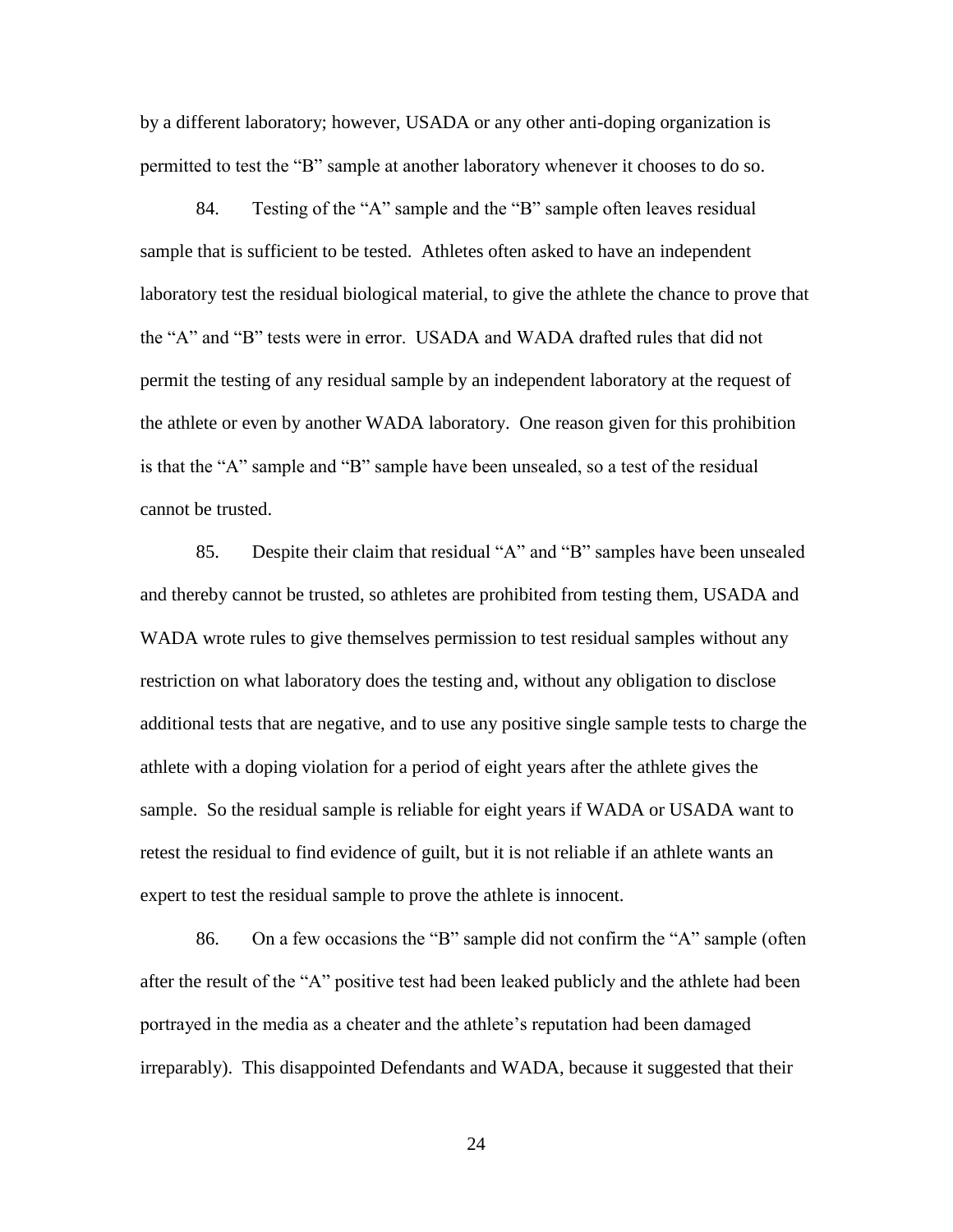laboratories make mistakes (calling into question their rules that presume their laboratories never make mistakes), and because it meant they could not charge the athlete whose "A" sample had been declared positive.

87. Again, if Defendants and WADA were conducting a search for the truth, two different laboratory results (one positive, one negative or other significant variations between the findings of the two tests) when performed on urine or blood taken or drawn at the same time from the same person would suggest a problem with the testing. A fair process in those circumstances would focus on improving the laboratory testing and methods or re-evaluating the reliability of the test. However, USADA and WADA were not acting in concert in a search for the truth. Rather, Defendants and WADA were focused on (a) increasing the number of athletes "caught" and punished, (b) creating the illusion that the laboratories were always right and everyone with a positive test was guilty of a violation and had to be sanctioned, and (c) discouraging athletes from ever challenging the laboratories or the anti-doping organizations so they would be perceived as having won all of their cases against the athletes and there would be no need to expend funds on hearings.

88. The initial response of USADA and WADA was to change the rules to permit the hearing panel to find a violation even if the "B" sample did not confirm the "A." Now, as the Defendants and WADA continue to work together to eliminate the rights of athletes, the current proposed draft of the WADA Code would allow an athlete to be found guilty of a doping violation based on a positive "A" sample alone, even if the "B" sample does not confirm the "A." An athlete could also be found guilty of a doping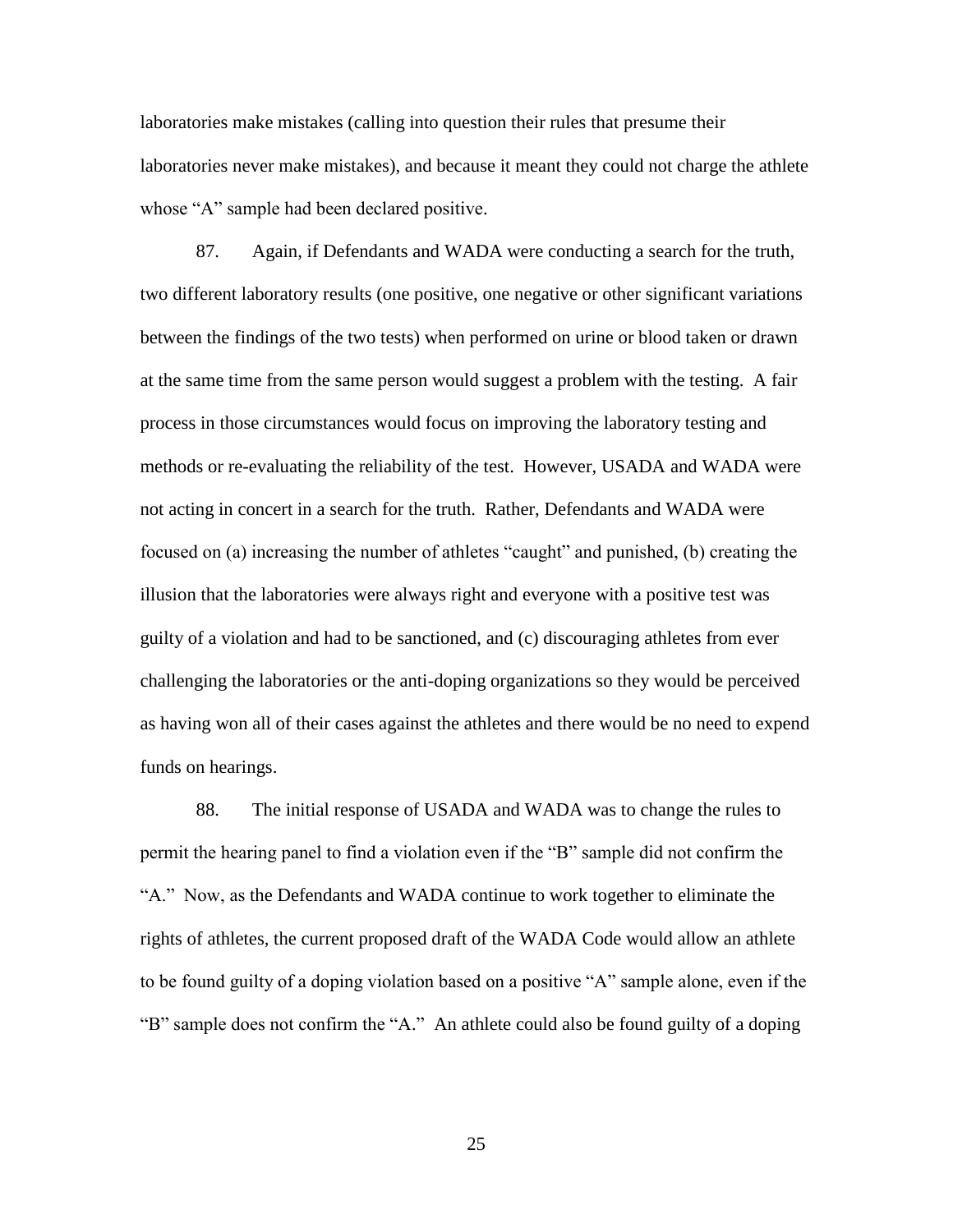violation based on a later testing of a "B" sample even if the "A" sample had been declared negative years earlier and there is no residual "A" sample available for retesting.

## **USADA's Biased Procedural Rules**

89. Not content to stack the deck against athletes with respect to the substantive rules, Defendants and WADA conspired to create procedural rules and a hearing system in which (a) innocent athletes will rarely have a chance of winning and (b) the burden of participating in the adjudication process with such a low probability of success will discourage athletes from even asking for a hearing, without regard to the merits of their cases. These procedural deficiencies are compounded when USADA brings a case absent any positive drug result, and based on information collected after joint investigation conducted with federal authorities.

90. As just a limited sample of the impediments to the athlete:

i. The athlete has no right to a charging document that fairly informs him of the charges against which he must defend, even if, as here, the charging document spans over 16 years;

ii. USADA limits all other discovery to the discretion of the arbitration panel—the athlete has no right to subpoena documents, serve interrogatories, requests for production of documents and objects of evidence material to the athlete's defense, requests for admissions, request additional results or reports of examinations or tests that are material to the defense or likely to be used at trial, or summaries of expert testimony that will be introduced at trial;

iii. The athlete has no right to disclosure of all agreements, promises, and understandings between USADA and the witnesses, to determine if the witnesses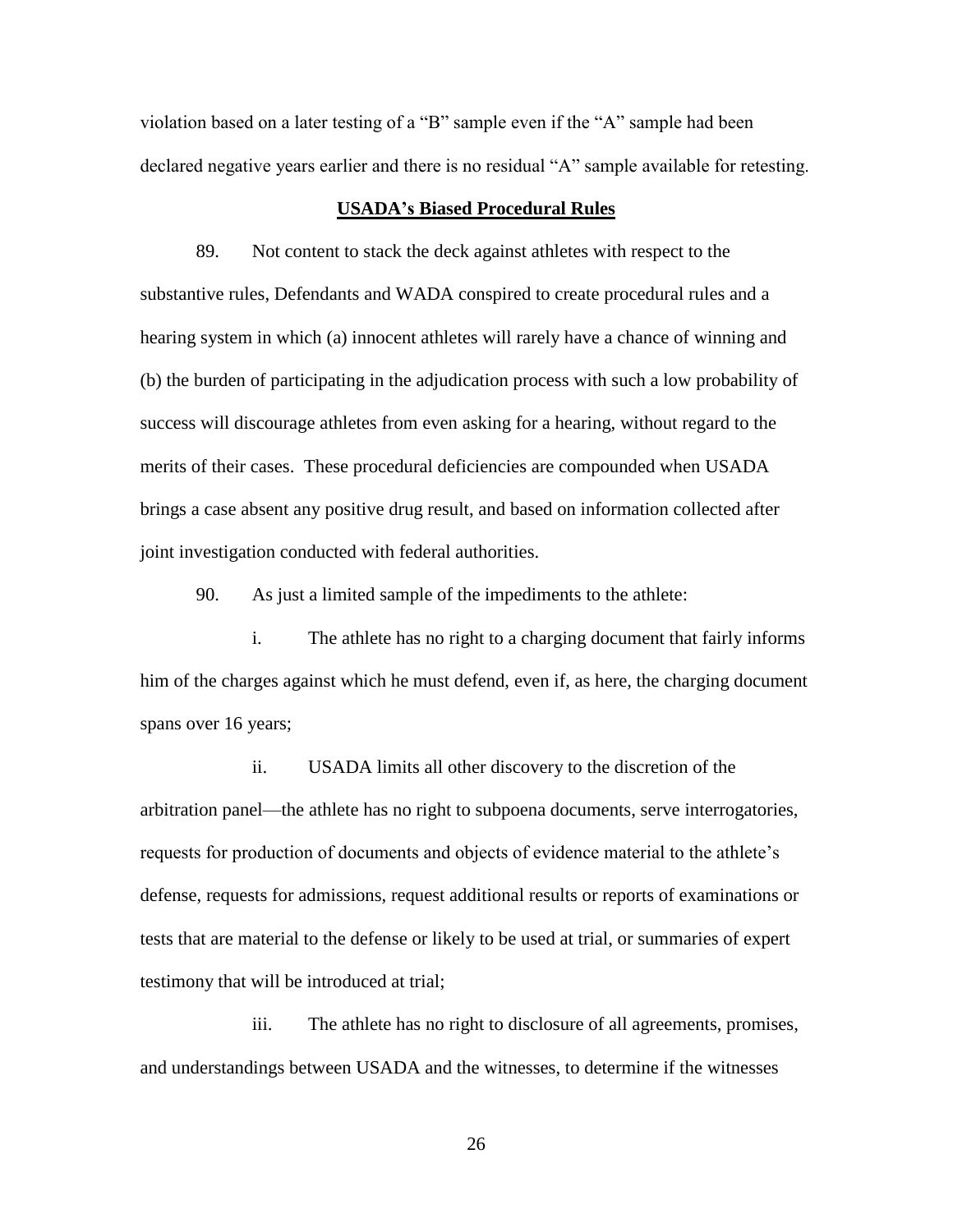have changed their testimony or have been coached, pressured, paid, or otherwise incentivized to say what they are saying at the hearing;

iv. The athlete has no right to compel witnesses to attend the hearing and no right to demand that USADA produce all evidence in its possession that shows the athlete is not guilty of a doping violation;

v. No matter how many doping tests the athlete has endured in his or her career that were declared not to show the presence of banned substances, the athlete has no right to compel production of those results or to retest residual samples to prove that the claims the athlete was using banned substances or banned methods are false;

vi. The athlete has no right to any preliminary hearing—the arbitration panel can determine that the matter will proceed directly to a final hearing;

vii. Instead of calling witnesses to testify and giving the athlete the opportunity to confront and cross-examine those witnesses, USADA can simply draft affidavits for its witnesses and have them sign them. The athlete has no right to receive prior drafts of the witness's affidavit and the arbitrators are permitted to consider that evidence even if the athlete is not given an opportunity to cross-examine the witness;

viii. On at least one occasion, USADA has brought a witness to testify at a hearing and then, when it was time for athlete's attorney to cross-examine the witness, the witness refused to answer certain questions and left the hearing—the panel denied the respondent's motion to strike the direct testimony;

ix. There are no provisions or procedures protecting athletes when anti-doping organizations and laboratories destroy or conceal evidence;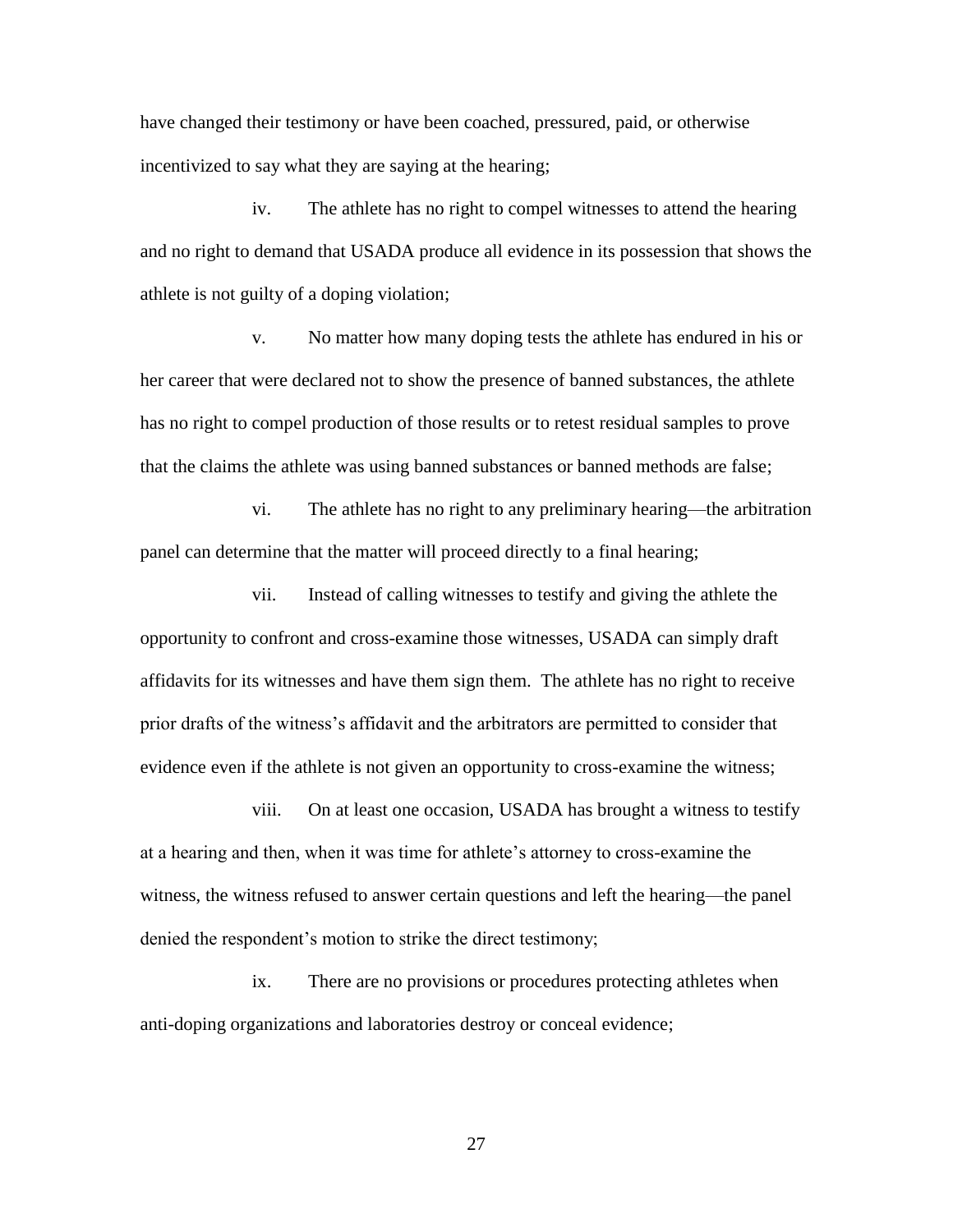x. The athlete does not have the right to obtain investigative witness statements. Absent such statements, the athlete's counsel lacks the ability, fundamental to any lawyer, to cross-examine his accusers adequately;

xi. If the athlete wins, USADA can appeal and force the athlete to go through another *de novo* proceeding at the Court of Arbitration for Sport ("CAS"), where he is not guaranteed a hearing; and

xii. USADA is expected to claim that the athlete does not have a right to review by a United States court of his claims. CAS is the exclusive appellate tribunal for any USADA arbitration, and the only appeal from a CAS decision is to the courts of Switzerland.

xii. CAS rules prohibit any dissenting opinion by an arbitrator who disagrees with the majority. In response to prior dissents that highlighted the flaws in the arbitration system that make it nearly impossible for athletes to prevail, CAS amended its Rules to expressly prohibit arbitrators from filing dissenting opinions. This extraordinary muzzling of dissident arbitrators serves no purpose other than to shield CAS and its majority arbitrators from criticism of their bias and improper conduct and to prevent the public and the courts from learning of flaws in the majority's decisions.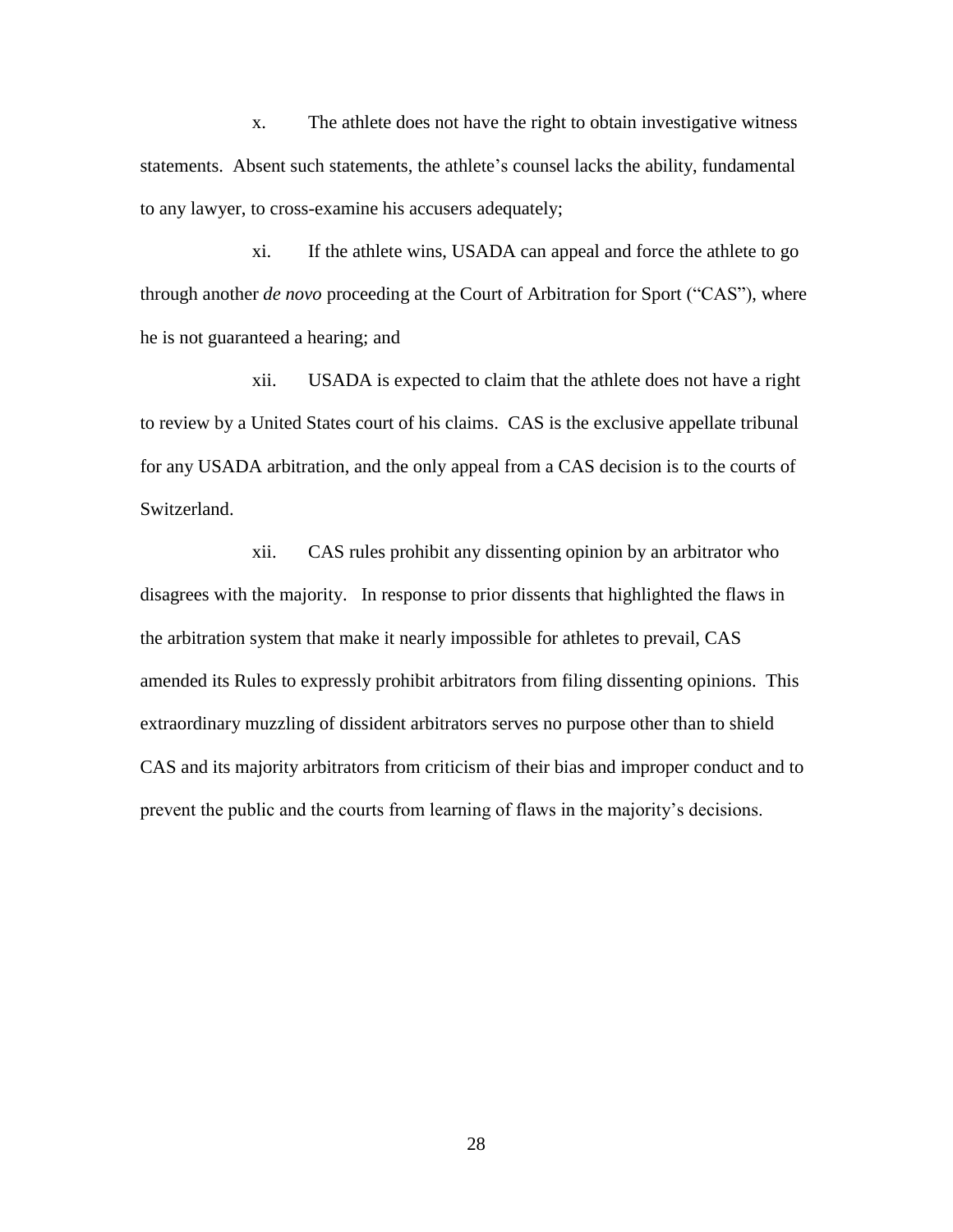91. USADA also drafted its rules to provide for arbitration before arbitrators biased against athletes in doping cases. Although referring to the USADA arbitration as American Arbitration Association ("AAA) proceedings, the arbitrators are not drawn from a normal AAA pool. Instead, all arbitrations must be conducted by CAS arbitrators. The result has been that USADA only appears before biased individuals in both its domestic and CAS proceedings.

92. The IOC provides most of the funding of CAS, and the IOC and its member sports organizations—International Federations and National Olympic Committees—appoint the vast majority of the CAS arbitrators. CAS acknowledges these individuals are not independent of sport organizations. While paying lip service to a supposed requirement that a small percentage of the arbitrators shall be appointed "with a view to safeguarding the interests of the athletes,‖ those arbitrators are not selected by athletes or athlete organizations, and are likewise frequently associated with sport organizations. In addition, because all CAS arbitrators are appointed only to four-year renewable terms, they are vulnerable to non-renewal if they issue doping decisions favorable to athletes.

93. The result has been tribunals that have almost never ruled for athletes charged with doping violations, no matter how questionable the evidence offered against them, or how significant the improprieties by the sports organizations or anti-doping organizations prosecuting them.

94. In fact, of the thirty current CAS arbitrators who hear domestic USADA cases (the CAS arbitrators who are United States citizens), upon information and belief only four have ever voted for a decision that found that an athlete had not committed an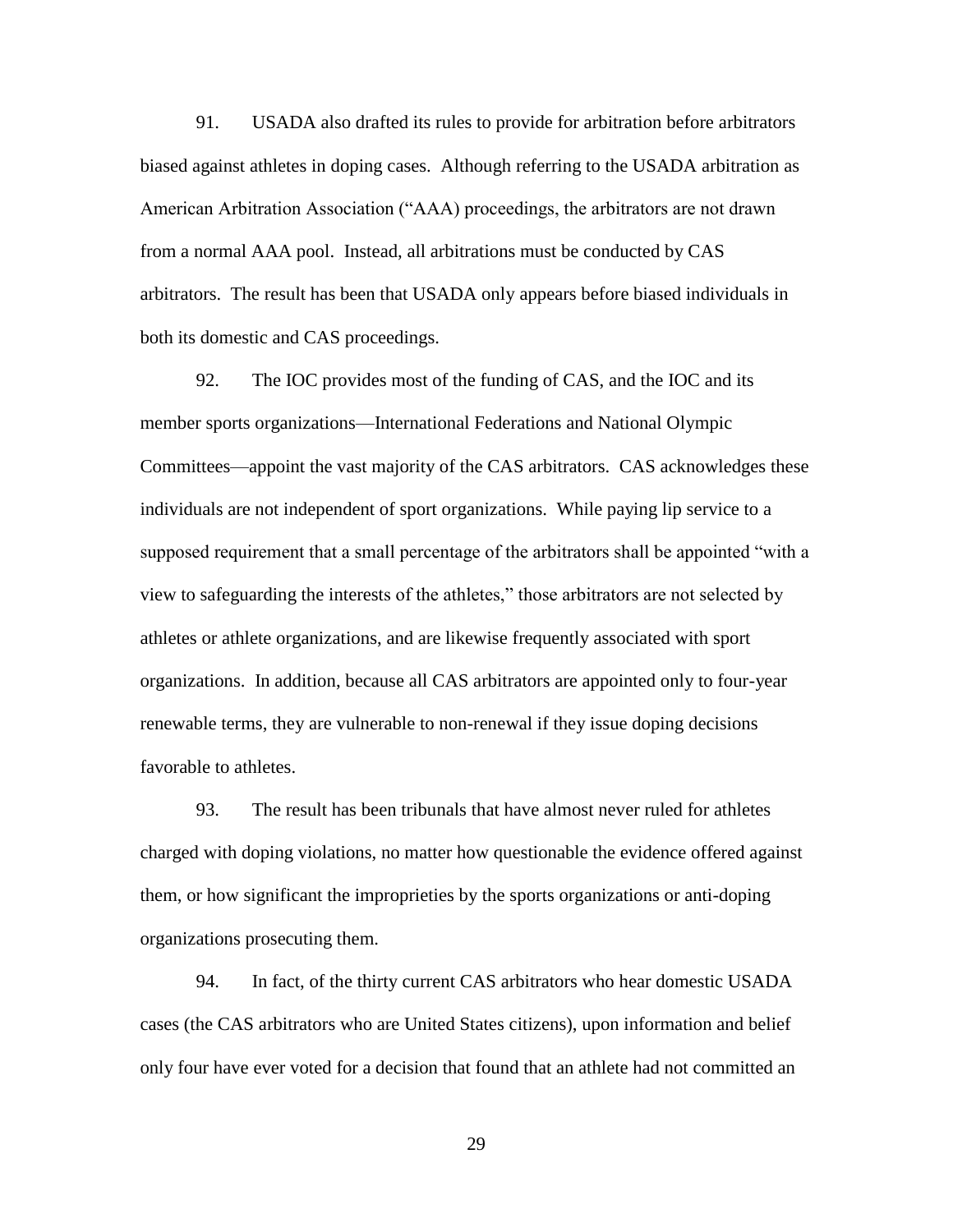anti-doping violation. Furthermore, every favorable domestic arbitration decision in a doping case that has ever been appealed to CAS has led to a reversal – a finding by the CAS panel that the athlete had committed a doping violation. Finally, upon information and belief, in the twelve-year history of USADA, no United States athlete who has ever lost a domestic USADA arbitration has successfully appealed that decision to CAS in Switzerland.

#### **USADA Remains Unchecked**

95. Congress now gives USADA an annual ten million dollar (\$10,000,000.00) unsupervised grant. In addition, Defendants contend that a single sentence in a 2001 Congressional appropriations provision requires the USOC to contract only with USADA, and requires the USOC to pay USADA's costs beyond what is covered by USADA's federal government grant. Despite the fact that the legislation says nothing about USADA being totally independent, USADA has operated since then based on the assumption that it does not answer to the USOC, or anyone else. As a result, there is no effective governmental, public, or even private oversight of USADA.

96. As the processes became increasingly unfair, athletes and lawyers who represented athletes charged with positive tests expressed concern publicly, to the USOC, and to others about the "process". The USOC, however, remained unwilling to become involved because of a concern that WADA and USADA would criticize the USOC publicly, alleging the USOC was not interested in catching United States athletes who cheated, and thereby damage the United States' chances to bid successfully to host another Olympic Games after the Winter Olympic Games were awarded to the United States in 1995 and held in Salt Lake City in 2002.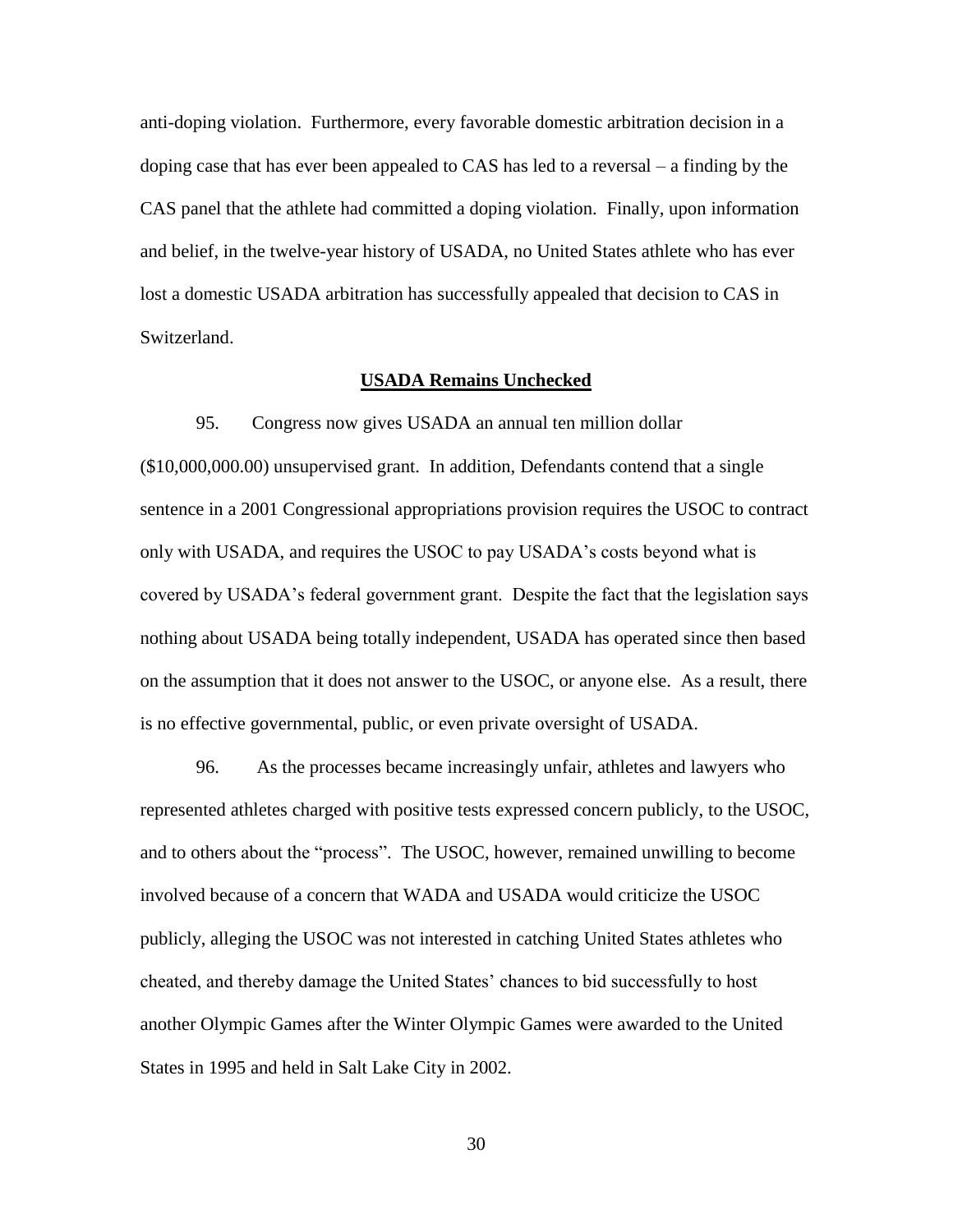97. WADA and USADA attacked other challenges to their unfair rules and procedures as being "soft on drugs" or not sufficiently committed to eliminating the use of performance enhancing drugs in sport or trying to conceal cheating by elite athletes. Countries that were perceived as not sufficiently committed to enforcing the rules drafted by WADA in concert with USADA were threatened with ineligibility to host major international sports competitions like the Olympic Games, the World Cup, and world championships in other Olympic sports.

98. The rules became so anti-athlete that every single athlete charged during the first eight years of USADA's existence was found to have committed a doping violation and sanctioned. Athletes charged by USADA have only been found not to have committed a doping violation three times in more than twelve years. Those three cases should never have been brought—an athlete charged with using EPO when USADA had no proof he had ever possessed EPO; an athlete who was charged for not reporting at a post-event doping control station when the evidence was that the athlete was delirious after the event as a result of dehydration and exhaustion and was simply unable to hear or understand what he was supposed to do; and an athlete charged with a doping violation as a result of a positive test when it was clear that the laboratory had violated the mandatory procedures for drug testing. That is all—three egregious cases in more than twelve years. And, with respect to the athlete who won because the laboratory rules designed to protect athletes were violated, the response of Defendants and WADA was not to encourage the laboratories to follow the mandatory rules. Instead, their response was to change the rules so that if the same violation occurred in the future, it would not be a basis for a hearing panel to rule in the athlete's favor.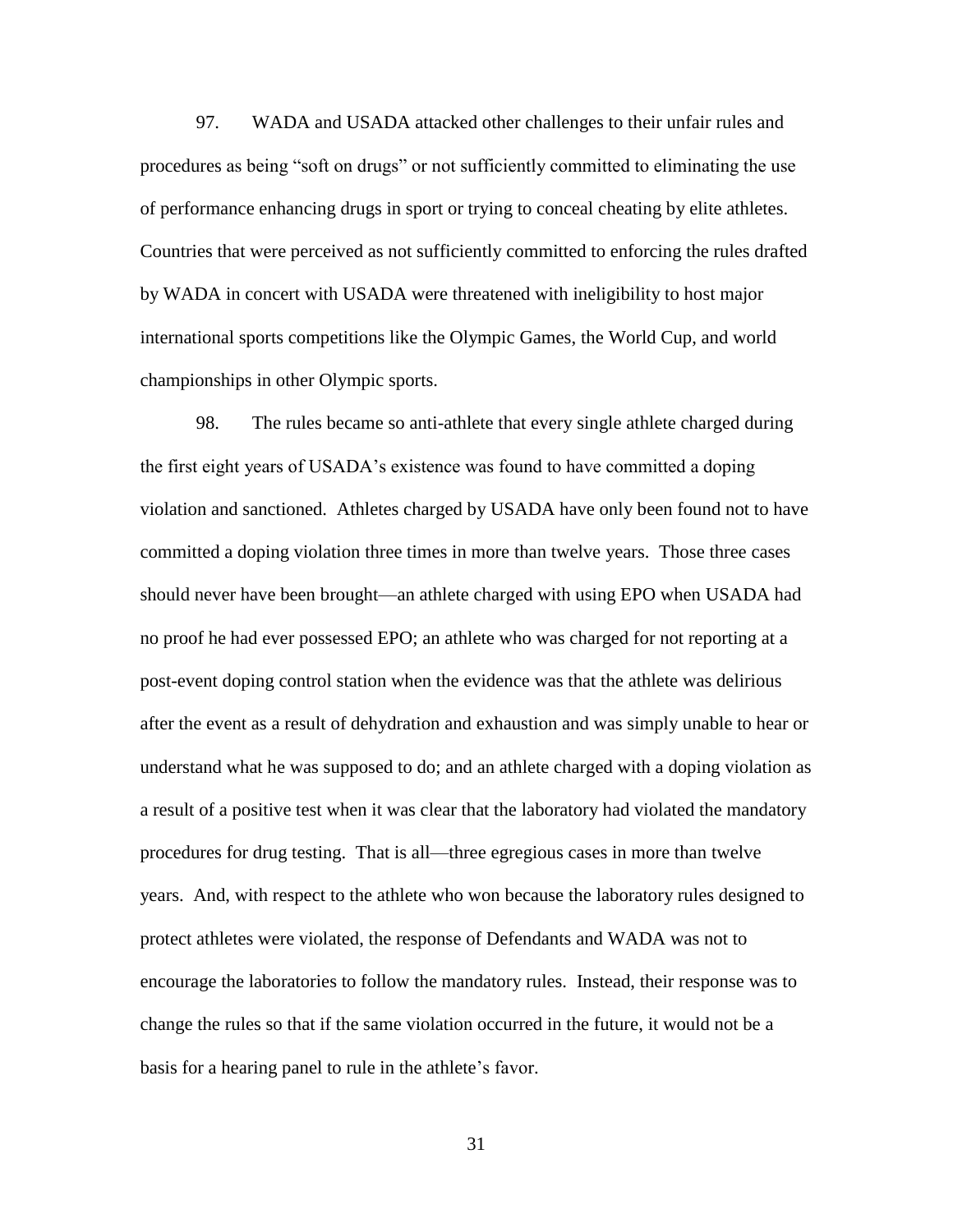99. The changes made in the 2009 version of the WADA Code and the changes that have been proposed by USADA and WADA for the next version of the WADA Code specifically identify cases in which it was determined that the athlete did not violate the doping rules. Defendants and WADA are changing the rules expressly to ensure that an athlete in the same situation in the future will be found guilty.

100. Because the substantive rules are so unfair and the process so restrictive that innocent athletes cannot be vindicated, lawyers advising athletes charged by USADA had no reasonable alternative but to advise athletes they cannot win. Over time, few athletes who are charged, even when innocent, have been willing to challenge the claim that they doped because of the cost and futility of the process.

101. One United States arbitrator did feel compelled to speak out about the unfairness of USADA's "results management" and the violations of athletes' rights by issuing dissenting opinions. U.S. Olympian and arbitrator Chris Campbell embarrassed WADA and USADA by writing in his dissenting opinions about the corruption, improprieties and abuses in the system and the improper conduct of the laboratories and anti-doping organizations. Rather than correct the problems Mr. Campbell identified, the Court of Arbitration for Sport issued a rule that prohibits arbitrators from publishing dissenting opinions. If Mr. Campbell continues to try to draw attention to the unfairness of a system designed to find all athletes guilty, CAS can remove him as an arbitrator.

#### **USADA Looks to Enhance Its Profile and Secure Its Funding**

102. Despite Defendants' actions slanting the proceedings against athletes, throughout its history the number of drug tests conducted by USADA has not resulted in the laboratories reporting to USADA anything approaching the number of positive blood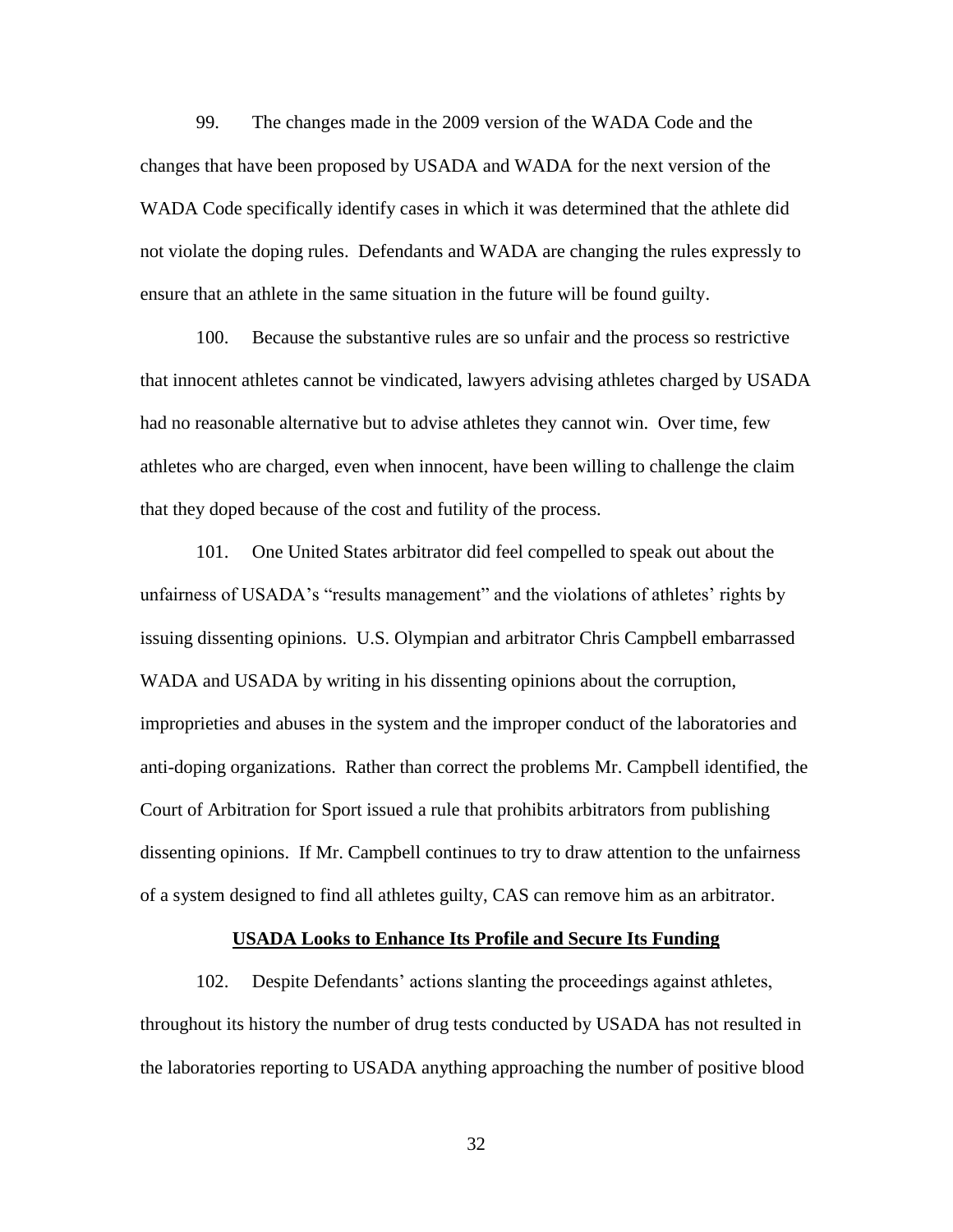and urine samples from athletes that Defendants and WADA wanted. Although targeted athletes like Mr. Armstrong were tested on a regular basis, many other athletes were almost never tested, or were only tested once or twice.

103. In addition, a high percentage of the doping violations USADA was prosecuting and for which USADA was punishing United States athletes were technical violations by athletes who had no intention of cheating and had not achieved any performance enhancement. Unintended positive test results occurred, for example, when athletes consumed a mislabeled or contaminated drug, food product, or supplement, or when they did not read the list of banned substances carefully and consumed an over-the counter medication with a small amount of a banned substance.

104. This made it difficult to convince Congress or anyone else that USADA or WADA was achieving their respective missions or should be given additional funding. Defendant Tygart, USADA, and WADA were criticized for the small number of intentionally cheating, performance-enhanced athletes they were detecting.

105. As a result, Defendant Tygart, USADA and WADA wanted to both (a) increase the numbers of violators they could claim and (b) prove violations by high profile athletes that would raise USADA's and WADA's profile.

106. Typical athletes subject to USADA testing such as swimmers, track and field athletes, snowboarders, and skiers were simply not as famous as professional baseball, basketball, hockey, and football players, so few paid much attention to USADA even when positive test results were reported. Defendants have tried to raise USADA's public profile by attacking publicly, on a regular basis, the anti-doping efforts of the major professional sports leagues in the United States. They claim that Major League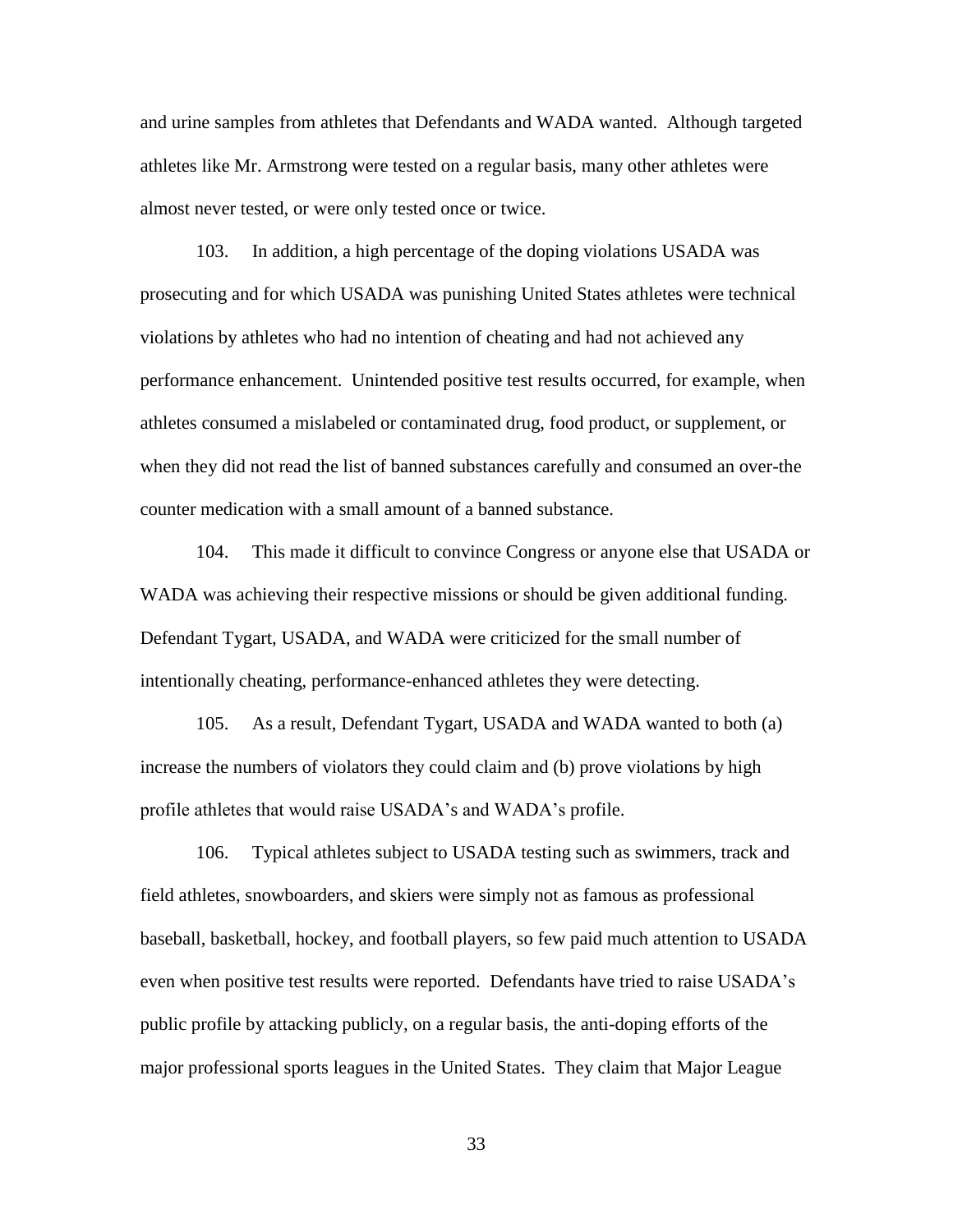Baseball and the other major professional leagues in the United States have operated drug testing programs inferior to the WADA Code and USADA's testing program and results management. For years, USADA has lobbied Congress, seeking legislation that would require the professional sports leagues to turn their drug testing programs over to USADA.

107. No players associations or professional sports leagues, however, which want to treat their players fairly and with dignity, would ever consider utilizing the WADA Code or contracting with USADA. All of USADA's lobbying efforts have been unsuccessful. It has become clear that USADA will never be charged with drug testing or results management for MLB, the NBA, the NFL, or the NHL, and Congress will never force the professional leagues in the United States to contract with USADA. Nevertheless, USADA is still working in concert with WADA to try to force the United States Government to require United States sports leagues to subject themselves to the jurisdiction of WADA and USADA.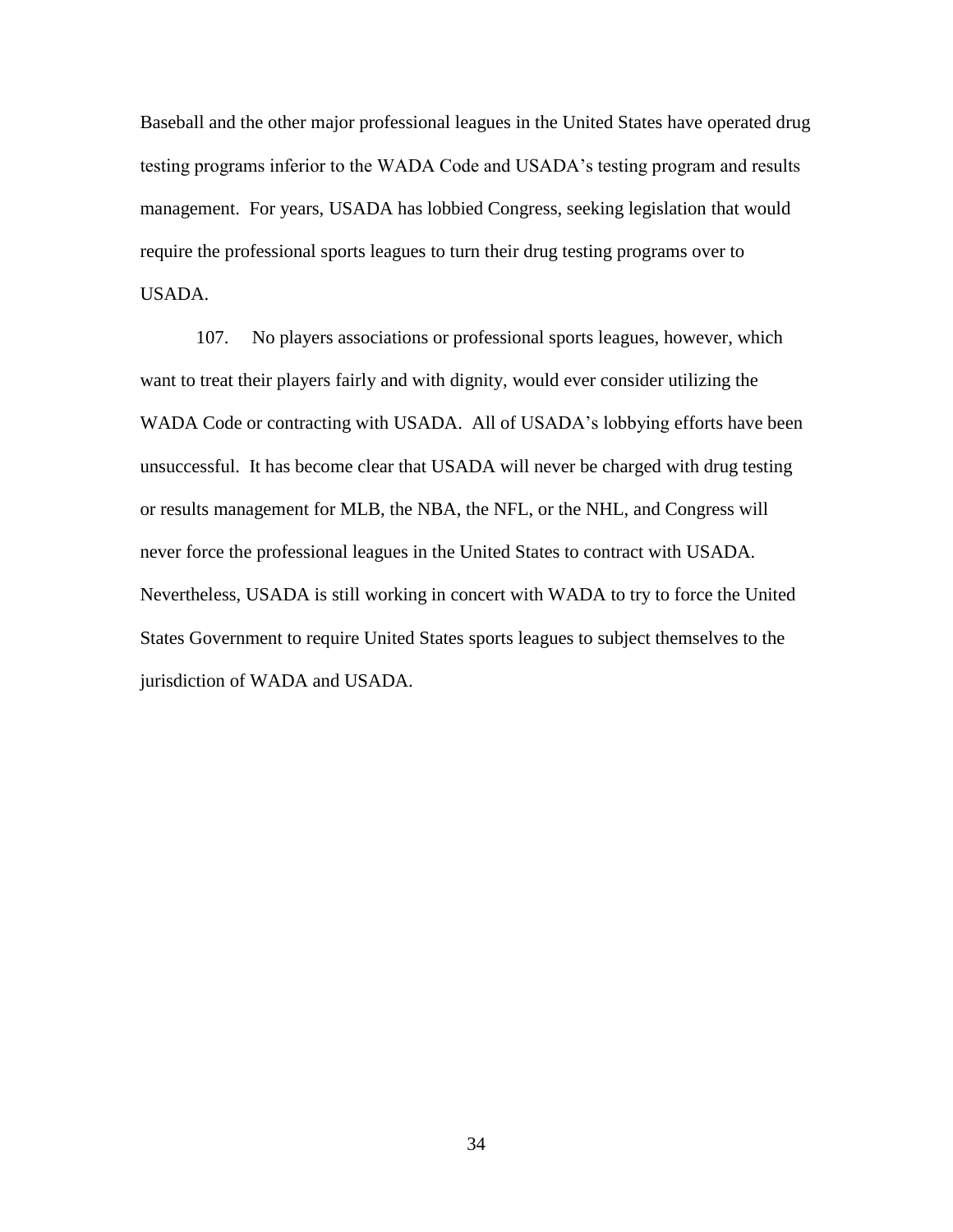#### **Lance Armstrong's Call for Accountability**

108. In January 2004, Mr. Pound, the President of WADA at the time, made public statements that were reported in the *Le Monde* newspaper in France that "the public knows that the riders in the *Tour de France* and the others are doping.‖ This was part of a pattern in which Mr. Pound and WADA would make public statements without any evidence that drug use was widespread in various professional sports or by the competitors in a particular professional sports league. Mr. Pound made these statements as part of an effort to generate public concern and increase public interest in and funding of WADA.

109. Mr. Pound would later admit that although there was no basis for his attempts at quantification, in his view the end—an increased perception that there is a major problem and that WADA is important to combat the problem—justified the means.

110. Mr. Armstrong believed that Mr. Pound's statements, accusing all of the many cyclists who were competing in the *Tour de France* of cheating when there was no evidence to serve as a basis for such allegations, were improper and should be addressed. Mr. Armstrong wrote an "open letter," published in the March 5, 2004 edition of the French sports daily *L'Equipe*, criticizing Mr. Pound's comments. Mr. Armstrong wrote that he felt "compelled to address [the] statements made by Dick Pound." In the letter, Mr. Armstrong wrote, among other things, that he was "saddened that a person with such responsibilities can issue such long-range declarations that clearly mean me or my colleagues are taking drugs." He wrote, "Dick Pound, if you truly want athletes to be clean, go fight for that rather than slinging dirt at them in such an irresponsible manner. Focus your efforts on the fight against doping rather than spending your time accusing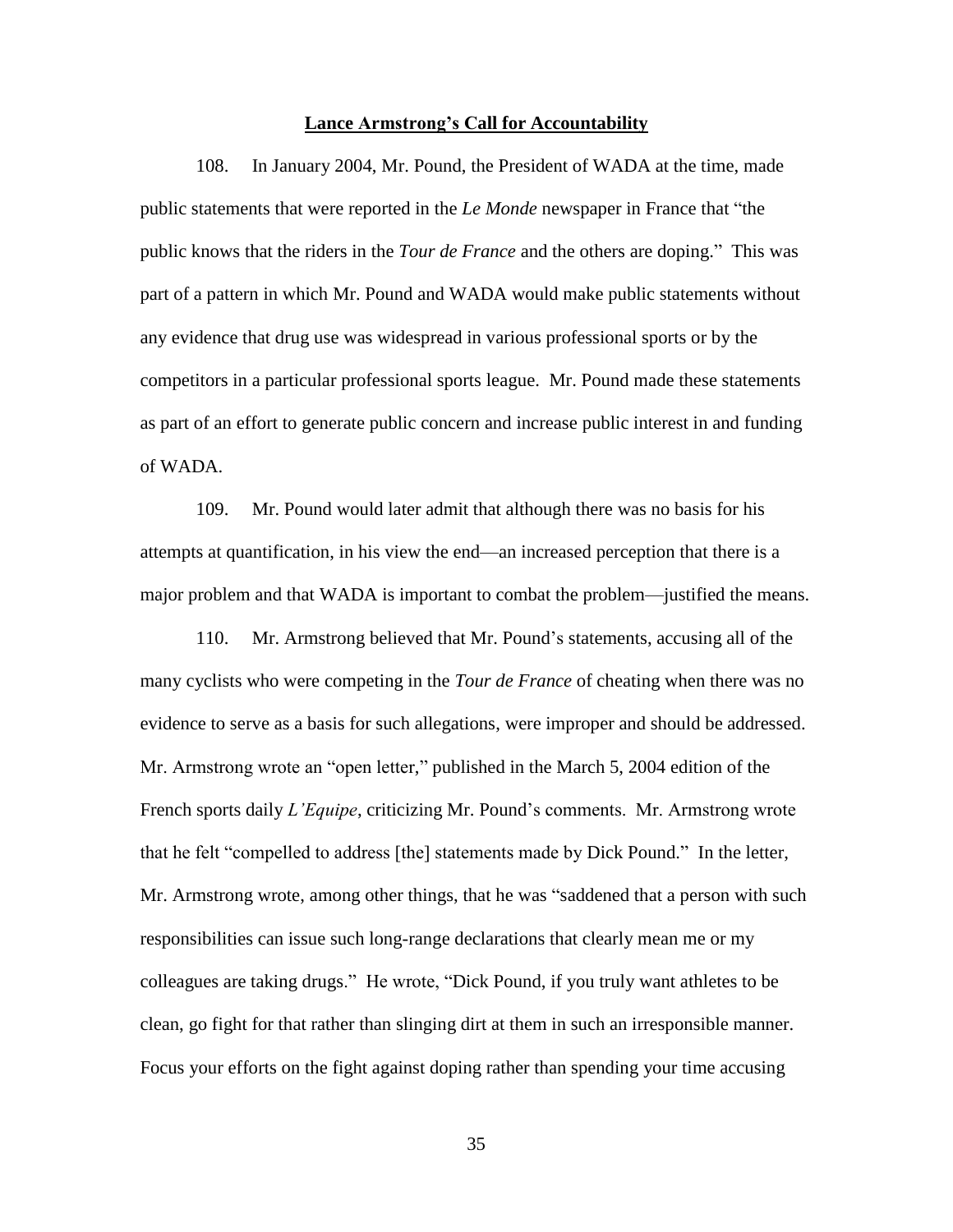innocent athletes without any evidence other than your own speculation. . . . My eyes are wide open  $\dots$  [but] the way Mr. Pound is pointing the finger of shame at us is offensive."

111. Mr. Pound and WADA were stunned that an athlete challenged them—to that point athletes and most others associated with Olympic sports had been unwilling to criticize or challenge WADA or anyone associated with WADA, for fear that they would be identified as a drug cheat because they were criticizing the organization charged with fighting drugs in sport. Mr. Pound was surprised, and Mr. Pound and WADA were embarrassed.

112. Mr. Pound responded with an "Open Letter" of his own that was published in the next day or two, trying to recharacterize what he had said, " $[i]$ n the interview that I gave the newspaper Le Monde in January, I simply pointed out that cycling, like other sports, faces substantial difficulties in ridding sport of doping, despite efforts made by the International Cycling Federation and others. . . . at no time have I spoken out personally against you or your accomplishments, which makes your strongly-worded personal attack somewhat of a surprise. If, indeed, we share the same desire to see all sports free of drugs, I should have thought that we should both be supporting a harmonization of the anti-doping rules and that you should not be making a claim, about your sport generally, that suggests the problem is all but solved."

113. The dispute between Messrs. Armstrong and Mr. Pound became a major, ongoing subject of focus in the worldwide sports media. From that point on Mr. Pound and WADA were questioned about the fact that Mr. Armstrong had pointed out that they made public statements for which they had no basis. As a result of Mr. Armstrong's statements, Mr. Pound and WADA faced media and public scrutiny and people had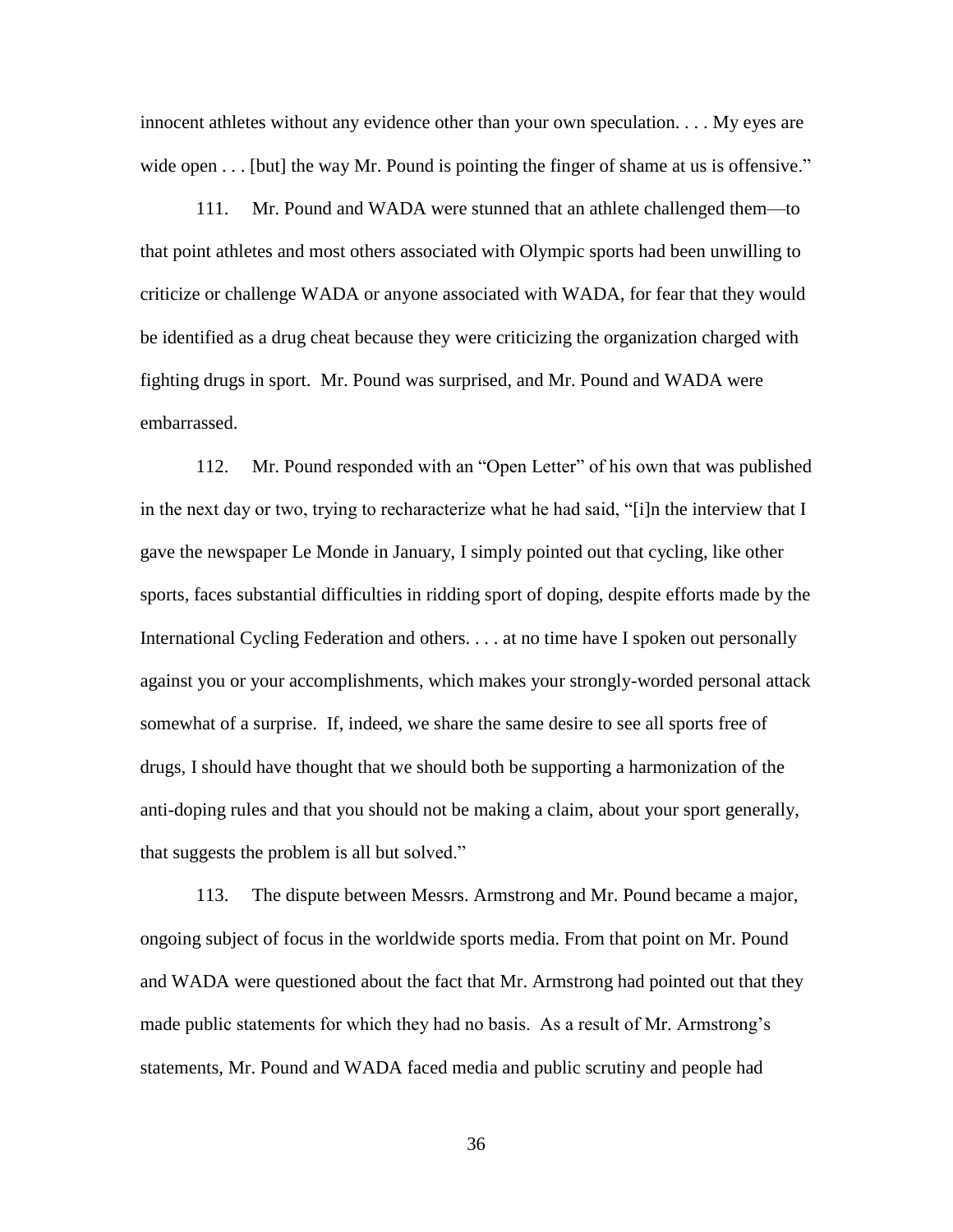learned to question whether there was any basis for statements and allegations made by them.

### **UCI Investigation of 2005 Re-Testing of 1999** *Tour de France* **Samples**

114. The attack by Mr. Armstrong made Mr. Pound and WADA determined to retaliate against UCI and Mr. Armstrong and to generate evidence that Mr. Armstrong was a cheater. Mr. Armstrong was subjected to targeted in-competition and constant outof-competition drug testing by multiple anti-doping organizations. The number of tests to which Mr. Armstrong has been subjected over his career has been extraordinary and far in excess of the testing of any other professional, amateur or Olympic athlete in history. All of those tests were negative.

115. In August 2005, the French newspaper, *L'Equipe*, reported that research tests conducted by the French anti-doping laboratory in 2005 on the 91 urine samples collected from riders at the 1999 *Tour de France* had indicated several positive results for EPO, using a test first available in 2000, including six positive tests from urine samples submitted by Mr. Armstrong. Because of Mr. Armstrong's success in the 1999 *Tour de France*, about 15 of the 91 samples taken at the *Tour de France* were from him.

116. Mr. Pound announced that he was confident that Mr. Armstrong had cheated, but acknowledged that WADA and USADA had no jurisdiction (since the 1999 samples were collected before WADA and USADA came into existence), while also indicating that UCI should investigate to find the truth.

117. It was clear that the only organization with jurisdiction under the applicable rules to address whether Mr. Armstrong had been using EPO in 1999 was UCI. UCI rules applied, and were clear that UCI was the organization with jurisdiction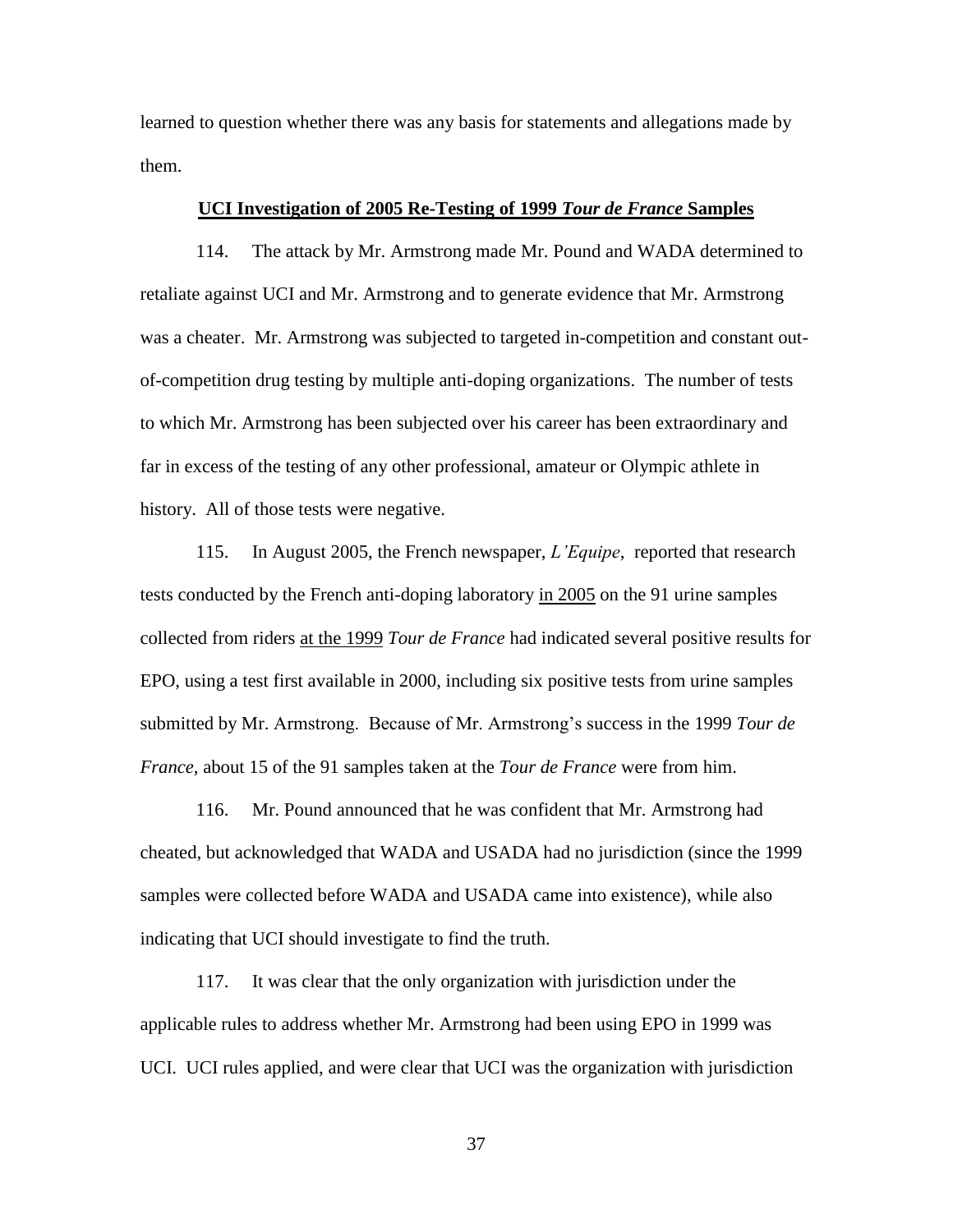over claims about anti-doping violations concerning international drug testing on professional cyclists prior to 2004 and the UCI's adoption of the WADA Code.

118. UCI appointed Dutch lawyer Emile Vrijman, the former head of the Netherlands anti-doping agency, to conduct an independent investigation of the issue of the 1999 samples. Mr. Vrijman's investigation was completed at the end of May 2006, when he issued a 130-page report.

119. Mr. Vrijman said no proper records were kept by the laboratory about the samples, most of the samples that were tested in 2005 had been opened in 1999, and there had been no chain of custody and no process to ensure that the samples were not among the samples that had been spiked with banned substances at the laboratory itself.

120. In his report, Mr. Vrijman also said the French laboratory had initially cooperated with his investigation. The executives at the French laboratory told Mr. Vrijman that they were aware that (i) the testing was just for research purposes to improve the EPO test; (ii) they had not followed the proper procedures for athlete drug testing; (iii) their results could not be used to suggest any rider had tested positive; (iv) the testing had only been a preliminary screen without even proper controls for a screening test; (v) they could not say what had happened to the opened samples over the six years between their collection and the 2005 testing; (vi) they believed it was completely improper for their research information to have been associated with any riders or given to the media; and (vii) they had only associated the results with riders' identification numbers because they had been directed to do so by Mr. Pound and WADA, an organization that had supervisory control over their lab and that certified whether they could continue their lucrative business of Olympic drug testing. They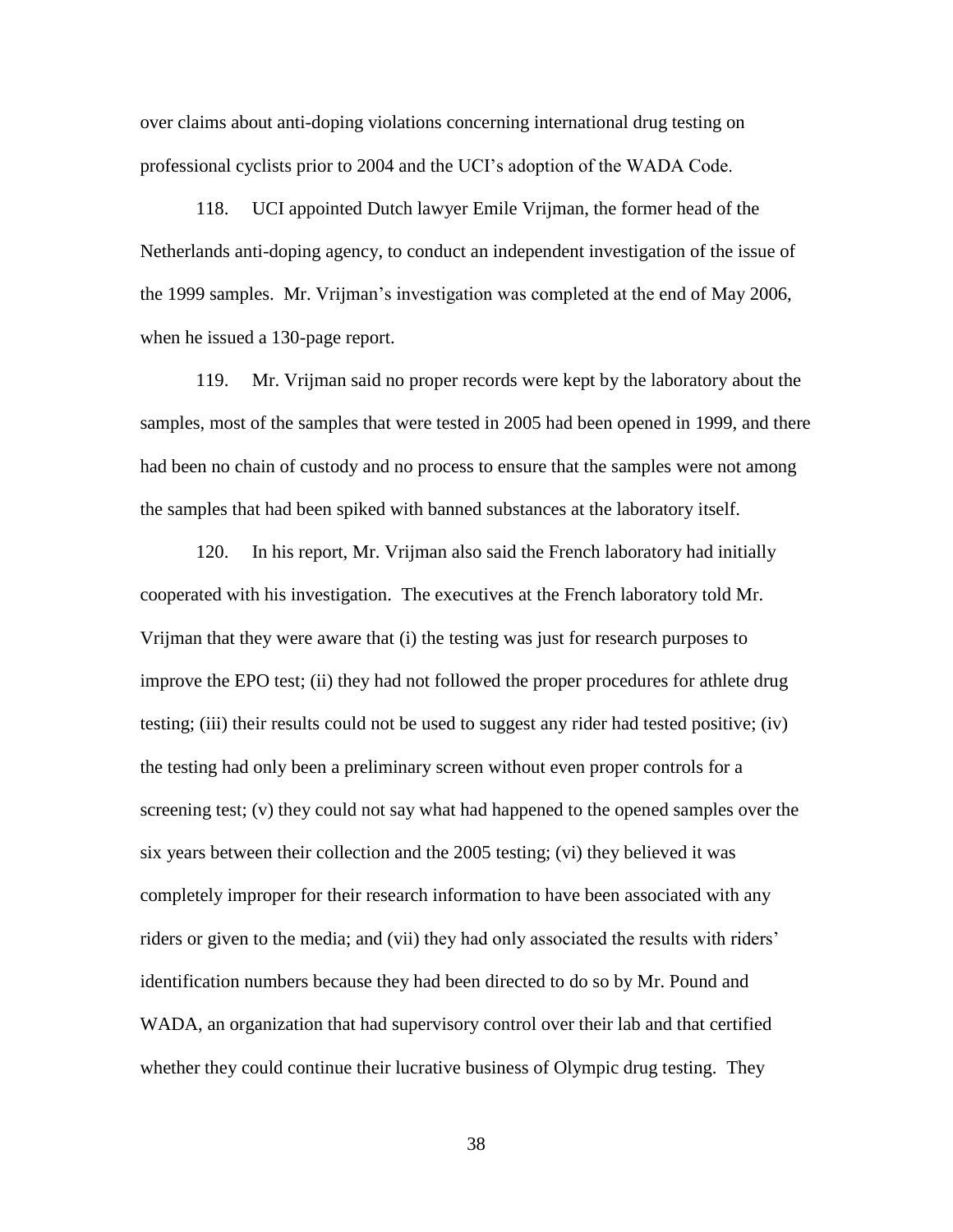conceded to him that they understood that what had happened violated applicable rules for the proper conduct of their laboratory and for the proper protection of athletes.

121. After that preliminary meeting with the laboratory representatives, however, WADA refused to cooperate with Mr. Vrijman's investigation and the French laboratory followed WADA's lead and also refused to cooperate further.

122. When Mr. Vrijman issued his comprehensive 130-page independent report, it was highly critical of WADA, Mr. Pound, and the WADA-accredited laboratory. The report concluded that they had specifically targeted Mr. Armstrong because Mr. Armstrong had been publicly critical of them, and that they had intended to embarrass Mr. Armstrong and UCI. The report also called for an investigation to "focus on the communications between Mr. Pound and the media" and said there was no basis to take disciplinary action against any athletes. The report called for an investigation of everyone involved in the testing and leaking of the results of the testing.

123. Mr. Armstrong posted the following summary of and response to the report:

> Today the independent investigator appointed by the UCI announced the results of his work in a 130-page report. I want to thank him and his staff for all their hard work and diligence in this process. I have not had an opportunity to study the report yet, but I wanted to let you know my preliminary reactions to the report.

> Although I am not surprised by the report's findings, I am pleased that they confirm what I have been saying since this witch-hunt began: Dick Pound, WADA, the French laboratory, the French Ministry of Sport, L'Equipe, and the *Tour de France* organizers (ASO) have been out to discredit and target me without any basis and falsely accused me of taking performance enhancing drugs in 1999. Today's comprehensive report makes it clear that there is no truth to that accusation.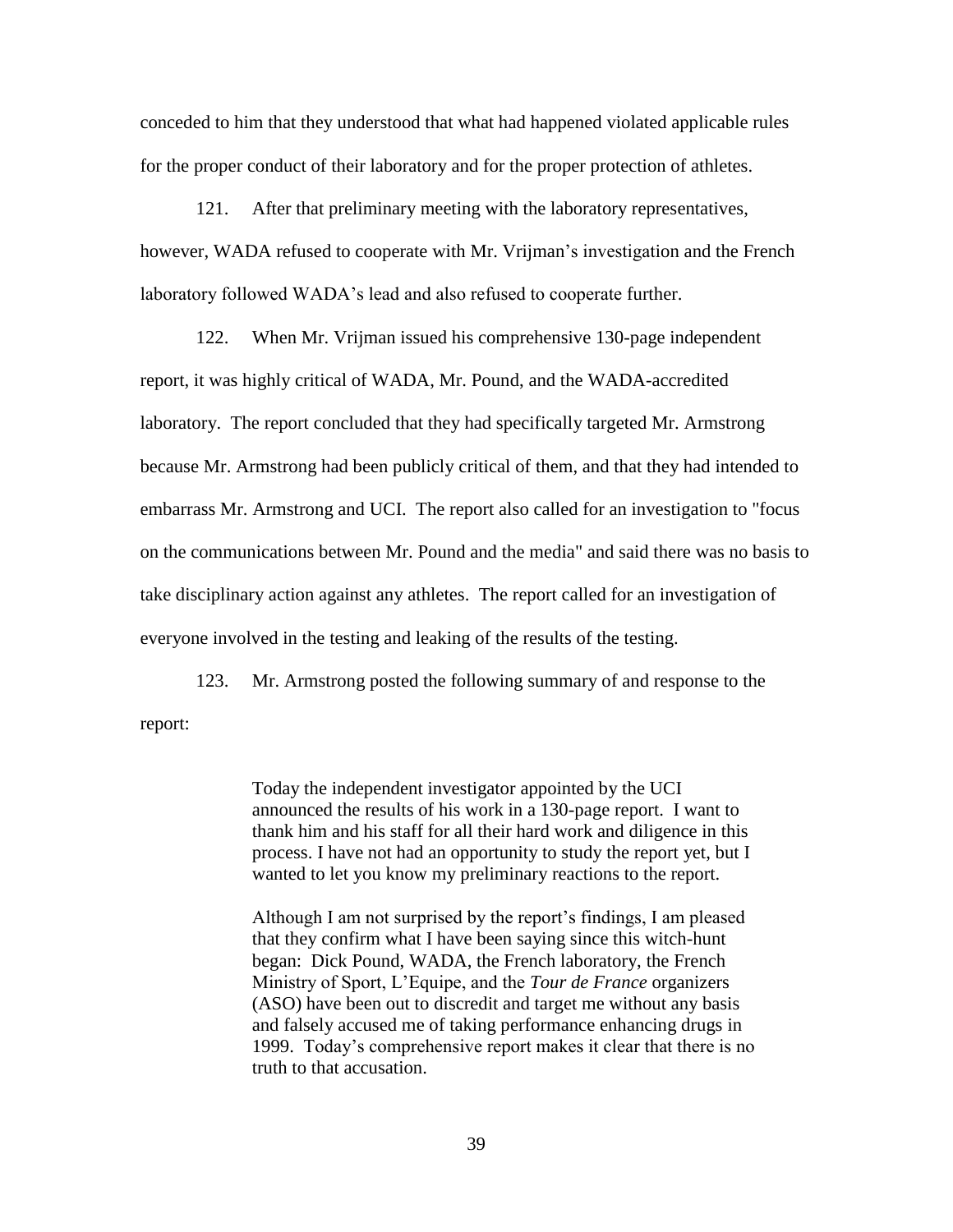The report confirms my innocence, but also finds that Dick Pound along with the French lab and the French ministry have ignored the rules and broken the law. They have also refused to cooperate with the investigation in an effort to conceal the full scope of their wrongdoing. I have now retired, but for the sake of all athletes still competing who deserve a level playing field and a fair system of drug testing, the time has come to take action against these kinds of attacks before they destroy the credibility of WADA and, in turn, the international anti-doping system.

124. Mr. Pound and WADA condemned the report, but acknowledged that it was highly critical of WADA, its officers and employees, as well as the accredited laboratory involved.

#### **Lance Armstrong Seeks Investigation of WADA and Dick Pound**

125. After Mr. Vrijman's report was issued, Mr. Armstrong complained to the International Olympic Committee's Executive Committee about what had occurred and asked the IOC to take action. The IOC responded that the issues raised by the independent investigator, including the evidence that WADA, the French Ministry for Sport, and the French laboratory had violated the anti-doping rules designed to protect athletes from improper conduct, should be resolved in a hearing before the Court of Arbitration for Sport. Mr. Armstrong agreed and filed a demand for arbitration before CAS. WADA, the French laboratory, and the French Ministry for Sport refused to participate, and CAS decided that it would not assert jurisdiction or take any action.

126. On June 9, 2006, Mr. Armstrong sent a letter to Jacques Rogge, president of the IOC, demanding that action be taken against Mr. Pound and WADA. He wrote that Mr. Pound, acting on behalf of and with the authority of WADA, was guilty of "reprehensible and indefensible" behavior and "must be suspended or expelled from the Olympic movement.‖ After considering the evidence that was available to it, in February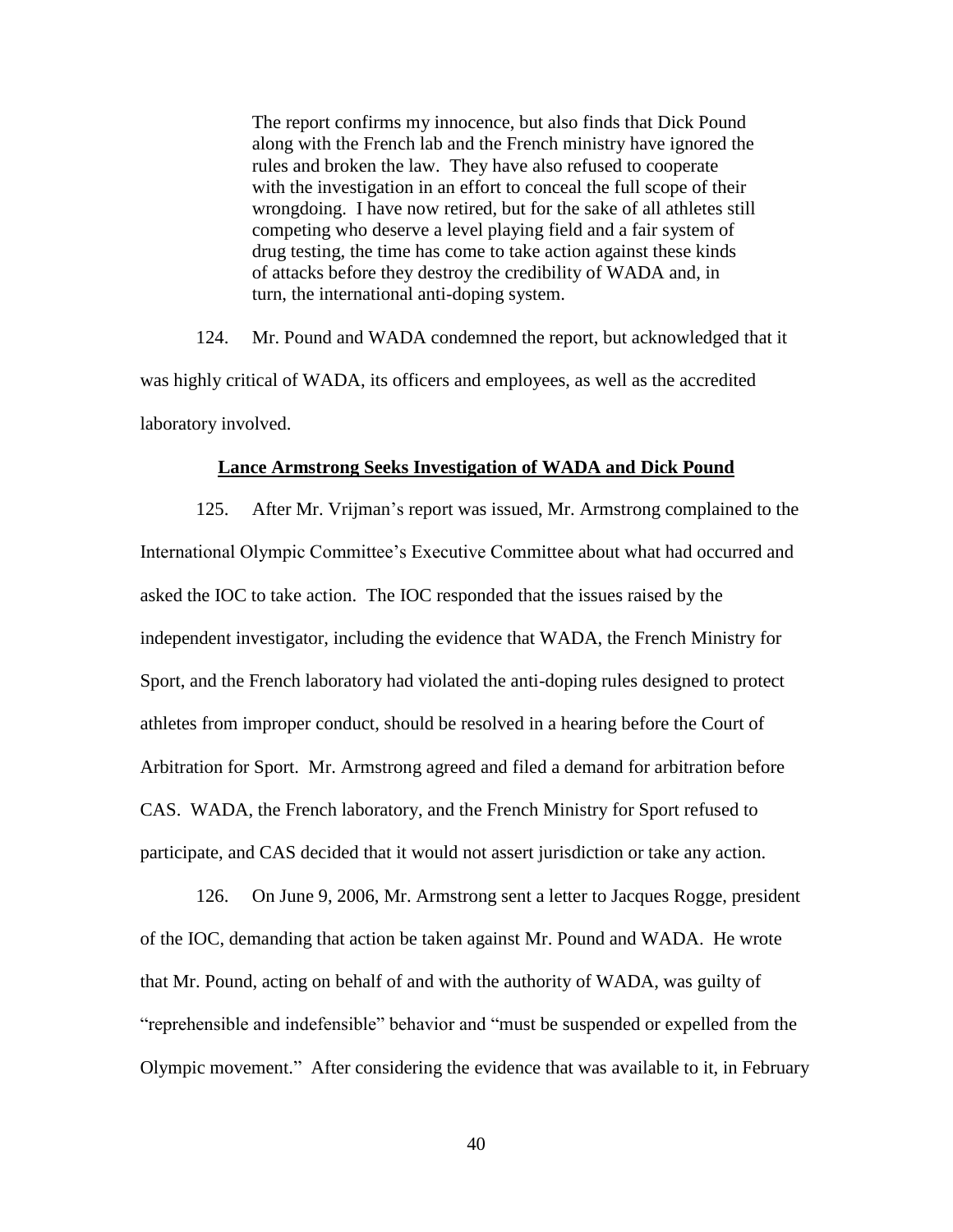2007, the IOC Ethics Committee criticized Mr. Pound, and recommended that Mr. Pound exercise greater prudence in his public pronouncements. In response, Mr. Pound said he was accountable to WADA, not to the IOC.

127. The findings of the IOC Ethics Committee were very embarrassing for WADA and for Mr. Pound, who had been an unsuccessful candidate for President of the IOC in 2001, had campaigned against IOC corruption, and had political aspirations in the IOC and the Court of Arbitration for Sport. Those findings effective brought an end to Mr. Pound's chances for higher office in the Olympic movement.

### **Retaliation Against Lance Armstrong**

128. The result of these very public battles between Mr. Armstrong on the one hand and Mr. Pound, WADA, and a WADA-accredited laboratory on the other hand, damaged the credibility and public image of WADA, were problematic for the United States ONDCP that was represented on the WADA Foundation Board and WADA Executive Committee. This led to a vendetta by WADA and its affiliated organization, USADA, against Mr. Armstrong and UCI.

129. Since the events of 2005 and 2006, WADA and the Defendants have been determined to damage the reputation of Mr. Armstrong, to discredit him, to suggest that he has used performance enhancing drugs, and to find a way to bring doping charges against him. Having told the world that they are certain that Mr. Armstrong has cheated, it has become an embarrassment for WADA and USADA that all the drug tests conducted on Mr. Armstrong including the biological passport testing of his blood, etc., have never yielded any basis for even claiming he had a positive test.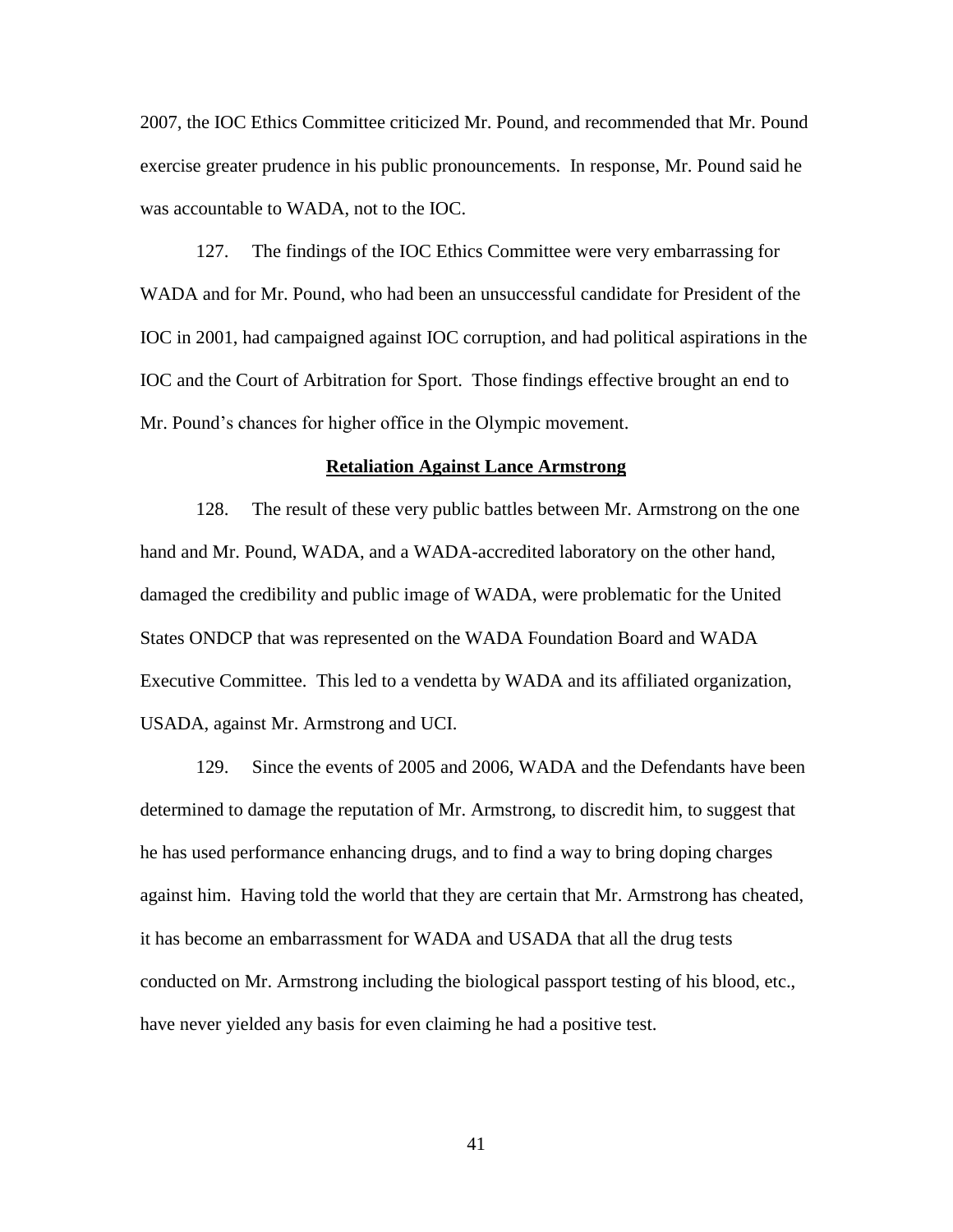### **Floyd Landis Denies Knowledge of Doping by Lance Armstrong**

130. Floyd Landis is a former American cyclist who, between 2002 and 2004, was employed by the same cycling team that employed Mr. Armstrong. The lead sponsor of that team was the United States Postal Service. After the 2004 *Tour de France*, Mr. Landis signed a contract with the Phonak Hearing Systems team, and from that point forward, Mr. Landis never again competed on the same team as Mr. Armstrong.

131. In the summer of 2006, approximately two years after Mr. Landis and Mr. Armstrong had competed in their last event as teammates, Mr. Landis won the *Tour de France*. However, one of Mr. Landis's urine samples taken during that race tested positive for a banned synthetic testosterone. The laboratory report of a positive test was given to USADA to pursue as a potential doping violation. Mr. Landis vehemently denied having violated any anti-doping rules.

132. As Mr. Landis explained in his 2007 book*, Positively False: The Real Story of How I Won the Tour de France*, despite having a positive drug test result during his victory in the *Tour de France* (by far the most popular cycling event each year), the primary interest of USADA in 2006 was not to punish Mr. Landis. Rather, USADA's primary focus was on generating a doping case against Mr. Armstrong, who had already retired from cycling. Mr. Landis described being approached by USADA CEO Travis Tygart after his positive test:

> Howard Jacobs [Landis's attorney] was sitting in his Los Angeles law office when the telephone rang. It was Travis Tygart, the head lawyer for USADA. Howard had dealt with Tygart for years while representing other accused athletes, and now they were both working on my case. This phone call was unusual, though: Terry Madden, the CEO of USADA, was also on the line. Howard knew Madden, but rarely communicated with him. "From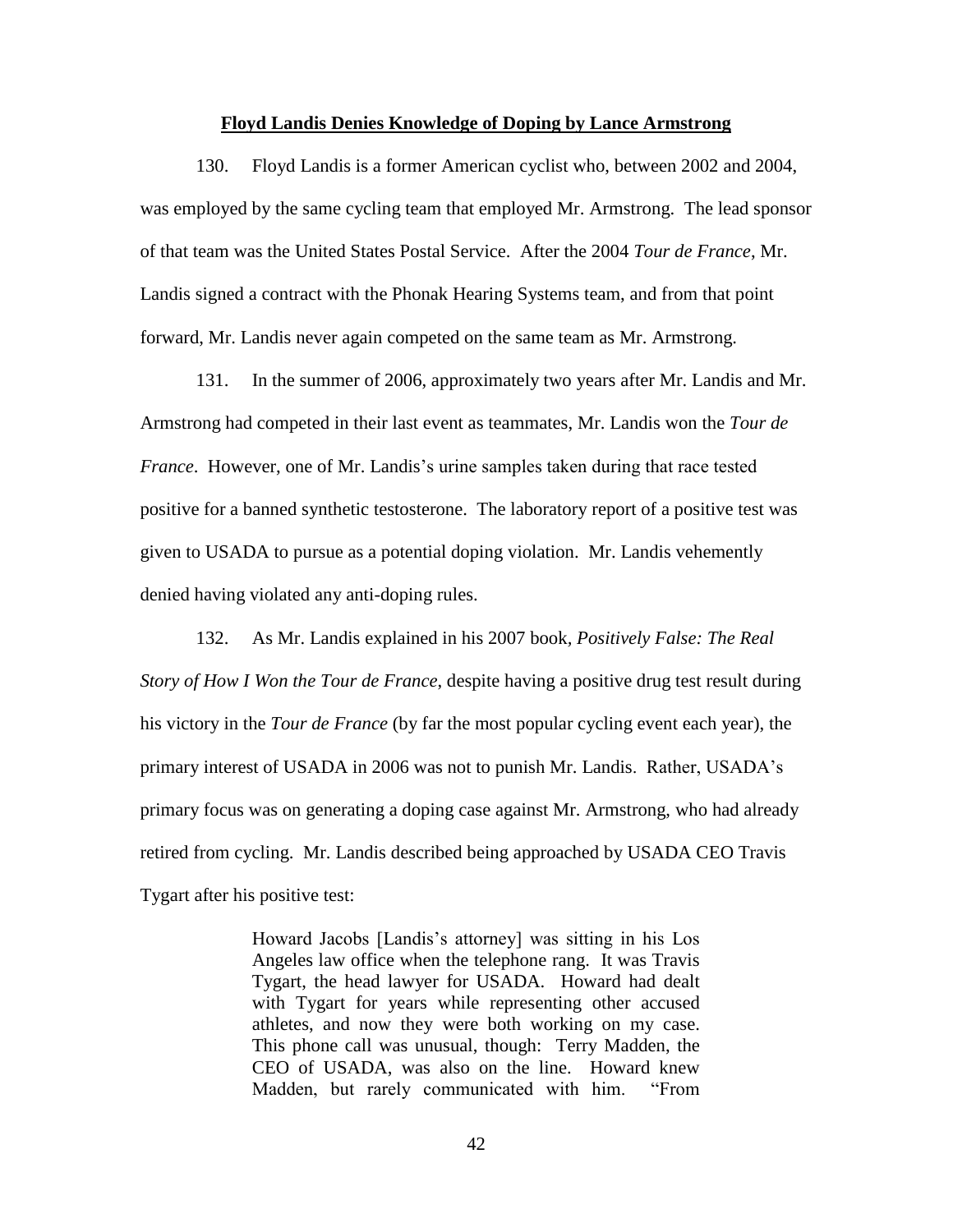everything we've read about Floyd, he's a straightforward, no-BS guy," Tygart began. "We think he can help us clean up the sport and get to the bigger names in cycling."

I had just won the *Tour de France*. Who was a bigger name in cycling than me? . . . The only person who would be bigger than me is someone who had won the race more times than I had  $-$  say, seven times. It was easy to figure out what he meant. USADA wanted me to give information that would show that Lance Armstrong used performance enhancing drugs during his racing career.

"If he's willing to do that, we can make him a great deal," Tygart said. Howard asked what Madden and Tygart had in mind and they ended up offering a suspension of less than a year, so that I would be cleared and able to race the 2007 *Tour de France*. A suspension that short would be unprecedented. The only thing I had to do in order to end the mess relatively quickly and get my life back were to give them information on "bigger names" and to accept the suspension.

"That's completely out of the question," I told Howard when he presented the deal to me. "In fact, I find everything about it offensive." $\dots$ 

But I didn't have any evidence to give them about Lance, anyway. If Lance had been doping, he sure didn't tell me about it. He would have been a fool to do so. Ever since his first Tour win in 1999, the press and all sorts of different authorities had suspected Lance of doping. The year I joined Postal, in 2002, the team was under doping investigation by French officials, though the case was dropped for lack of evidence. . . . All I know is I never saw anything to indicate that Lance used performanceenhancing drugs, that his blood and urine were tested more than anyone else's, and that he never returned a positive test.

Floyd Landis, *Positively False: The Real Story of How I Won the Tour de France*, 207-

209 (Simon & Schuster c. 2007).

133. There was no provision in the WADA Code in effect in 2006 that allowed

USADA to offer Mr. Landis a reduced penalty in return for testimony against Mr.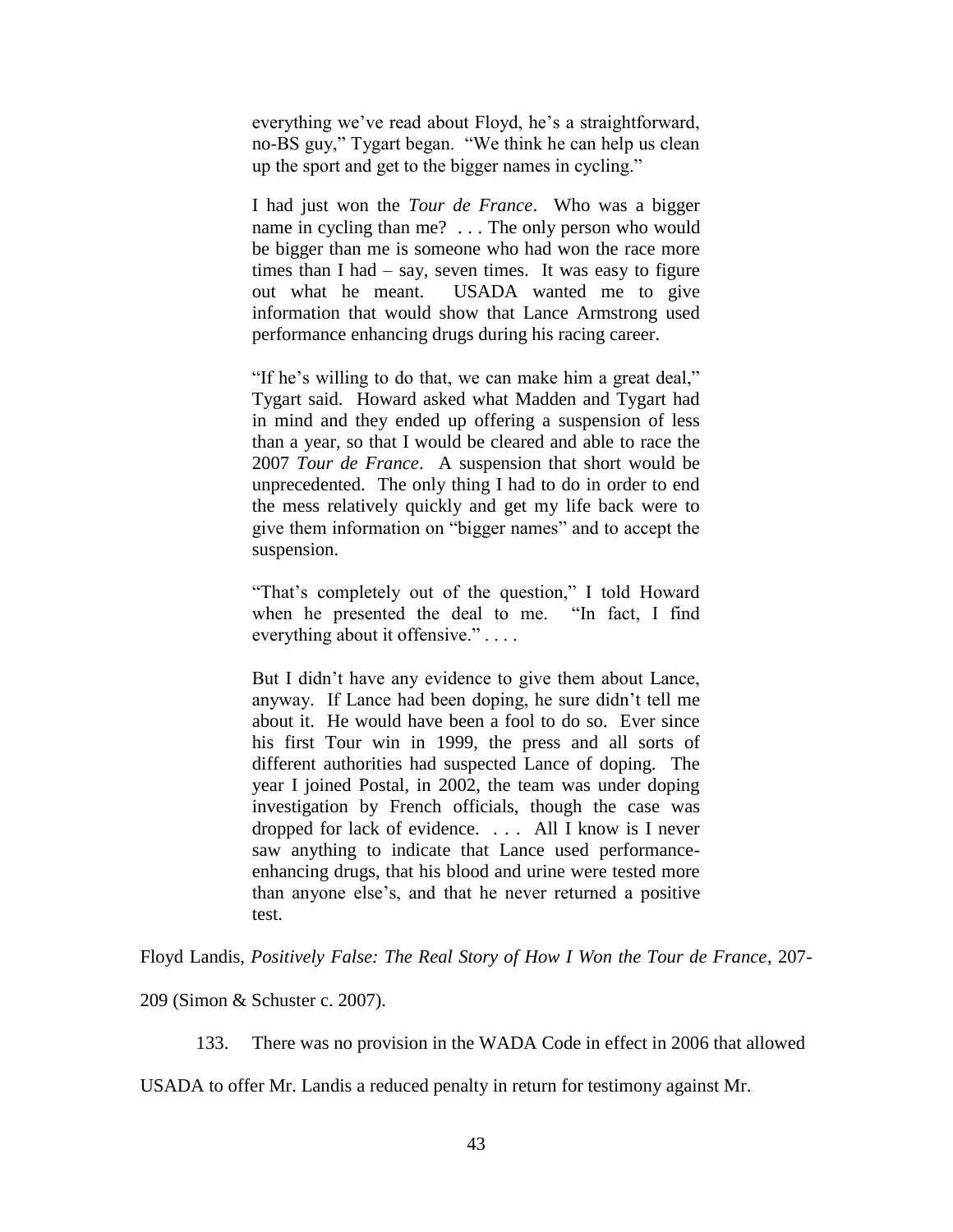Armstrong. Defendants were so intent on building a doping case against Mr. Armstrong, however, that they offered Mr. Landis what amounted to an unauthorized sanction reduction, which would have allowed a current *Tour de France* champion with an incompetition positive to compete in the next year's event in exchange for testimony supporting doping violations by Mr. Armstrong, who was retired from cycling at the time and had not competed on the same team with Mr. Landis in years. At the time, Mr. Landis declined the offer because, in his words, he "never saw anything to indicate that [Armstrong] used performance-enhancing drugs."

134. By the time he wrote his 2007 book, Mr. Landis had experienced firsthand the inequities in the USADA process. He was also acutely aware that given USADA's interest in charging athletes based on accusations by others, any athlete could destroy the career and reputation of any other athlete. As Mr. Landis wrote, foreshadowing what he would do just three years later:

> …[A]ll it takes is a suspicion to halt a rider's career and put his reputation in doubt. What's to stop me from starting a rumor right now and wrecking someone else's life?

*Id.* at 280.

135. When Mr. Armstrong's counsel learned in 2007 that USADA had offered Mr. Landis a dramatic reduction in penalty in exchange for testimony against Mr. Armstrong, he wrote to the USOC. In his letter, Mr. Armstrong's counsel made it clear that (1) Mr. Landis had already acknowledged that he had no basis to allege Mr. Armstrong had used banned substances or banned methods, (2) the applicable rules did not authorize the leniency offered to Mr. Landis, (3) testimony purchased in such a manner would not be reliable, so it could not be used to prove a violation under the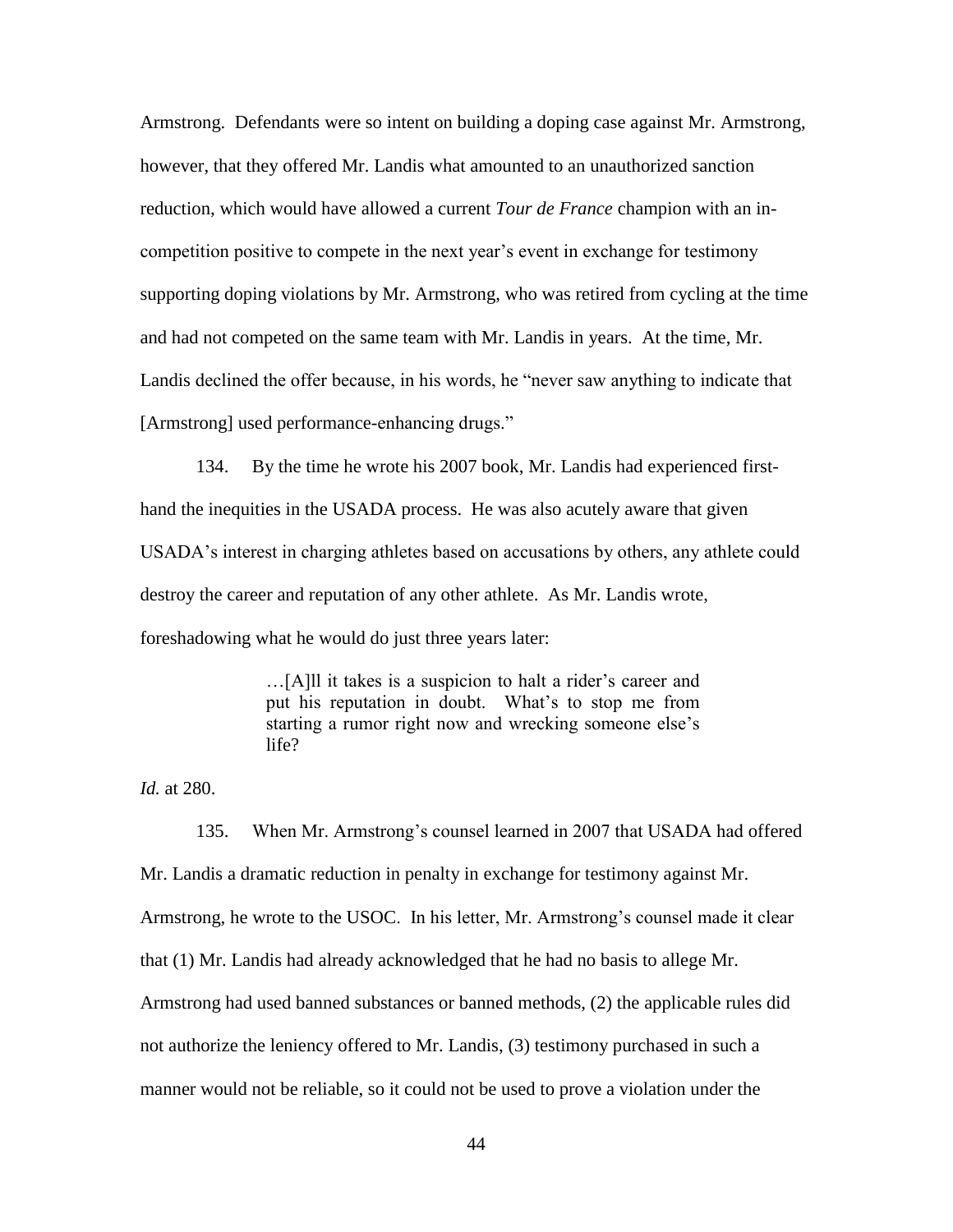doping rules, which require proof by "reliable means," and (4) USADA's conduct violated the federal criminal prohibition of bribery of witnesses,  $18 \text{ U.S.C.}$  §  $201 \text{ (c)} \text{ (2)}$ .

136. The USOC responded to Mr. Armstrong's counsel, promising that the USOC would fulfill its obligation to ensure that United States athletes receive due process and fairness:

> Rest assured, the USOC takes seriously all issues relating to drug testing and adjudication within the US Olympic Movement. Similarly, issues of due process, fairness and athlete rights are very important to us and the Olympic family. Indeed, USADA was created in an effort to ensure fair process and impartiality in the Olympic Anti-Doping program.

137. The USOC did nothing to prevent the conduct by USADA, but merely forwarded the letter from Mr. Armstrong's counsel to Defendants Tygart and USADA.

138. Mr. Landis, who professed his innocence of USADA's charge against him, mounted a public campaign to raise money for a legal defense to the doping allegations against him. According to press reports, Mr. Landis raised about \$1 million for the "Floyd Fairness Fund." Mr. Landis used this money to hire attorneys to defend him in his proceeding against USADA and, later, in an appeal to the Court of Arbitration for Sport in Lausanne, Switzerland. According to Mr. Landis, the total cost of his legal defense was more than \$2 million**.**

139. USADA called Greg LeMond as a witness at the arbitration hearing against Mr. Landis. Mr. LeMond, who had nothing to do with Mr. Landis' cycling career, testified that Mr. Landis admitted to Mr. LeMond that he had cheated in a telephone call after the positive test result.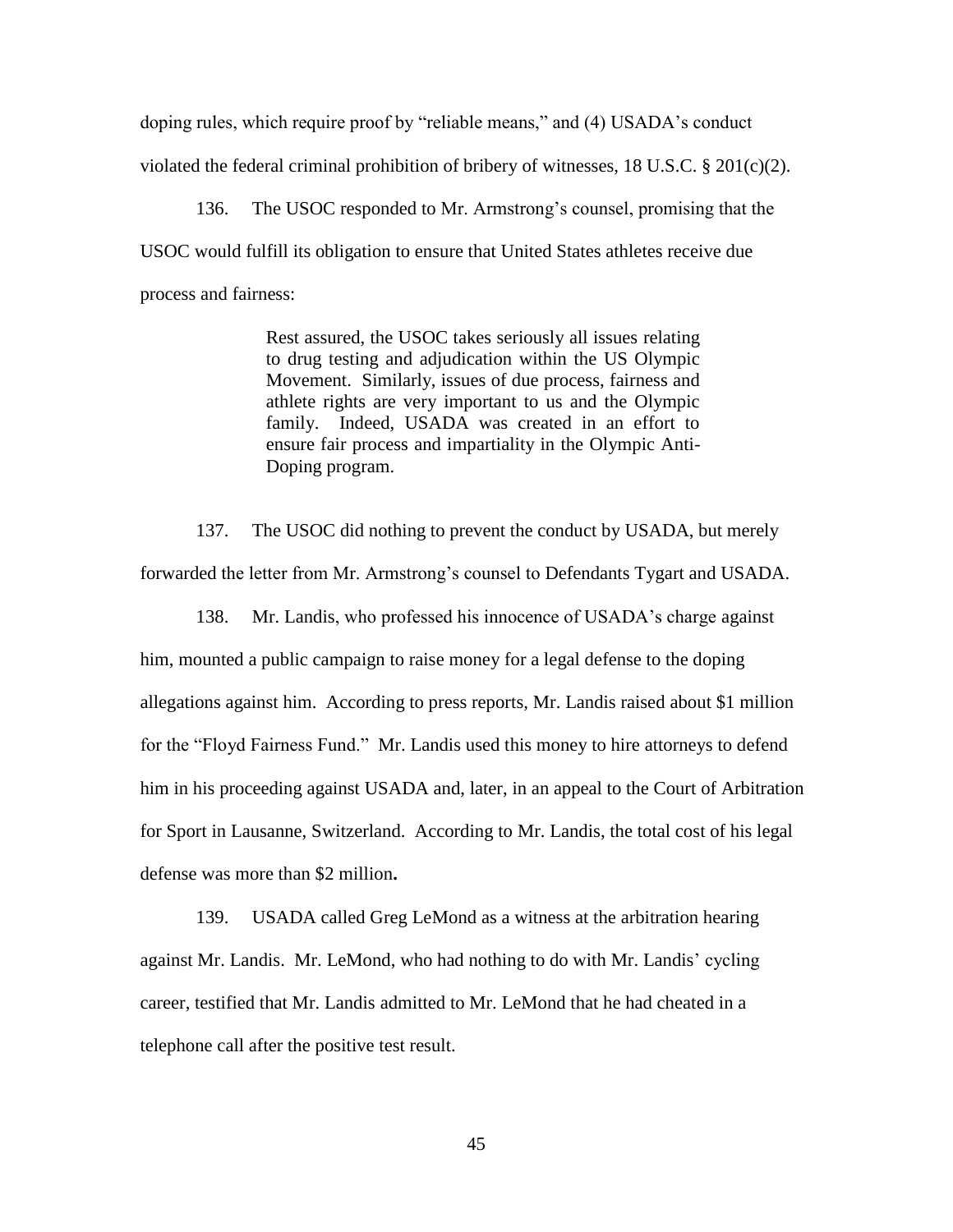140. At the end of Mr. LeMond's testimony, when Mr. Landis' attorney tried to cross-examine him, Mr. LeMond refused to answer questions. The AAA panel did not require Mr. LeMond to do so, and his direct testimony was nevertheless considered by the panel.

141. More than a year after the positive test, the USADA panel found Mr. Landis guilty of a doping violation, invalidated his 2006 *Tour de France* victory, and suspended him from cycling for two years. Mr. Landis appealed the panel decision to the CAS, the only tribunal to which the WADA Code and USADA Protocol for Olympic and Paralympic Movement Testing (the "USADA Protocol") allow him to appeal. It took until June 2008 before the CAS panel ruled against Mr. Landis, confirmed the two-year ban, and fined him \$100,000. Throughout this two-year process, Mr. Landis maintained his innocence.

142. In 2009, after Mr. Landis' suspension ended, Defendants helped Mr. Landis return to cycling, despite his failure to pay the fine assessed by CAS. Defendants hoped that, despite Mr. Landis's confirmation that he had no basis for even alleging that Mr. Armstrong had used banned substances or banned methods, perhaps USADA could nevertheless convince Mr. Landis to change his story and claim he saw Mr. Armstrong cheat, or claim that Mr. Armstrong had admitted cheating to Mr. Landis. Mr. Landis, however, as he had said, "didn't have any evidence to give them about Lance anyway."

143. Mr. Landis returned to cycling but did not have any significant competitive success. In 2010, Mr. Landis and his coach sought positions on the cycling team that employed Mr. Armstrong. When he was not hired, Mr. Landis was angry with Mr. Armstrong.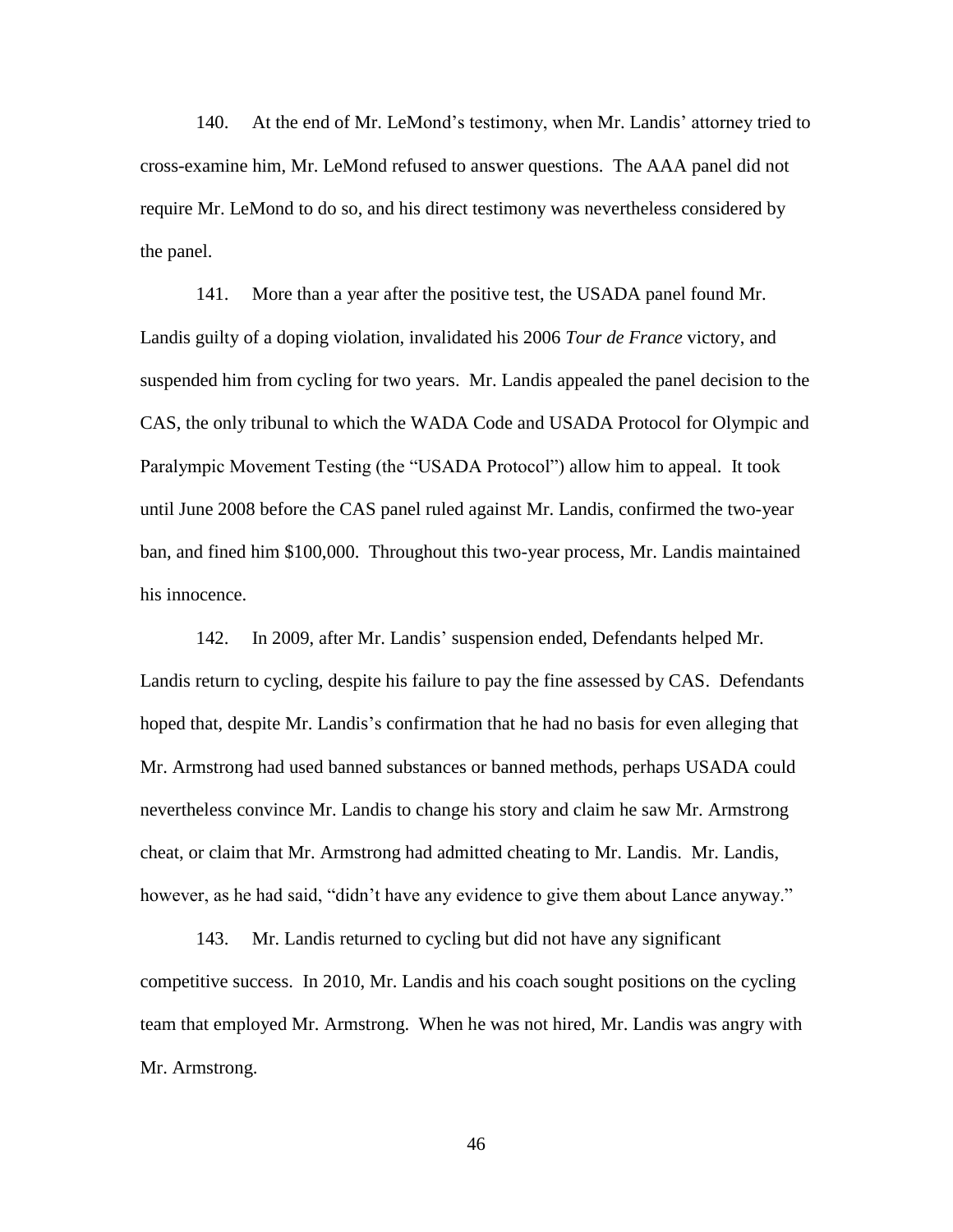## **USADA Instigates WADA Rule Changes to Support Pursuit of Charges Without a Positive Test**

144. After Defendant Tygart, with the offer to Mr. Landis in 2006, had launched his campaign to charge Mr. Armstrong with a doping violation despite the absence of a positive doping test, Tygart worked with his former law firm—USADA's and WADA's outside counsel—to amend the WADA Code to increase Defendants' power to pressure athletes and others to offer evidence against Mr. Armstrong.

145. WADA and Defendants Tygart and USADA were not happy that while government prosecutors under judicial supervision could engage in plea bargaining with witnesses in investigations, Defendants could not offer athletes reduced penalties to induce them to provide testimony against other athletes or others involved in professional, Olympic or amateur sports. Therefore, Defendant Tygart worked with his former firm, USADA's and WADA's outside counsel, to change the WADA Code to provide for up to a 75% reduction in the sanction against an athlete or other person if they testify that (a) they witnessed an athlete or other person(s), preferably a very successful, high visibility athlete, commit a doping violation, or (b) the other athlete or person admitted committing a doping violation, and thereby provide substantial assistance to an anti-doping organization.

146. The rules further provide that an athlete must prove his innocence by objective evidence. Innocence of an athlete cannot be proven by the athlete's testimony, but guilt of an athlete can be proven by any witness the arbitrators consider credible.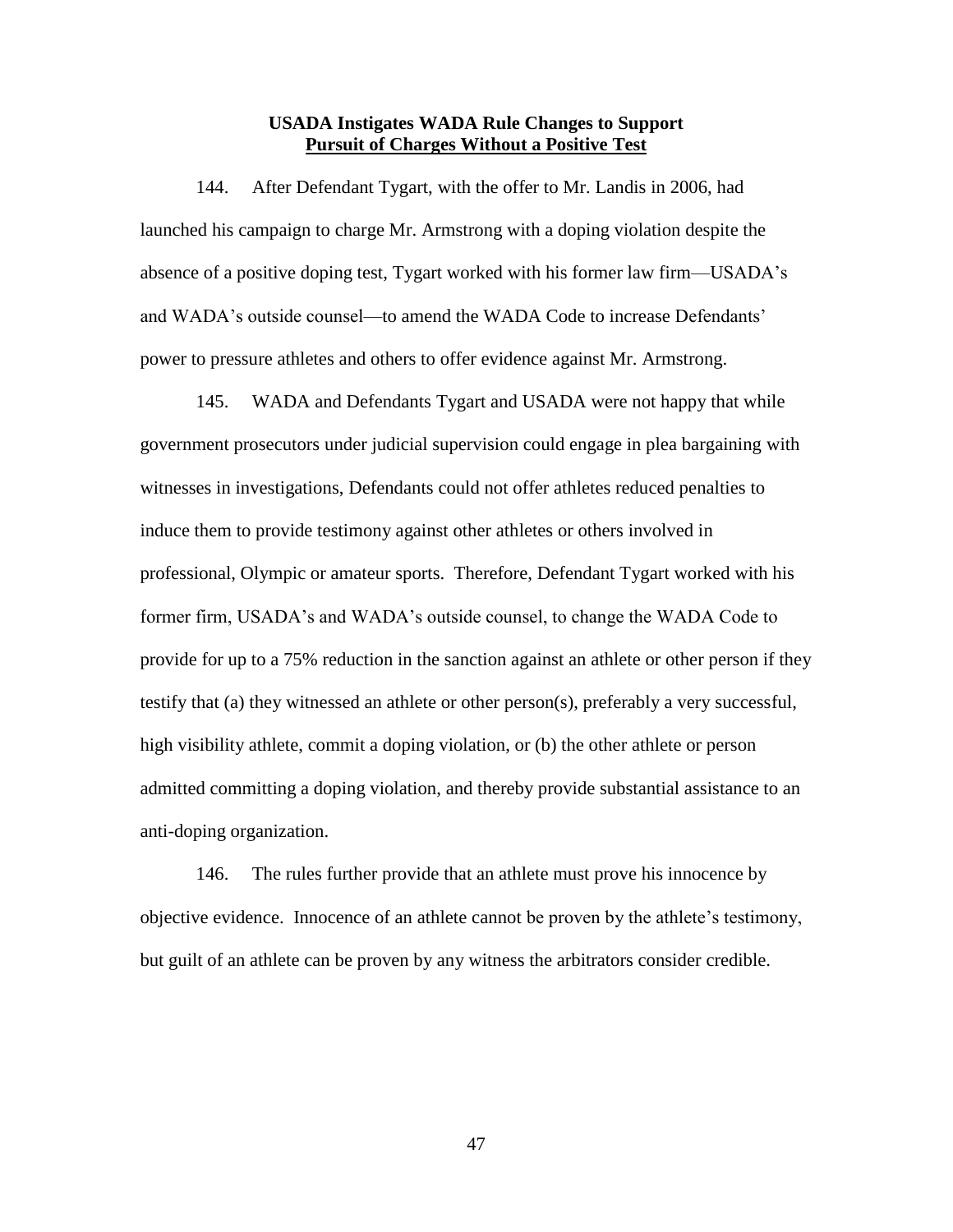## **Desperate for Attention and Money, Floyd Landis Goes After Lance Armstrong and Others in Cycling**

147. In April 2010—with his cycling career, finances, and personal life in shambles—Mr. Landis started changing his story. He began suggesting that he had personal knowledge that many other *Tour de France* riders had used performance enhancing drugs, and he claimed to have allegations about certain UCI officials.

148. After weeks of making such vague and non-specific allegations and threatening to go public with them if various people in the cycling community would not help him, Mr. Landis officially changed his story. After years of denials, Mr. Landis sent an email on April 30, 2010 only to Steve Johnson, the CEO of USA Cycling, admitting that he (Mr. Landis) had taken testosterone and EPO, and had had his blood extracted, stored, and later transfused back into him (a practice known as blood-doping).

149. USA Cycling suggested Mr. Landis take any information he had to USADA. Mr. Landis was adamant he did not want to do that.

150. With a couple of minor exceptions, and one important exception, Floyd Landis's April 30, 2010 email is the basis for the entire case against Mr. Armstrong and all of the other individuals that Defendants Tygart and USADA are now, in 2012, charging with anti-doping violations. Mr. Landis, in his email, identified every person charged by USADA in this case, either by name or by position *(i.e.,* "the doctor" and "the team doctor at the time.")

151. The only other significant basis for Defendants' claims is an improper effort to charge Mr. Armstrong based on his 2009-2010 biological passport blood values, which are within UCI's exclusive jurisdiction and UCI's independent experts have confirmed do not constitute evidence of doping.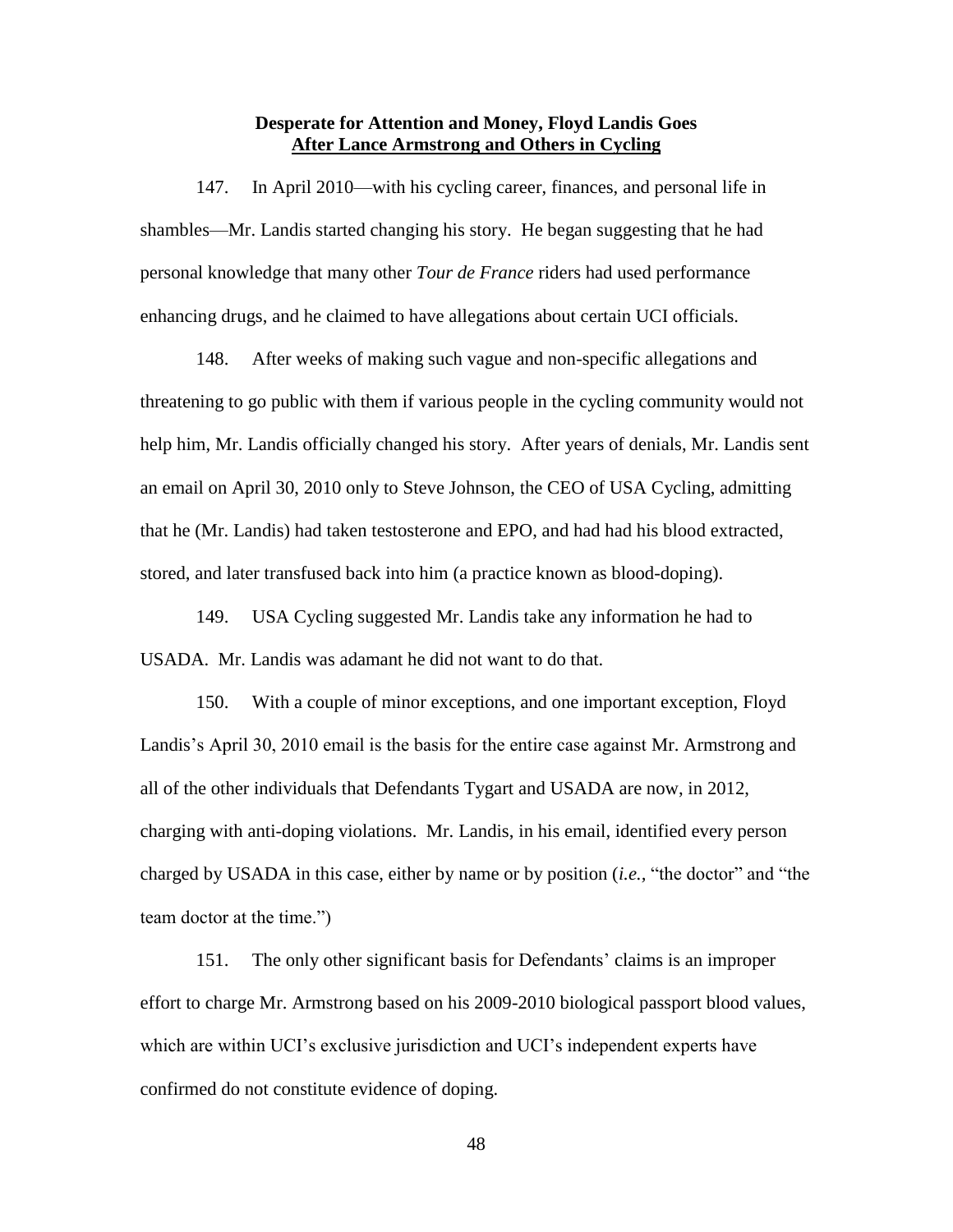152. Under the UCI Anti-Doping Rules, the rules that govern these issues and the rules to which Mr. Armstrong agreed every year when he applied for and received his international cycling license, Mr. Landis's email gave jurisdiction over this matter to the UCI. Mr. Landis was, at the time, competing in cycling events and was a UCI "license" holder." Because Mr. Landis is the source of the allegations which USADA has investigated seeking others to support Mr. Landis' claims, UCI has exclusive jurisdiction over those allegations and any disciplinary proceedings arising out of those allegations, and only UCI can decide if a disciplinary proceeding based on these allegations can proceed.

153. In addition, Mr. Landis was given the opportunity to present these allegations to USADA, but he specifically decided to instead present them to Mr. Johnson, the CEO of USA Cycling. Again, UCI rules provide that if allegations or evidence of anti-doping violations originate with a national cycling federation such as USA Cycling, UCI has exclusive jurisdiction over those allegations and any disciplinary proceedings arising out of those allegations, and only UCI can decide if a disciplinary proceeding based on those allegations can proceed.

154. The Mr. Landis email, however, was forwarded to USADA. Undoubtedly USADA happily received it, anxious for (a) a high visibility athlete USADA could bring doping charges against, (b) an athlete with a high enough visibility that USADA might be able to convince some federal prosecutors to try to develop a criminal case, and (c) a matter that would finally make it possible for USADA and WADA to go after Mr. Armstrong and UCI, who had so embarrassed Mr. Pound and WADA and had publicly attacked the fairness of the system designed and enforced by WADA and USADA.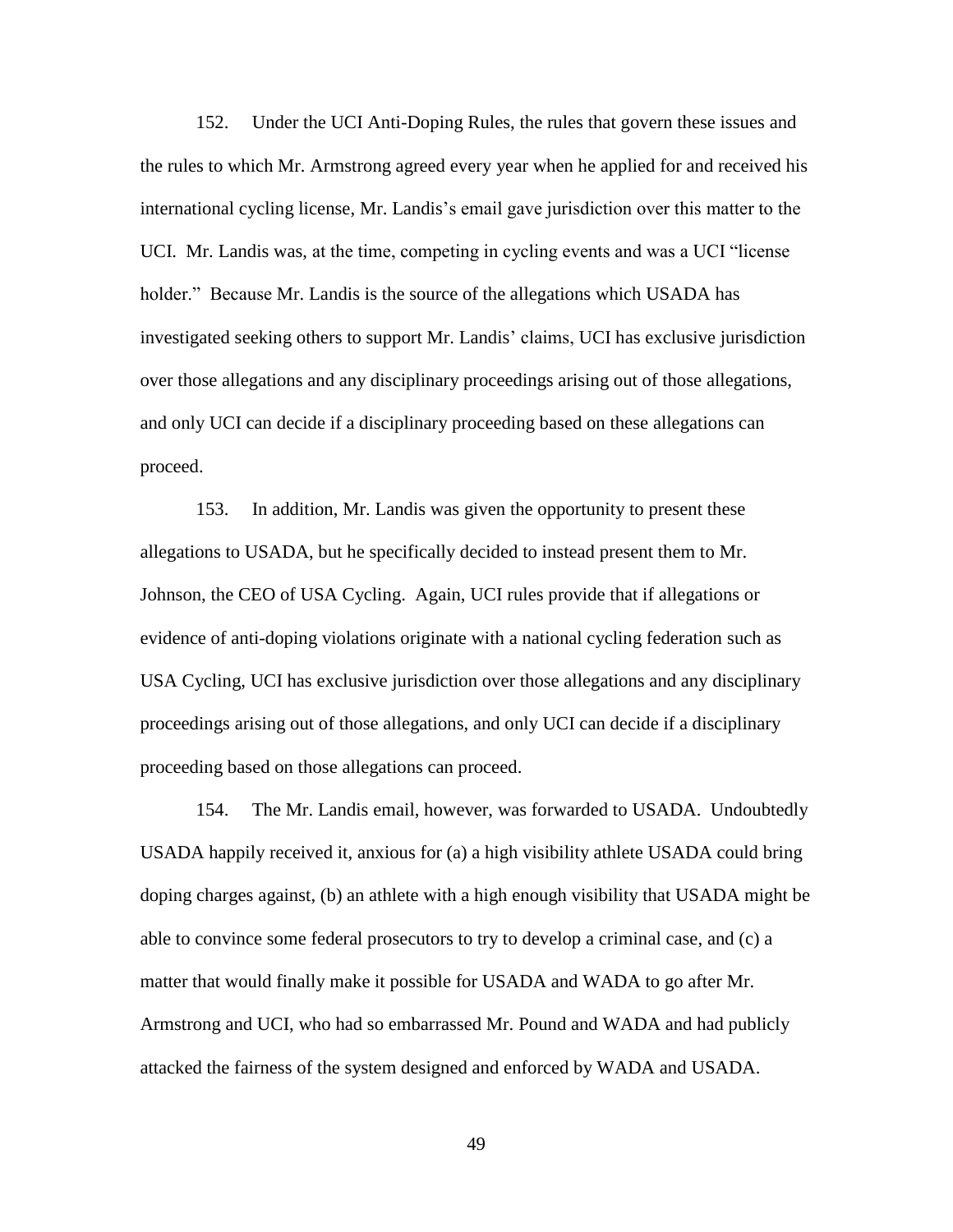155. The problem, however, was that the allegations were from Floyd Landis, a witness who was completely unreliable, who had changed his story so many times that nothing he said could be believed. On the one hand. Mr. Landis now wanted to admit that he had been cheating constantly since at least 2002, and was aware of cheating by others. On the other hand, Mr. Landis maintained that he had not used performance enhancing drugs during the 2006 *Tour de France*. He still claimed that he had been wrongfully accused in 2006, and the reports of positive tests were wrong.

156. Furthermore, one of Mr. Landis's allegations, that Mr. Armstrong had tested positive at the 2001 Tour of Switzerland, was investigated and definitively proven to be false.

157. Mr. Landis's motivations for his abrupt about-face were questioned by many in cycling, including Pat McQuaid, the President of the UCI. Mr. McQuaid responded to Mr. Landis's new allegations against, among others, Mr. Armstrong, with the following statement: "I think Landis is in a very sad situation and I feel sorry for the guy because I don't accept anything he says as true. This is a guy who has been condemned in court, who has stood up in court and stated that he never saw any doping in cycling. He's written a book saying he won the *Tour de France* clean. Where does that leave his credibility? He has an agenda and is obviously out to seek revenge."

158. Representatives of USADA should have had the same concerns regarding Mr. Landis's obvious lack of credibility and ulterior motives for changing his story, but Defendants ignored them because their primary concern was to bring down Mr. Armstrong by any means necessary.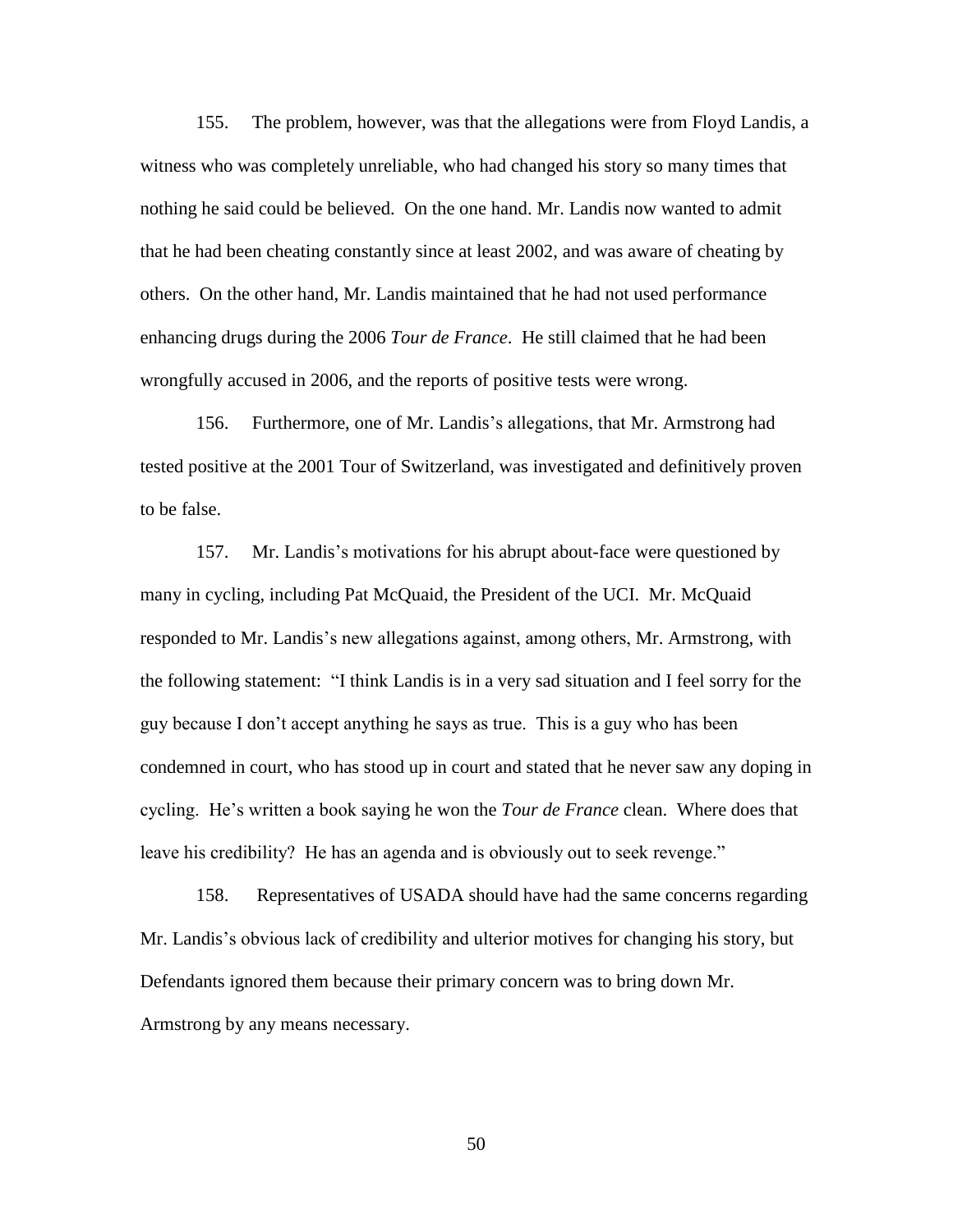159. Support for McQuaid's observation that Mr. Landis had an "agenda" for his reversal have now appeared—namely, a plan by which he could benefit financially. Upon information and belief, Mr. Landis filed a qui tam lawsuit under seal in August or September of 2010 under the False Claims Act, asking the federal government to pursue Mr. Armstrong and all the other people identified by Mr. Landis, claiming they had defrauded the US Postal Service. Mr. Landis stood to claim a significant percentage of whatever the government recovered as an alleged "whistleblower."

160. Over time, Mr. Landis's claims regarding Mr. Armstrong changed in ways that were intended to help USADA and federal prosecutors in their investigation of Mr. Armstrong, and, at the same time, improve the qui tam lawsuit. Upon information and belief, Mr. Landis intentionally changed his story as a means of assisting Defendants in their efforts to coerce other cyclists to testify against Mr. Armstrong. Mr. Landis implicated athletes and others associated with the team in 2002 to 2004, as well as Mr. Landis's team in 2005 and 2006, and Mr. Landis even alleged that he had only taken banned substances because he was pressured to do so by Mr. Armstrong and various team officials.

161. Once Mr. Landis agreed to implicate not only Mr. Armstrong but all of his former teammates, team doctors, and trainers in his concocted doping conspiracy in May 2010, a joint investigation among USADA, DOJ and the Food & Drug Association was launched. The Defendants and the multiple government agencies worked in concert for two years with the common purpose of developing a case against Mr. Armstrong that could be prosecuted in at least two forums: the federal criminal courts of the United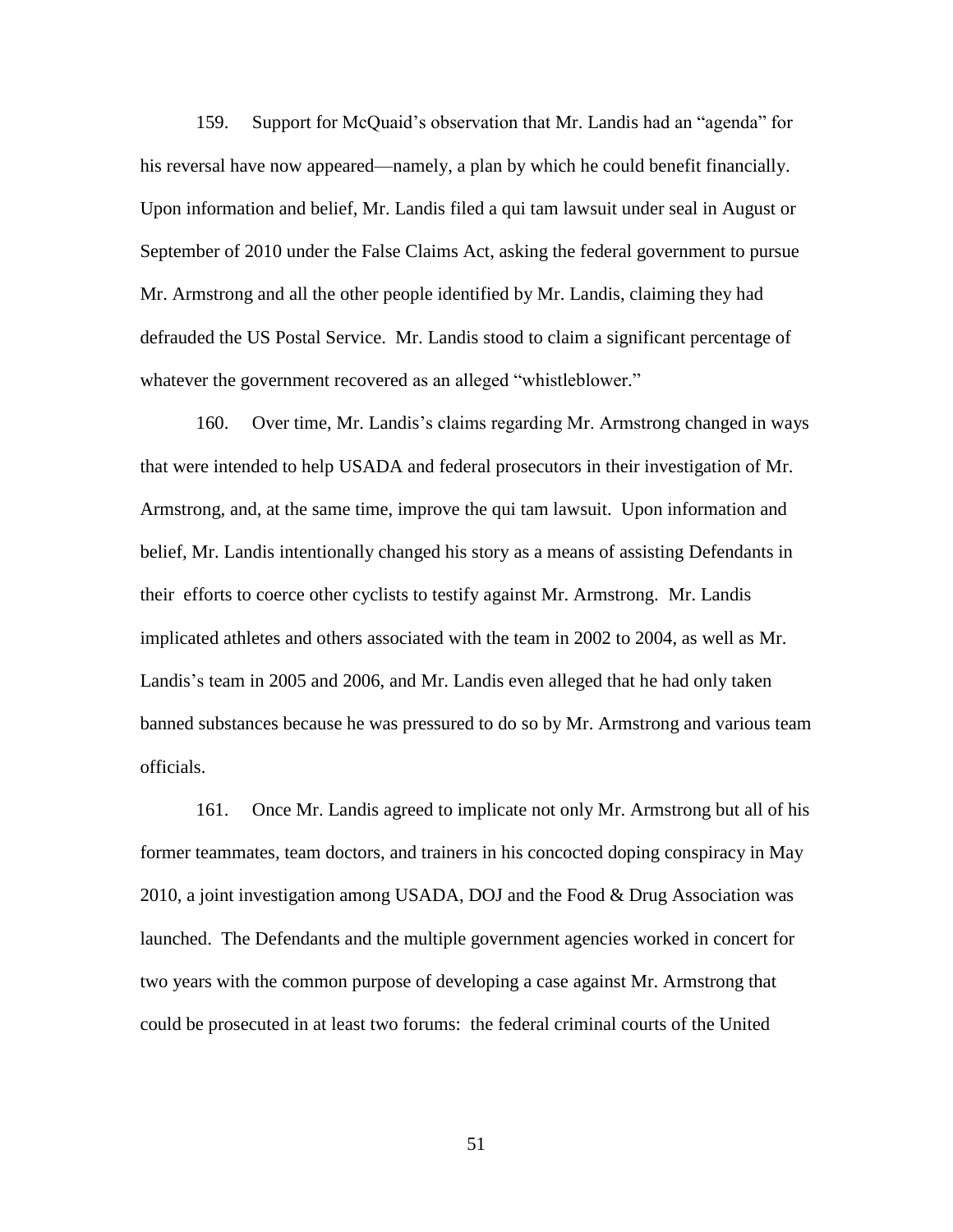States and Defendants' rigged arbitration process, and perhaps a third—the qui tam suit on behalf of the US Postal Service reportedly filed by Mr. Landis.

162. Upon information and belief, in furtherance of the joint investigation, federal law enforcement officials and representatives of USADA conducted several joint interviews of witnesses, shared information and resources, and acted entirely in concert with the United States Government and with WADA, with the primary goal of building a case against Mr. Armstrong to be pursued both criminally and by USADA.

163. The federal government, led by FDA investigator Jeff Novitsky, contributed all of its investigative and prosecutorial weapons, with powers and resources that are otherwise not available to USADA or FDA, including subpoenas, search warrants, threats of criminal prosecution, international cooperation agreements with prosecutors in other countries, the coercive power of interviews by agents of the FBI and the use of a federal grand jury, and the ability to offer immunity from criminal prosecution.

164. USADA contributed, among other things, its ability to (a) conduct target testing and compel Mr. Armstrong to provide his whereabouts at all times and to provide to a substantial number of biological samples without notice, and retest samples already taken, tested and determined to be negative, pursuant to its right to conduct out-ofcompetition testing, as part of an effort to prove the used of banned substances or methods by means of a positive test, (b) threaten all other cyclists with loss of a lifetime of athletic achievements, destruction of the athlete's reputation, a lifetime ban from the athlete's profession, and the adjudication of these claims in a forum in which athletes charged with doping spend hundreds of thousands or even millions of dollars and still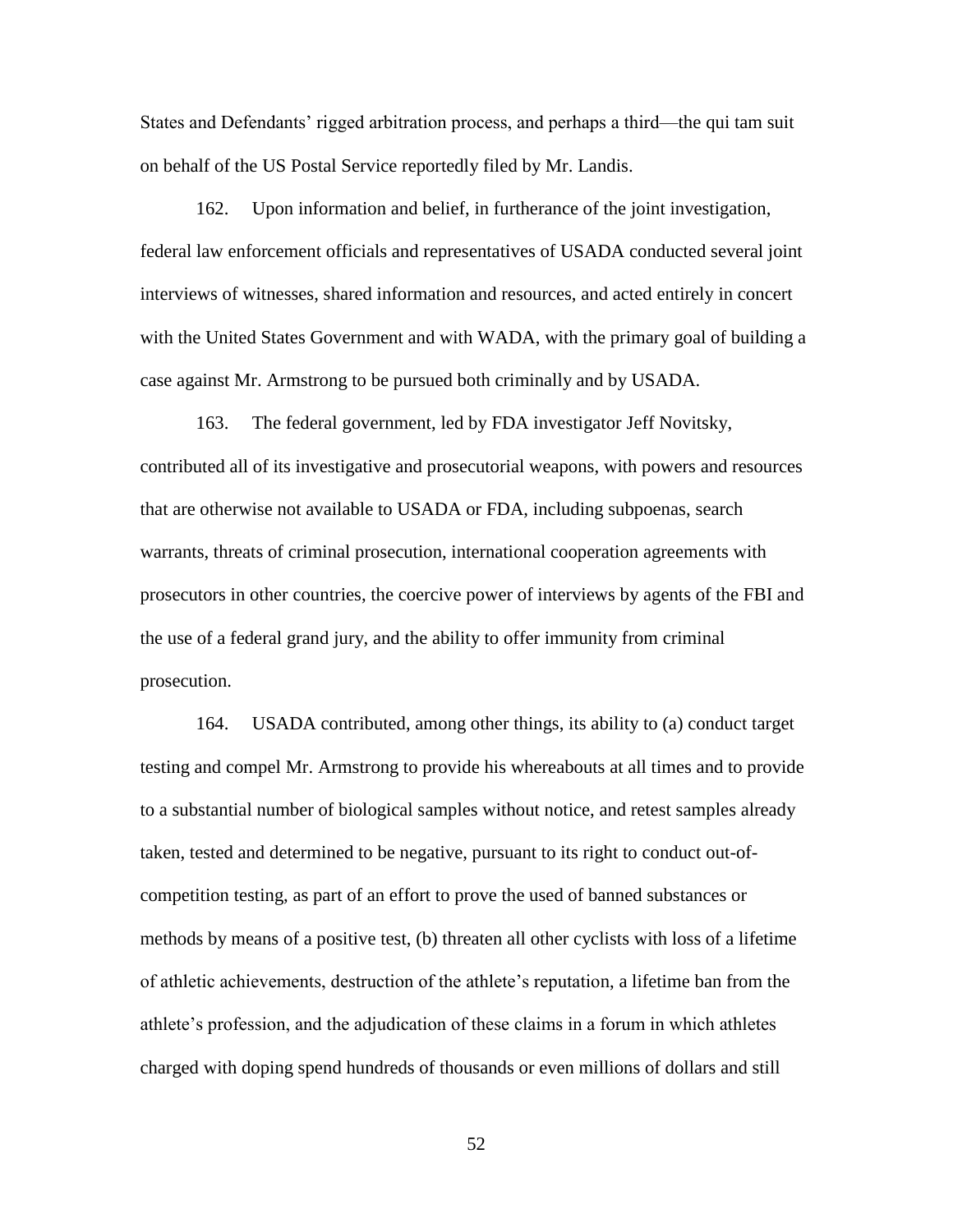have no chance of winning, and (c) offer other cyclists and others involved in the business and sport of cycling a combination of reduced sanctions, amnesty, absolution, and/or recognition as a hero who came forward to clean up the sport of cycling.

165. Upon information and belief, USADA and the federal government spent millions of dollars of taxpayer money, not to achieve USADA's mission as announced on its website or to achieve integrity in sport, but rather to find a way to bring a case at all costs against Mr. Armstrong.

166. In March 2011, Congressman Jack Kingston, the House Republican in charge of agricultural appropriations, slammed FDA Commissioner Margaret Hamburg for the millions of dollars the FDA was spending and the number of government employees who were being diverted from much more important FDA priorities, based on what Congressman Kingston described as FDA agent Jeff Novitsky's "one man's tear" against a celebrity athlete. Congressman Kingston said he was concerned that it looked like "one great way to make a name for yourself in this town and in politics is to bring down a celebrity."

167. FDA Commissioner Hamburg confirmed that she also had questions about how the FDA's investigative arm prioritized its investigations and that she appreciated Congressman Kingston's concerns and had raised some similar concerns herself. Nevertheless, the Government continued spending many more millions of dollars of taxpayer money pursuing Mr. Armstrong for another eleven months before the federal criminal investigation was shut down.

168. By tactical leaks to the media on a running basis, the people involved with the joint USADA-FDA-FBI-Office of Criminal Investigations-US Attorney's Office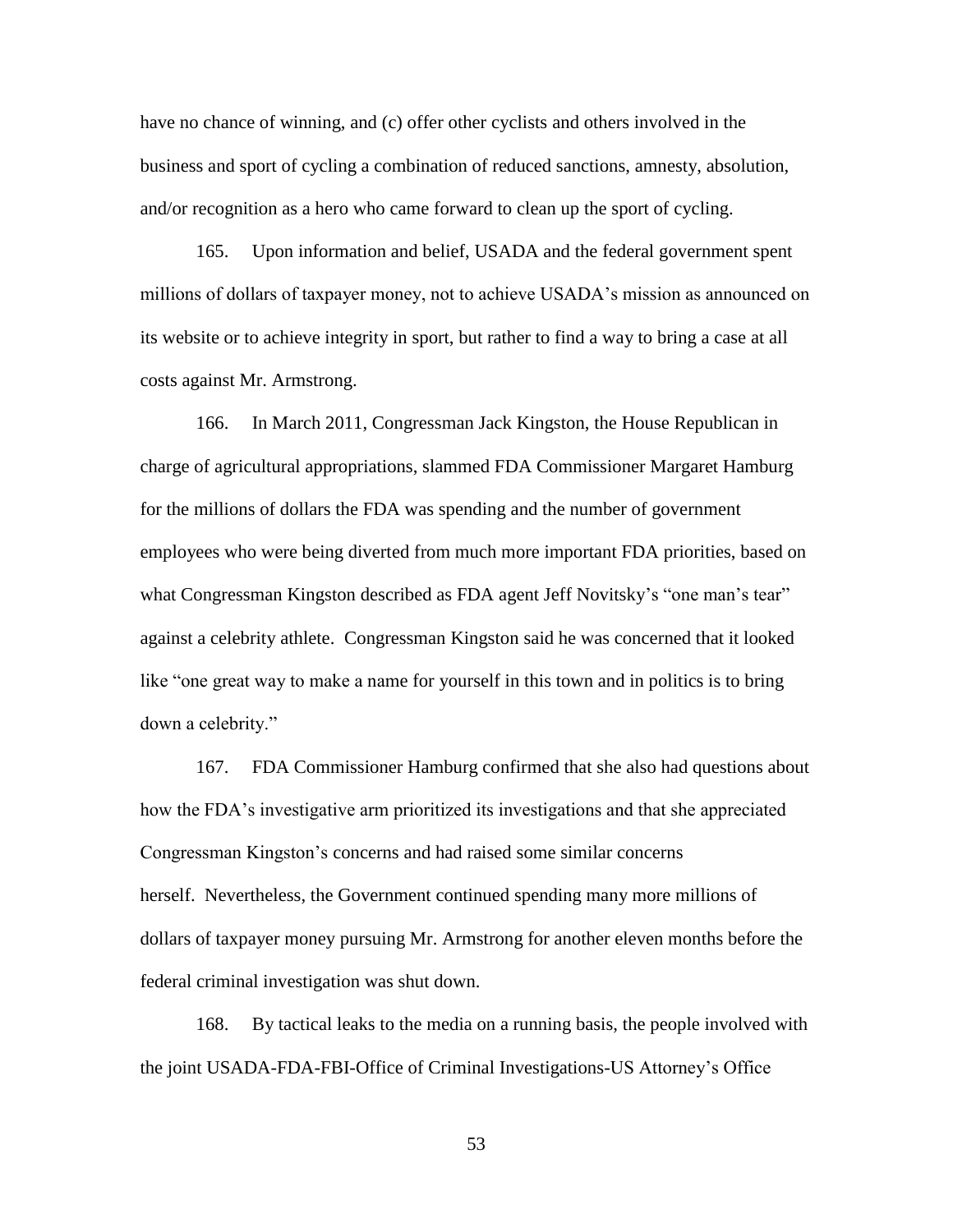investigation against Mr. Armstrong spread the word that they were considering a criminal conspiracy claim under the RICO statute against anyone implicated by Mr. Landis (which was every doctor, trainer, administrator or cyclist associated with Mr. Landis's teams in 2002-2006) and anyone else associated with Mr. Landis's teams. They also spread the word, directly and through the media, that beyond the offers of criminal immunity for testimony against Mr. Armstrong, USADA was offering minimal suspensions from cycling, amnesty, and/or absolution to any cyclist who would come forward and testify against Mr. Armstrong.

169. Defendants fully participated in using all of the federal government's resources and powers to try to coerce everyone implicated by Mr. Landis and anyone else associated with Mr. Armstrong's cycling teams from the 1990's forward to testify either that they had witnessed Mr. Armstrong using performance enhancing drugs or that he had admitted his use to them. They also offered these same potential witnesses substantial inducements, in the form of reduced sanctions and elimination of other penalties from USADA, if they agreed to testify against Mr. Armstrong.

170. Witnesses still involved in cycling were subjected to the implicit or explicit threat of criminal and USADA prosecution.

171. Mr. Landis was not the only cyclist who USADA approached and offered reduced sanctions in exchange for cooperation with USADA's investigation. At least two other cyclists confirmed to the *New York Times* that they "had been contacted by anti-doping officials who had asked them to cooperate with an investigation in exchange for leniency."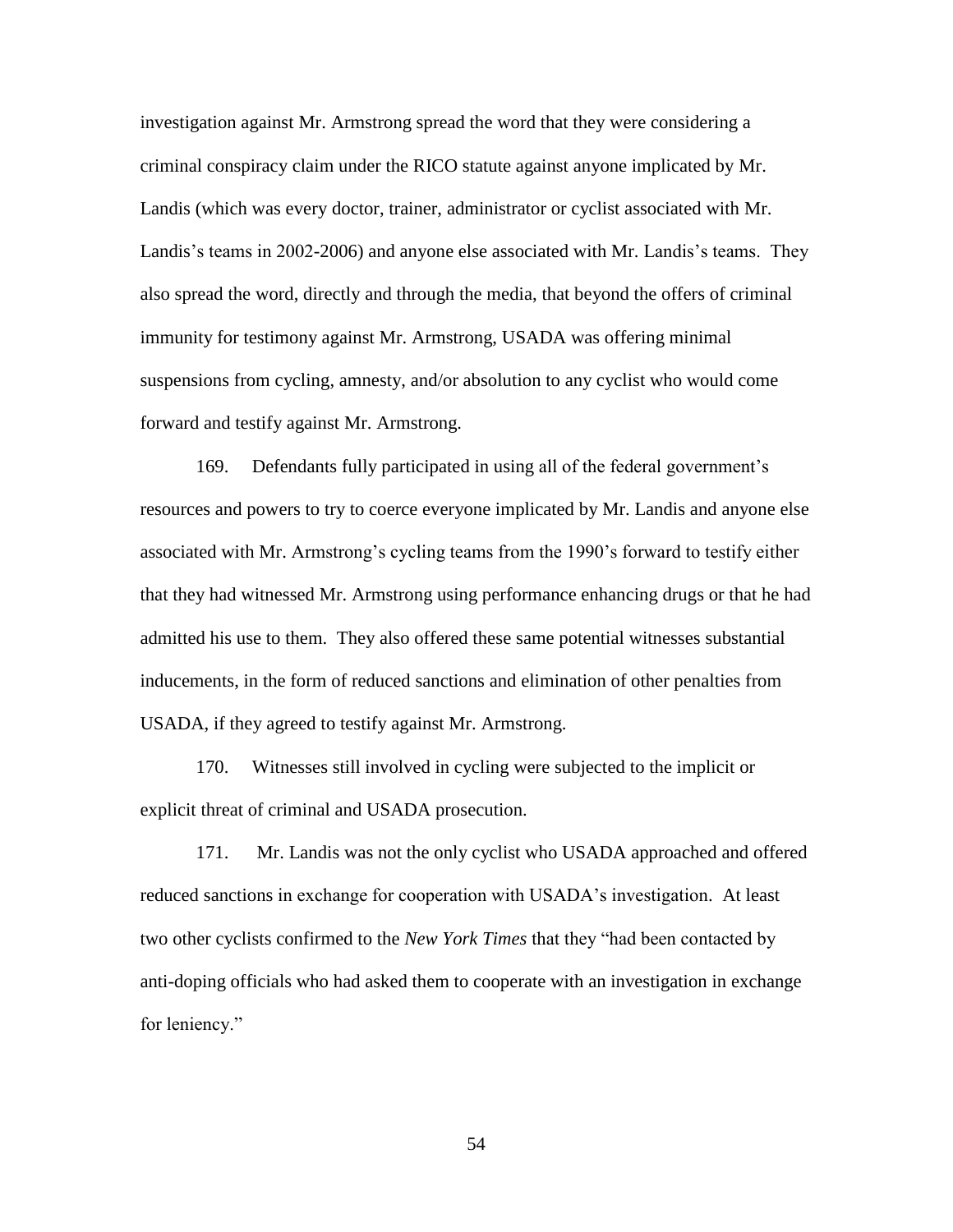172. On information and belief, witnesses were informed that unless they testified that they had seen Mr. Armstrong use performance enhancing drugs or banned methods and/or that Mr. Armstrong had admitted such use, and thereby could provide substantial assistance to Defendants in their efforts to pursue Mr. Armstrong, the witnesses could be charged with doping violations themselves.

173. Coercive threats and promises of benefits from USADA may have been simply too substantial for certain riders and others to withstand. If a cyclist did not confirm Mr. Landis's story, admit that he had cheated as Mr. Landis alleged, and state either that (a) he saw Mr. Armstrong cheat or (b) Mr. Armstrong had admitted cheating, the cyclist faced the possibility, based on Mr. Landis' testimony, of criminal prosecution under RICO, for defrauding the US Postal Service (if he was on the US Postal Service team), for perjury, or for obstruction of justice. In addition, he faced the likelihood that he would be charged by USADA with doping violations based on Mr. Landis' testimony, found guilty in USADA's unfair arbitration process, and branded publicly as a cheat and a pariah, and fined and suspended by USADA from professional, Olympic or competitive cycling for two years or even life. To challenge USADA would involve spending at least hundreds of thousands of dollars on lawyers in a process where all athletes charged with doping lose. He would lose his source of income, his sponsorships, and his involvement in cycling-related businesses.

174. USADA, however, assisted the federal criminal investigation with a carrot as well as a stick: if a cyclist agreed to say what USADA and the government wanted, he would never be prosecuted, USADA would say he was a hero, all of his past transgressions would be forgiven, and at most he would serve a much-reduced suspension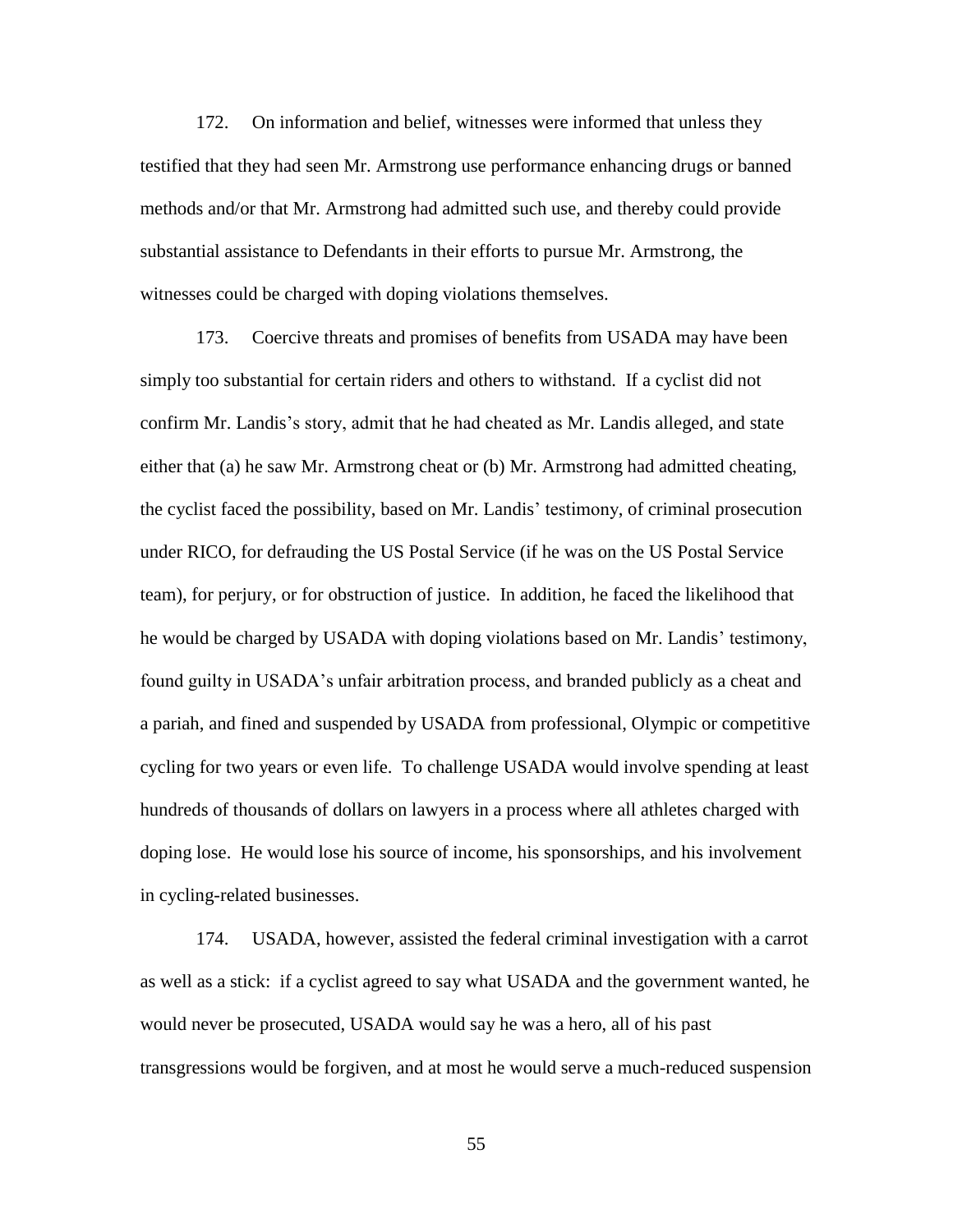or perhaps no suspension at all. The witness would be responsible for ensuring that his testimony provided substantial assistance to USADA to keep the benefits being offered by Defendants. Such offers of benefits violate the applicable anti-doping rules and United States criminal law concerning bribery of witnesses.

175. In November 2011, Mr. Landis and his former coach were convicted of benefiting from hacking into the computers of the French laboratory that declared the positive test in the Mr. Landis's urine sample from the 2006 *Tour de France*.

176. In April 2012, the press reported that federal prosecutors are investigating Mr. Landis in connection with possible mail and wire fraud arising out his raising of funds for the "Floyd Fairness Fund."

177. Upon information and belief, Defendant Tygart has personally contacted the federal prosecutors considering mail and wire fraud charges against Mr. Landis in an attempt to persuade them to refrain from charging Mr. Landis, as consideration for Mr. Landis's testimony against Mr. Armstrong.

178. In February 2012, the United States Attorney announced that its criminal investigation of Mr. Armstrong had been closed.

179. WADA immediately issued a statement calling for the evidence gathered to be used by USADA in a doping case against Mr. Armstrong. "Now that the federal government's investigation has concluded, [WADA President John] Fahey said that WADA anticipates any evidence 'can be handed over quickly for the anti-doping agencies to take appropriate action."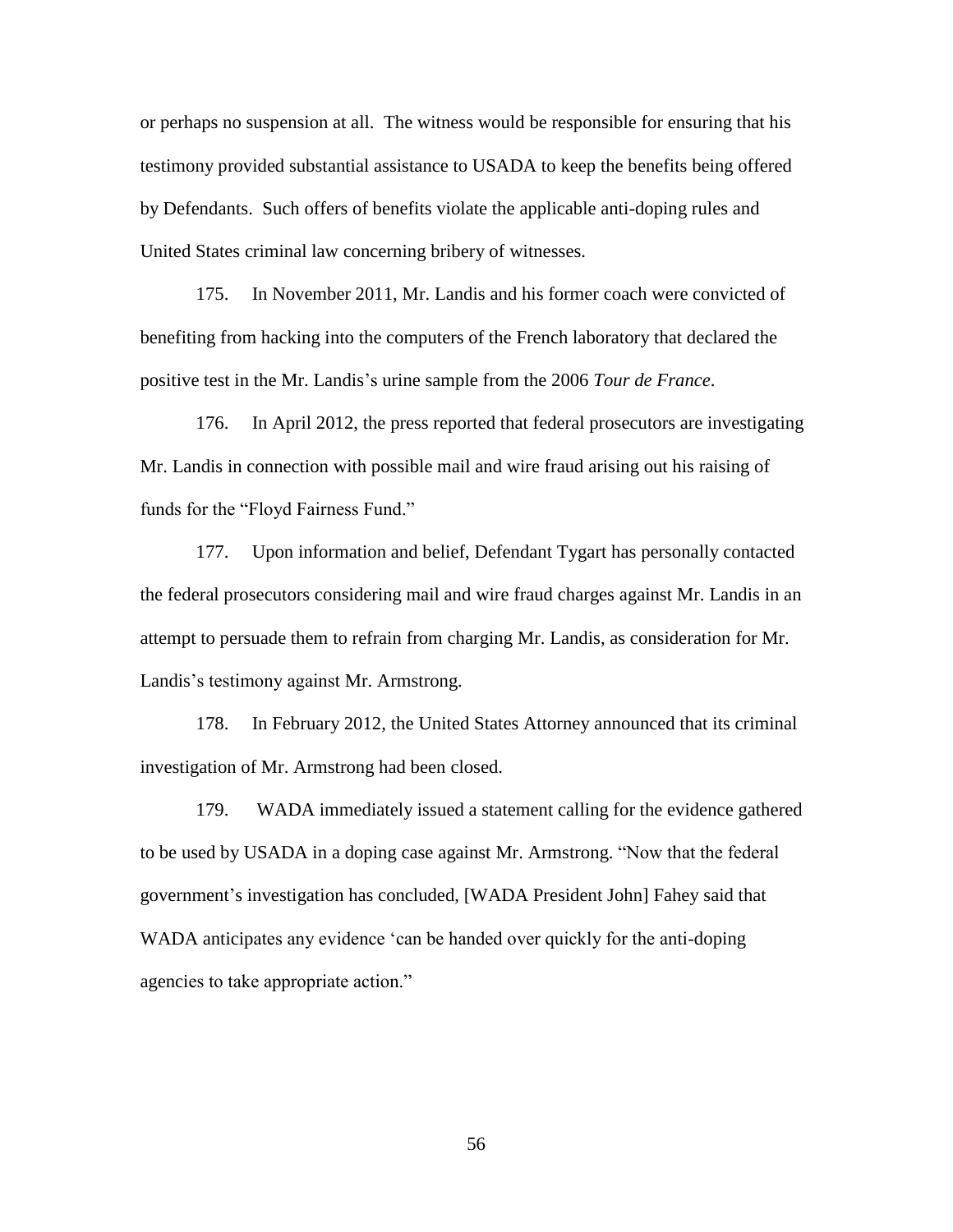180. Defendants do not abide by, however, the obligations of DOJ prosecutors to produce exculpatory evidence and prior written statements in their possession to athletes or others against whom they bring charges.

# **USADA Refuses the Request for Referral to USADA's Ethics & Audit Committee**

181. In a letter to Mr. Armstrong's representatives, dated June 4, 2012, and in a conversation the following day, USADA General Counsel Bock informed Mr. Armstrong that he had four days to appear before General Counsel Bock before USADA would launch disciplinary proceedings against him.

182. At the time of USADA's demand, Mr. Armstrong no longer participated in cycling, the false allegations of drug use were more than eight years old and unsupported by any positive drug test or physical evidence, and the United States Attorney had abandoned his investigation four months earlier.

183. Mr. Bock made clear that the purpose of the meeting was not to discuss any allegations with respect to Mr. Armstrong, but rather to receive his confession—in Mr. Bock's words, to "move forward to clean up cycling" and to "come clean." Anything else would be viewed as a false statement.

184. Mr. Bock flatly refused Mr. Armstrong's request for a constructive dialogue. Moreover, despite the request of Mr. Armstrong's counsel for an explanation, Mr. Bock refused to offer a reason why Mr. Armstrong needed to meet with him on less than a week's notice, particularly since Mr. Armstrong had already left the country to prepare for an upcoming triathlon competition.

185. Mr. Bock also refused to discuss Mr. Armstrong's counsel's concern that USADA's investigation has been advanced through the unlawful disclosure and use of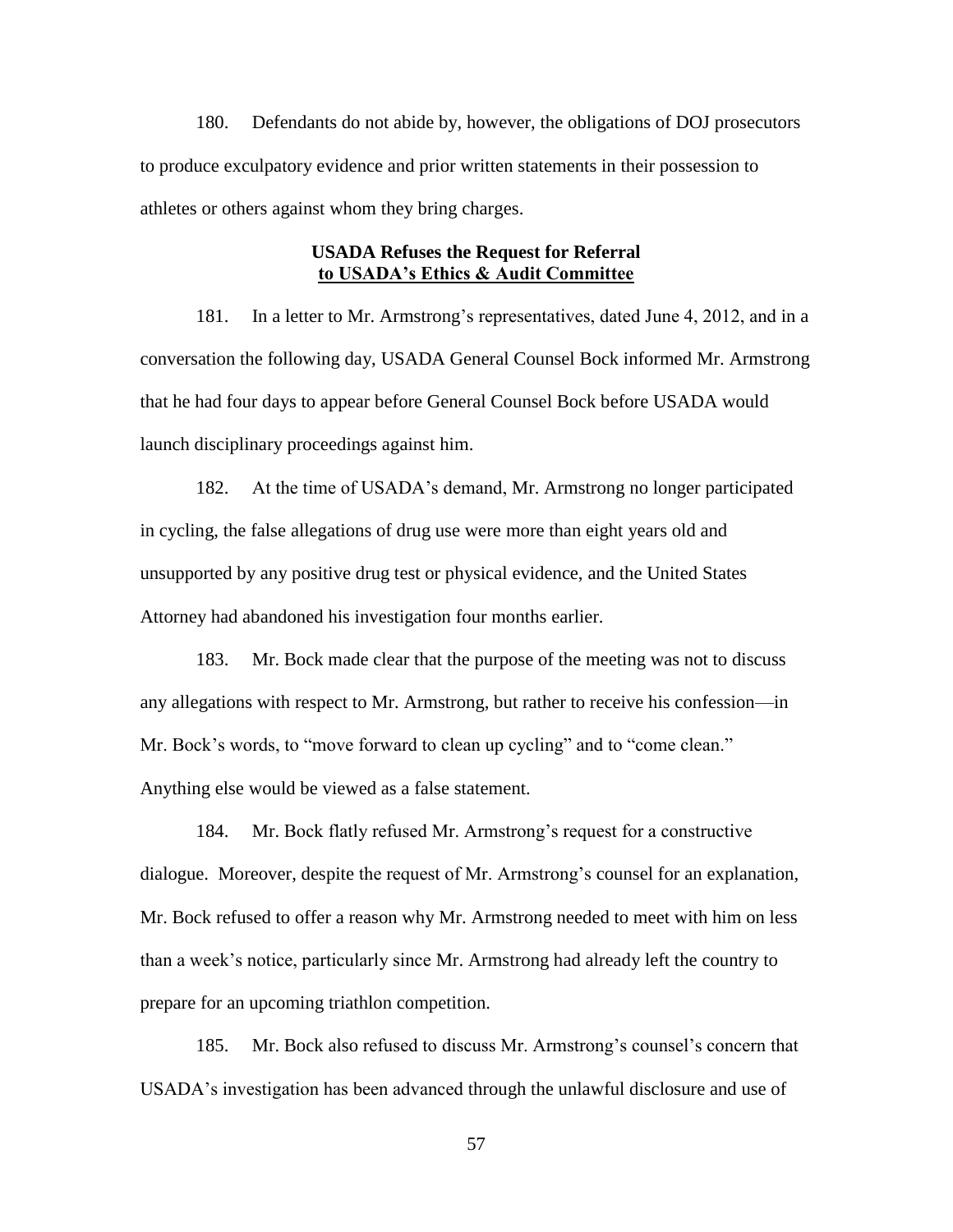grand jury information. General Counsel Bock denied that USADA had relied upon grand jury information, but then professed not to be familiar with the fact that Defendant Tygart participated in witness interviews with Jeff Novitzky, the principal case agent against Mr. Armstrong in the criminal case, and that Agent Novitsky offered inducements to witnesses to furnish damaging testimony against Mr. Armstrong in the criminal case.

186. In a letter dated June 8, 2012, counsel for Mr. Armstrong expressed his concerns regarding Mr. Bock's refusal to discuss these issues. The letter requested that General Counsel Bock share Mr. Armstrong's concerns with the Chair of USADA's Audit and Ethics Committee and that Mr. Armstrong be heard before that body. USADA's bylaws and ethical rules require the submission of these issues to the Audit and Ethics Committee because they concern the conduct of the USADA General Counsel and Mr. Bock never submitted the issues to the USADA Committee to avoid any possibility of oversight or interference with USADA's improper conduct.

187. Mr. Bock refused to forward the allegations for independent review by the Audit and Ethics Committee or to indentify its Chair on the grounds that, in his view, the allegations were without merit and did not warrant independent scrutiny. Mr. Bock's response made a mockery of USADA's bylaws and ethical rules.

### **USADA Issues and Publicizes Vague, Unspecified Charges**

188. After Mr. Armstrong declined to meet with USADA for the purposes of providing a false confession, he received notice of a request sent by USADA to its Anti-Doping Review Board on June 12, asking that body to authorize USADA to open a formal action against Mr. Armstrong and five other individuals for participating in an alleged doping conspiracy involving violations over a 14-year period from 1998 through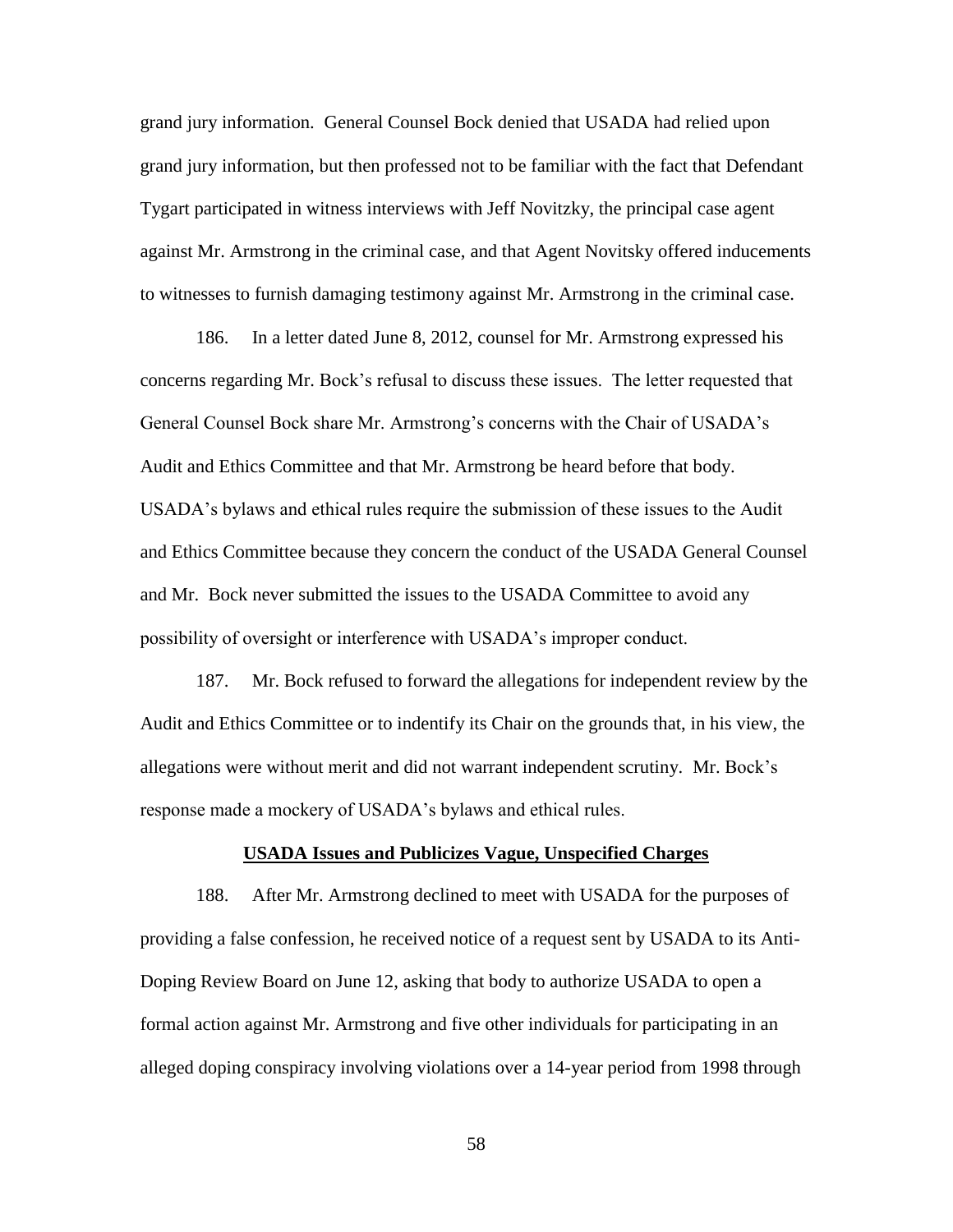the present. The Defendants' June 12 letter even makes vague allegations about events prior to 1996, more than sixteen years ago. As part of the charges, USADA falsely claimed that Mr. Armstrong declined to cooperate with its investigation.

189. Within a matter of hours after Mr. Armstrong received USADA's notice, the entire letter—including the names of each respondent, including Mr. Armstrong appeared publicly on the websites of the *Wall Street Journal* and ESPN, despite the USADA Protocol's commitment to preserve Mr. Armstrong's anonymity during the process. The USADA Protocol,  $\S 11(c)(ii)$ , states "The Athlete's or other Person's name will not be provided to the Review Board by USADA and will be redacted from any documents submitted to the Review Board by USADA."

190. Defendants also contemporaneously shared copies of the allegations with the World Triathlon Corporation, the International Triathlon Union, and USA Triathlon, intending to cause Mr. Armstrong immediate damage, including his immediate suspension from competing in triathlon events. The Defendants were successful and caused Mr. Armstrong immediate damage, as they intended, even though the USADA Review Board had yet to review the charges.

191. The June 12, 2012 letter included only a vague description of the charges that did not offer sufficient notice to enable Mr. Armstrong to defend himself. Defendants only claimed generally that Mr. Armstrong participated in a conspiracy to traffic and administer performance-enhancing drugs and that he committed doping violations beginning in the late 1990s. The letter made no effort to allege specific conduct. Defendants instead offered the most generic possible allegations of misconduct, essentially alleging that Mr. Armstrong violated rules against possession, use, trafficking,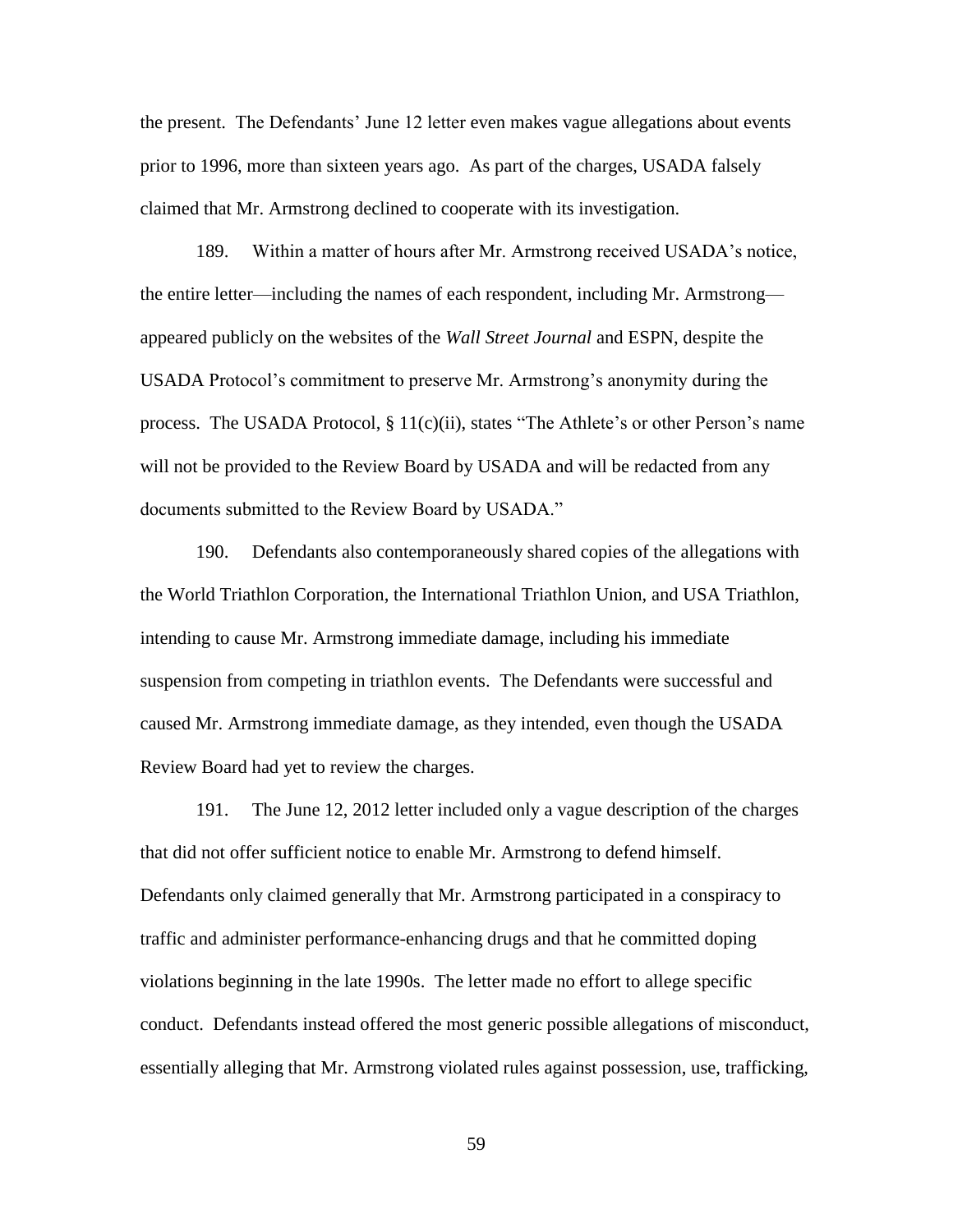and administration of prohibited substances; that he covered up doping violations; that he conspired with the other respondents to engage in doping violations; and that he contributed to unspecified "aggravating circumstances."

192. Likewise, although Defendants darkly alleged a conspiracy to cover up doping violations, they provided absolutely no specificity, alleging only that since 1999 the conspiracy involved "false statements to the media, false statements and false testimony given under oath and in legal proceedings" and attempts to intimidate witnesses.

193. Defendants' allegations also lacked a well-defined timeframe. Instead, USADA claims that violations occurred over the course of an extraordinarily broad period that stretches from the present all the way back to 1996. In some portions of the letter, Defendants failed even to provide a date. In some instances the letter proposed contradictory timeframes. Defendants' failure to narrow the timeframe of the alleged conduct particularly prejudices Mr. Armstrong because, as even the letter itself demonstrates, the applicable rules have changed repeatedly and significantly during the more than fourteen-year period covered by the USADA letter. It is, therefore, not possible for Mr. Armstrong to know what code applied to what alleged acts. By essentially repeating a list of offenses from the Code and then claiming that Mr. Armstrong admitted them over the course of more than sixteen years, USADA had not fairly provided sufficient information to enable Mr. Armstrong to defend himself.

194. Although alleging a long-running and wide-ranging conspiracy involving four different teams, USADA charged only one rider: Mr. Armstrong.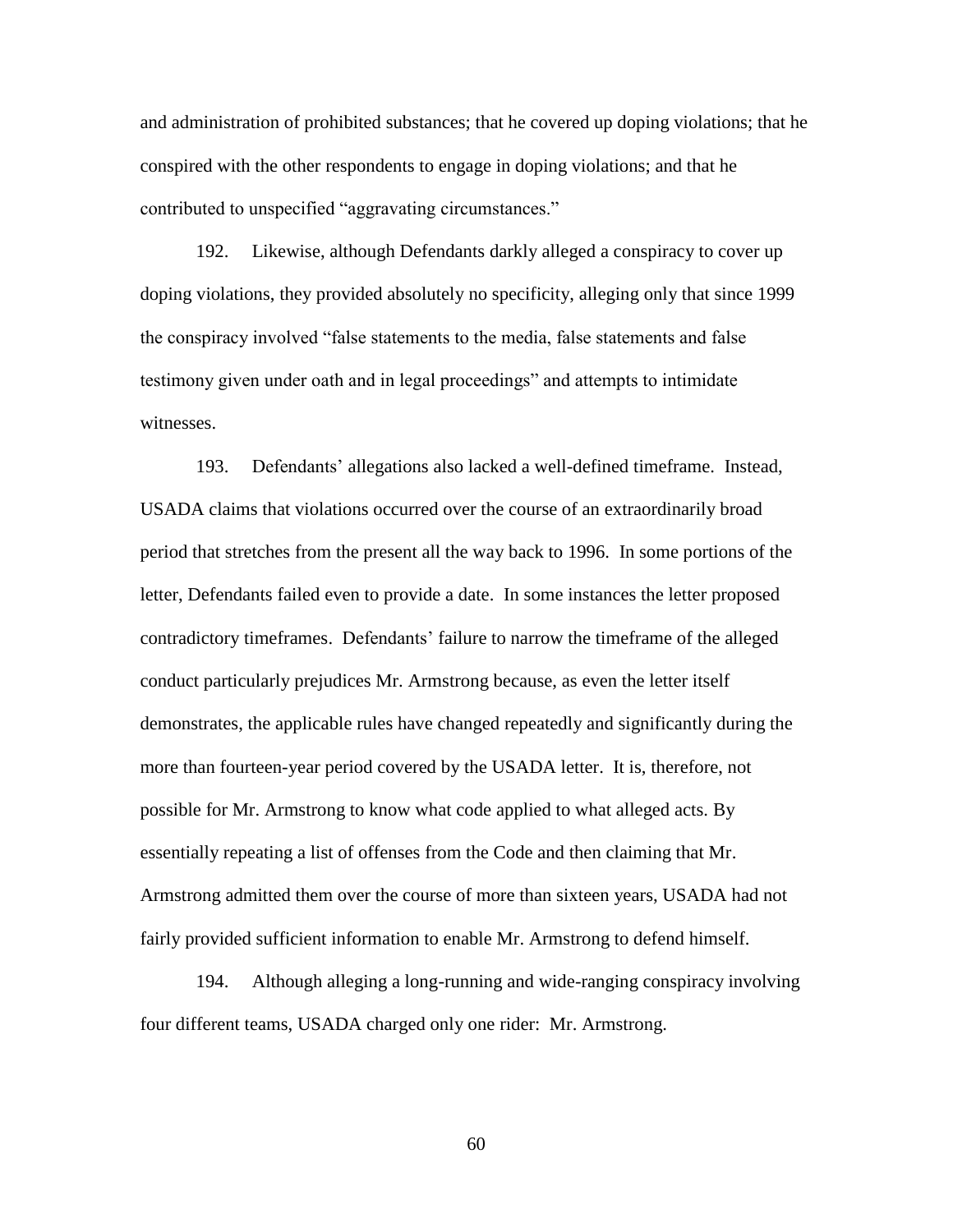195. Furthermore, although Defendants' June 12, 2012 charge against Mr. Armstrong claimed to have evidence from other athletes to support the charges, neither the evidence nor the identity of any such witnesses was specified. The letter did not identify any of the individuals who supposedly witnessed or participated in the doping violations.

196. Dr. Martial Saugy, the Director of the Lausanne Anti-Doping Laboratory, is the only witness USADA identified by name, or for whom USADA provided a summary of his proposed testimony, in its June 12th charging letter. In that letter, USADA claimed that during an interview, "Dr. Saugy stated that Mr. Armstrong's urine sample results from the 2001 Tour of Switzerland were indicative of EPO use."

197. However, Dr. Saugy has rejected the notion that he will testify to the existence of a positive test by Mr. Armstrong, telling the Washington Post that, "it will never be sufficient to say, in fact, it was positive . . . . I will never go in front of a court with that type of thing."

198. In addition, the allegations related to a 2001 drug test which was administered by UCI in Switzerland are within the exclusive jurisdiction of UCI, were investigated by UCI, and were found to be baseless.

199. After sending the June 12, 2012 charges to the respondents, USADA contacted one or more of the other respondents charged, and told them USADA would not pursue the charges against them if they would confirm Mr. Landis's allegations and support the charges against Mr. Armstrong.

200. Upon receiving the charges from USADA, UCI sent a letter to USADA, asking for information about the undisclosed riders and whether any of them were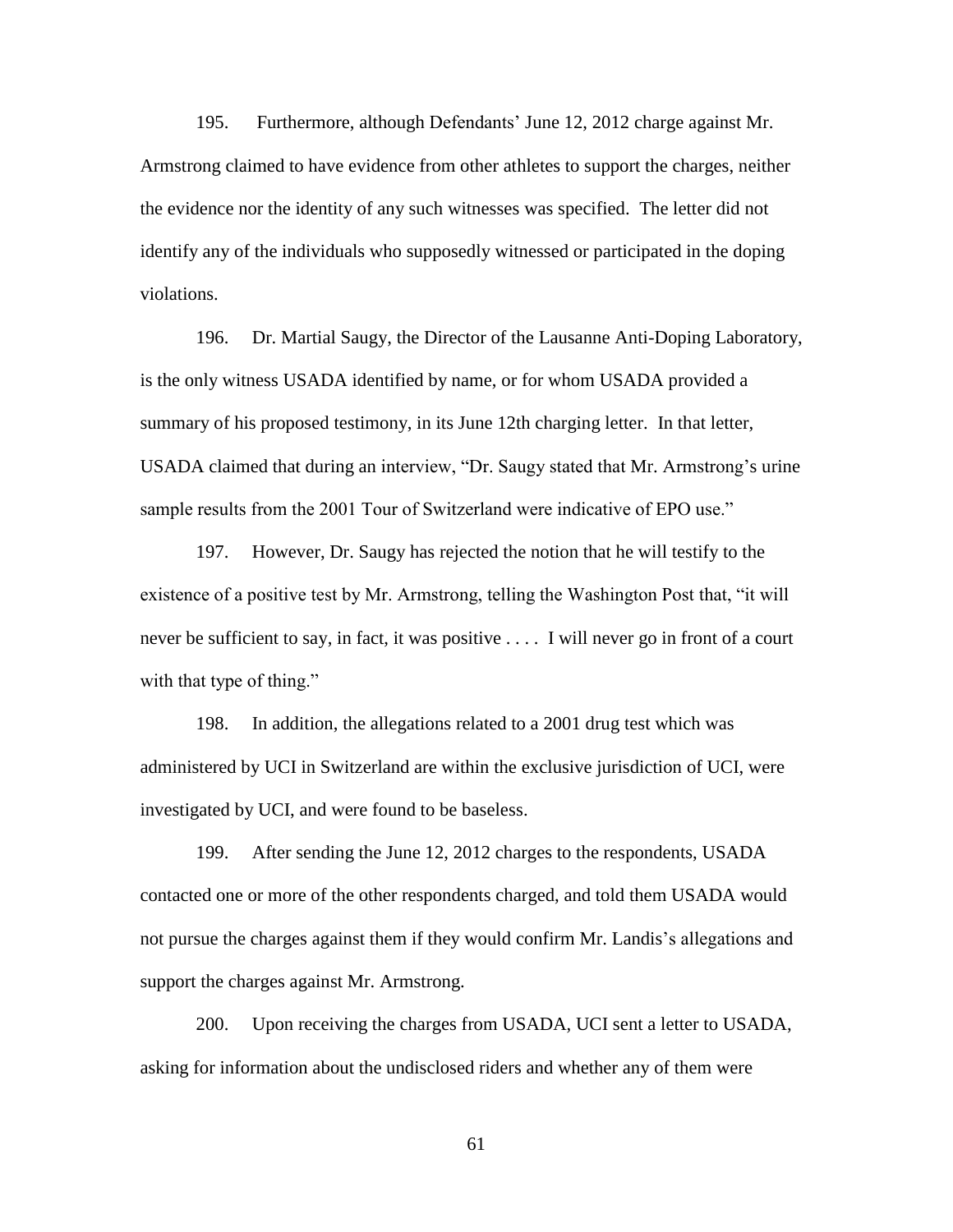competing in the 2012 *Tour de France* which started on Saturday, June 30, 2012. Upon information and belief, USADA has not responded to UCI's inquiry.

### **USADA's Hand-Picked Review Board Abdicates Its Role**

201. Under the USADA Protocol, a party has ten days from receipt of a charging notice to file a written submission with the USADA Anti-Doping Board ("Review Board").

202. The review process is supposed to ensure that the Review Board can exercise some meaningful oversight over USADA. The USADA Protocol requires USADA to present evidence to the Board with its proposed charges, and then simultaneously to disclose the evidence to the athlete. The athlete then has ten days to respond.

203. When Defendants submitted the June 12 charges to USADA's Review Board, that body failed to be impartial and conduct a meaningful review, or to in any manner fulfill its basic obligation under the USADA Protocol to conduct an independent review of the evidence.

204. Defendants have designed the USADA Protocol so that USADA cannot possibly meet its obligation to establish an impartial Review Board. By having its chief executive officer, Defendant Tygart, appoint those individuals who will review the very matter that he wishes to prosecute, USADA violates the bedrock due process principle that deprivations of liberty and property may only occur after an impartial adjudication.

205. The Review Board as to Mr. Armstrong also acted in total secrecy. Throughout the course of its review of the proposed charges, Defendants refused to inform Mr. Armstrong who presided over the very serious allegations against him. By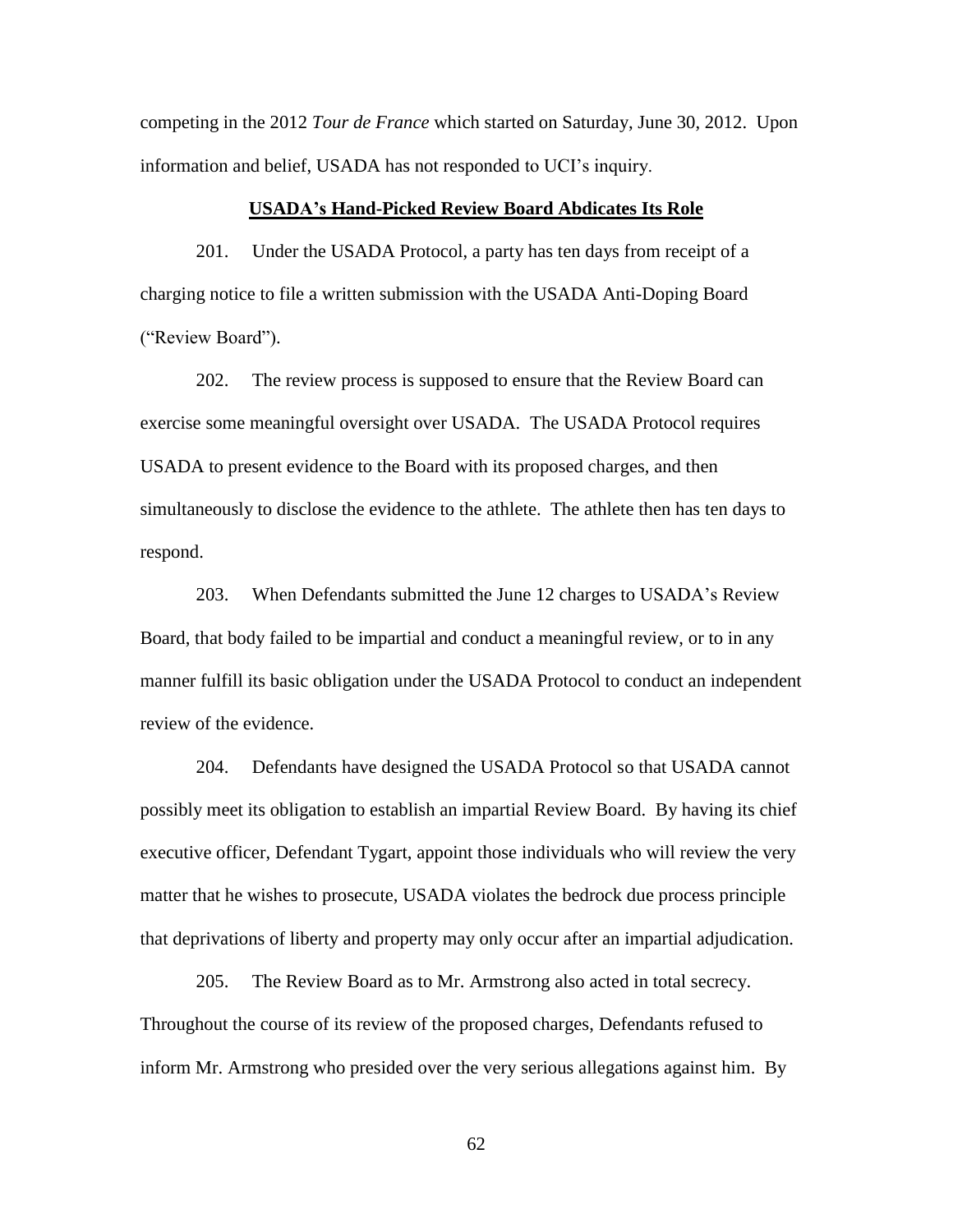foreclosing any scrutiny of the Review Board, Defendants prevented Mr. Armstrong from learning essential information, such as the level of each Board member's independence from Defendants and whether or not each member had sufficient expert credentials, both of which the USADA Protocol mandates.

206. The secrecy and lack of impartiality led to *ex parte* communications between USADA and the Review Board. The USADA Protocol requires not only that the Review Board operate independently, but that all information provided to it by USADA shall be provided simultaneously to the Athlete. In the brief period between the filing of proposed charges with the Review Board and its final decision, the USADA General Counsel acted as gatekeeper for all communications from defense counsel to the anonymous Review Board.

207. USADA ultimately confirmed all suspicions of *ex parte* contacts when it sent an electronic mail message to counsel, explaining that: (i) the Board requested evidence directly from USADA; (ii) USADA provided two documents to the Board; and (iii) the Board asked USADA to inform the respondents that they had one day to respond to the two belated documents. USADA did not explain when any of these communications occurred and ignored Mr. Armstrong's request for a description of its *ex parte* communications, which plainly violate the USADA Protocol and any notion of due process.

208. The Review Board did not provide Mr. Armstrong adequate time to respond to the proposed charges. In complete defiance of the USADA Protocol, the Review Board gave Mr. Armstrong only one day to respond to these submissions and ignored counsel's request for an extension of time. In addition to the impossibility of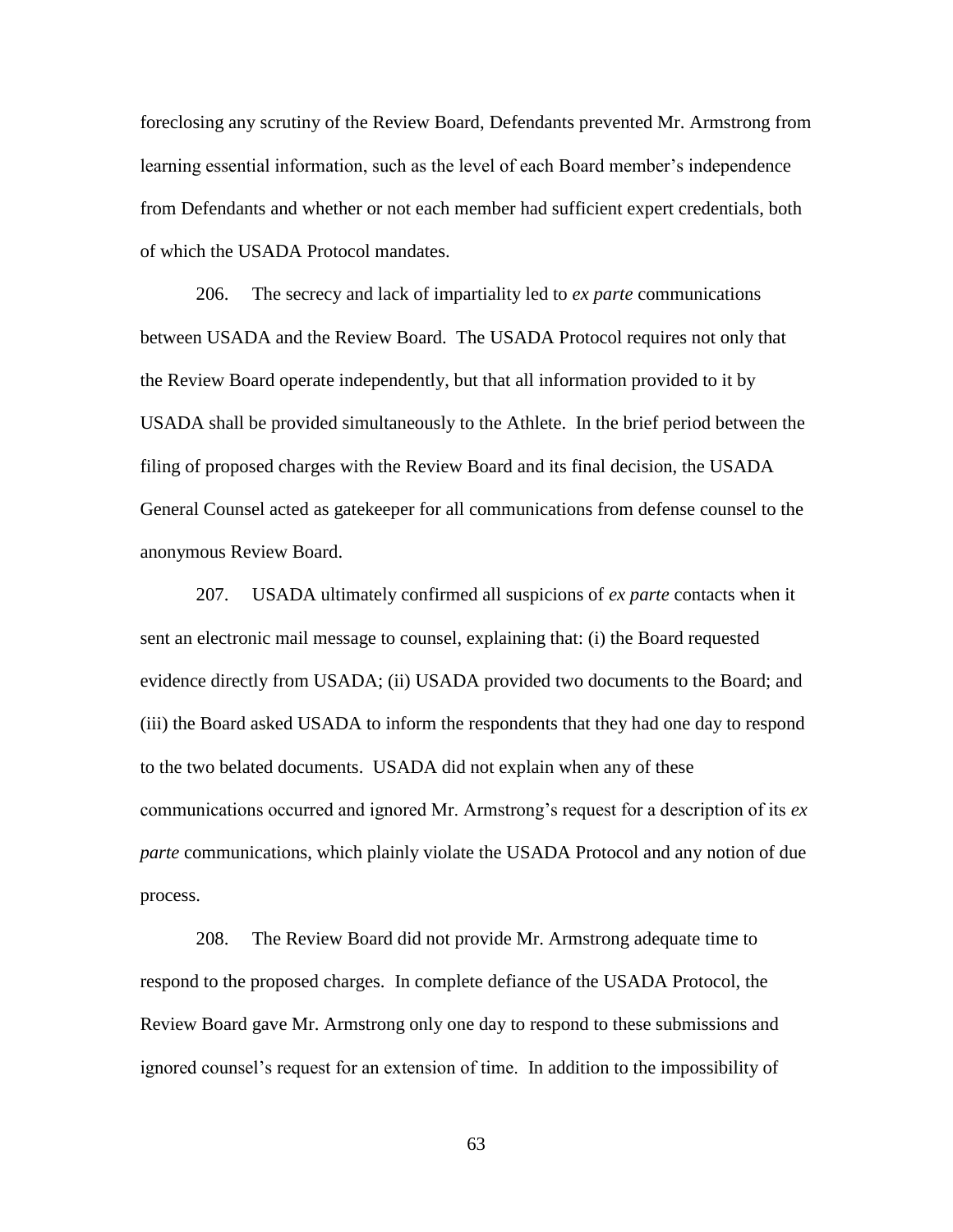responding within ten days to vague allegations that cover a sixteen-year period, and one day to respond to additional allegations, USADA and the Review Board compounded Mr. Armstrong's burden by delaying its presentation of evidence to the Board until after Mr. Armstrong filed his June 22, 2012 objection to USADA's jurisdiction and response to the proposed charges on June 12, 2012.

209. The Review Board obviously did not consider Mr. Armstrong's position with respect to the evidence put before it. Left with only one day to respond to the belatedly filed evidence, counsel for Mr. Armstrong submitted to the Board a thirteenpage, single-spaced defense at just before 5:00p.m. eastern on June 27, 2012. Counsel presented a detailed argument that challenged USADA's jurisdiction based on the UCI's Anti-Doping Rules, explained that the information contained in the submitted materials fell outside the statute of limitations, detailed the record of lies told by a rider upon whom USADA relies, and demonstrated that statements in the submission concerning certain 2001 drug tests are verifiably wrong.

210. Under the USADA Protocol, the Review Board had to have sufficient evidence to establish the violations alleged and the sanctions sought. In this case, that would require evidence of the alleged violations, evidence in support of USADA's jurisdiction, evidence sufficient to support USADA's effort to ignore and extend the statute of limitations, that the rules permit conspiracy charges and charging six individuals in a single consolidated case, and evidence to support a lifetime ban. It is clear, as a matter of law, that sufficient evidence was not submitted by USADA to the Review Board.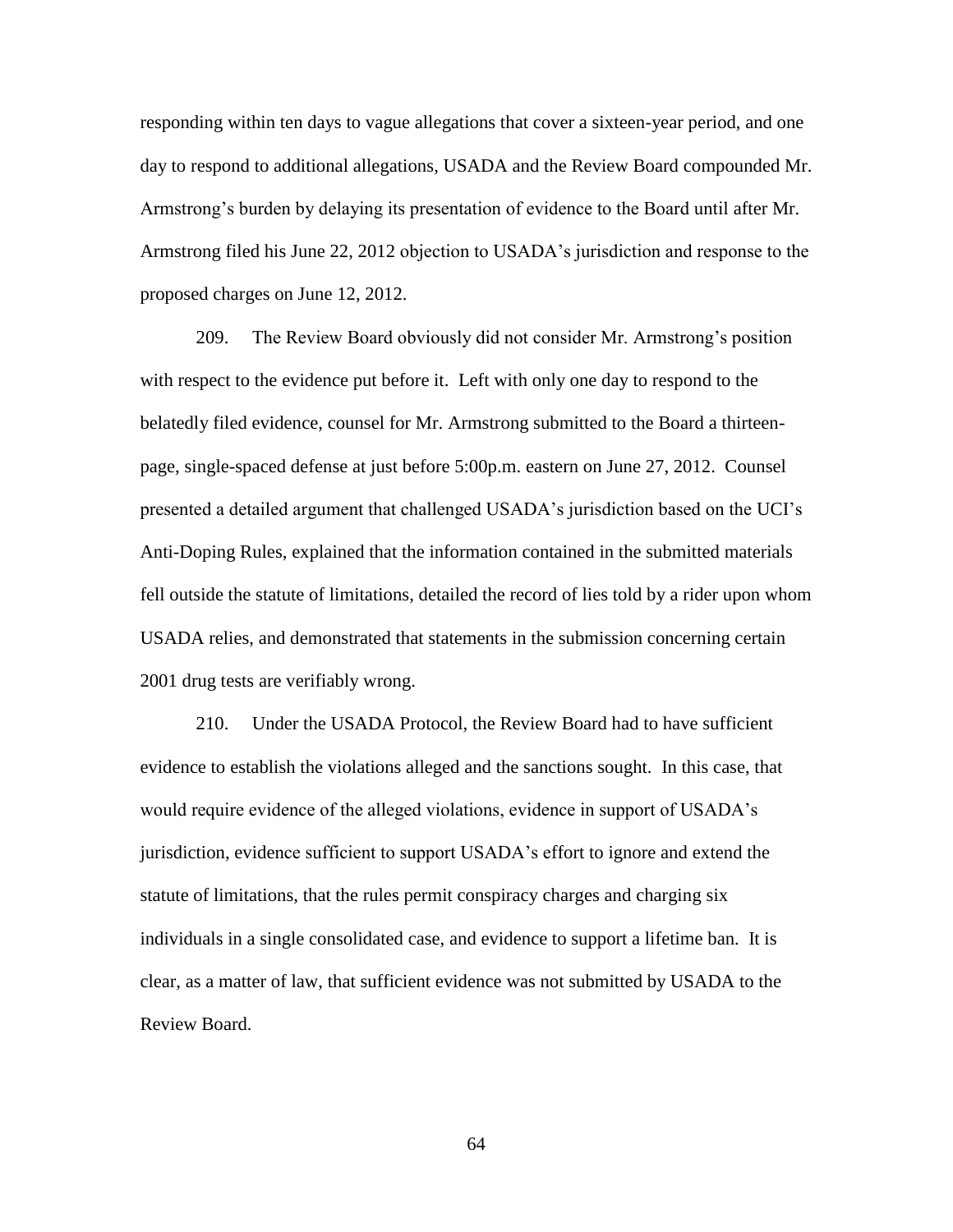211. As if to emphasize its total disregard for Mr. Armstrong's views, the Review Board issued its decision approving the charges within hours of receiving Mr. Armstrong's submission on June 27, 2012. Far from reflecting an analysis of experts independent of USADA, the Review Board decision came in the a form letter that limply tracks the language of the USADA Protocol, perfunctorily ruling in one sentence that the Review Board considered the written information submitted to it, and concluded that there was sufficient evidence. Perhaps the most flagrant aspect of the Review Board's decision is that it ignores the applicable eight-year statute of limitations.

212. USADA issued its charging decision on June 28, 2012. The haste in charging, the failure to follow its own USADA Protocol, the departure from disclosure of evidence, the failure to produce substantial evidence to support the charges, the willful disregard for whether the investigation and the undisclosed evidence that is the result of that investigation are the product of unlawful conduct, and the blind embrace of secret, perhaps intimidated and/or coerced witnesses, or witnesses unworthy of belief, led Mr. Armstrong to conclude that this was not, in fact, an investigation, but a vendetta that had nothing to do with learning the truth and everything to do with settling a score and garnering publicity at Mr. Armstrong's expense.

213. Defendants' charging letter of June 28, 2012 seeks to force Mr. Armstrong—using the only extension made available to him—to elect by 5:00 pm eastern on July 14, 2012 either to participate in USADA's pre-ordained proceeding or to agree to skip the pretense altogether and accept USADA's sanctions. Those sanctions would include a lifetime ban on his participation in elite international and domestic competitive sports and the stripping of his cycling achievements, including his seven *Tour de France*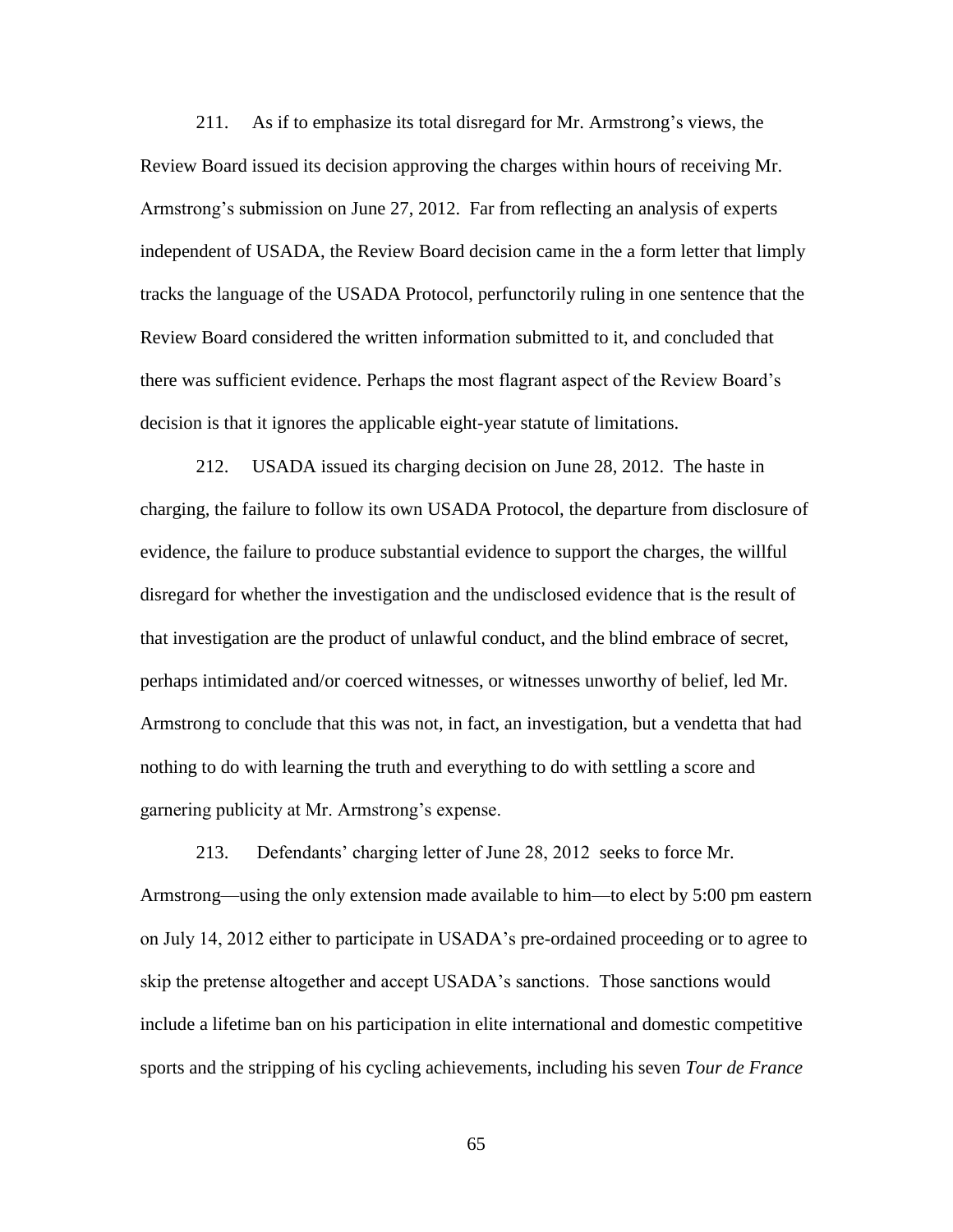titles. If Mr. Armstrong does not respond, then, on 5:01 pm eastern of the same day, USADA will automatically and unilaterally impose these sanctions

214. Most fundamentally, Defendants' June 28 charge now seeks to railroad Mr. Armstrong to make a Hobson's choice: participate in a hearing concerning charges spanning 16 years over which USADA has no jurisdiction, and in a forum lacking critical due process guarantees that is certain to result in an adverse decision, and thereby forfeit his claim that the tribunal has no jurisdiction and allow the result to be appealed to another infirm forum over which USADA will argue United States courts lack jurisdiction, or forego any type of hearing at all. Either choice is certain to result in Mr. Armstrong incurring a lifetime suspension from international and elite domestic competition, the stripping of his seven *Tour de France* titles*,* and irreparable reputational damage.

215. It is in the public interest that USADA be required to follow the rules governing its jurisdiction and conduct, and that athletes receive a "fair resolution of antidoping matters.‖ The public should be able to trust in the legitimacy of the anti-doping system, and has an interest in ensuring that the system for adjudicating allegations of athletic doping is fair and meets procedural due process requirements. More generally, it is in the public interest that government actors abide by procedural due process protections for those accused of wrong-doing and threatened, as a result, with the loss of their livelihood.

#### **No Jurisdiction Exists for a USADA Arbitration**

216. USADA's June 28, 2012 charge asserts that Mr. Armstrong must either acquiesce in sanctions or submit to arbitration with USADA to avoid them. For a number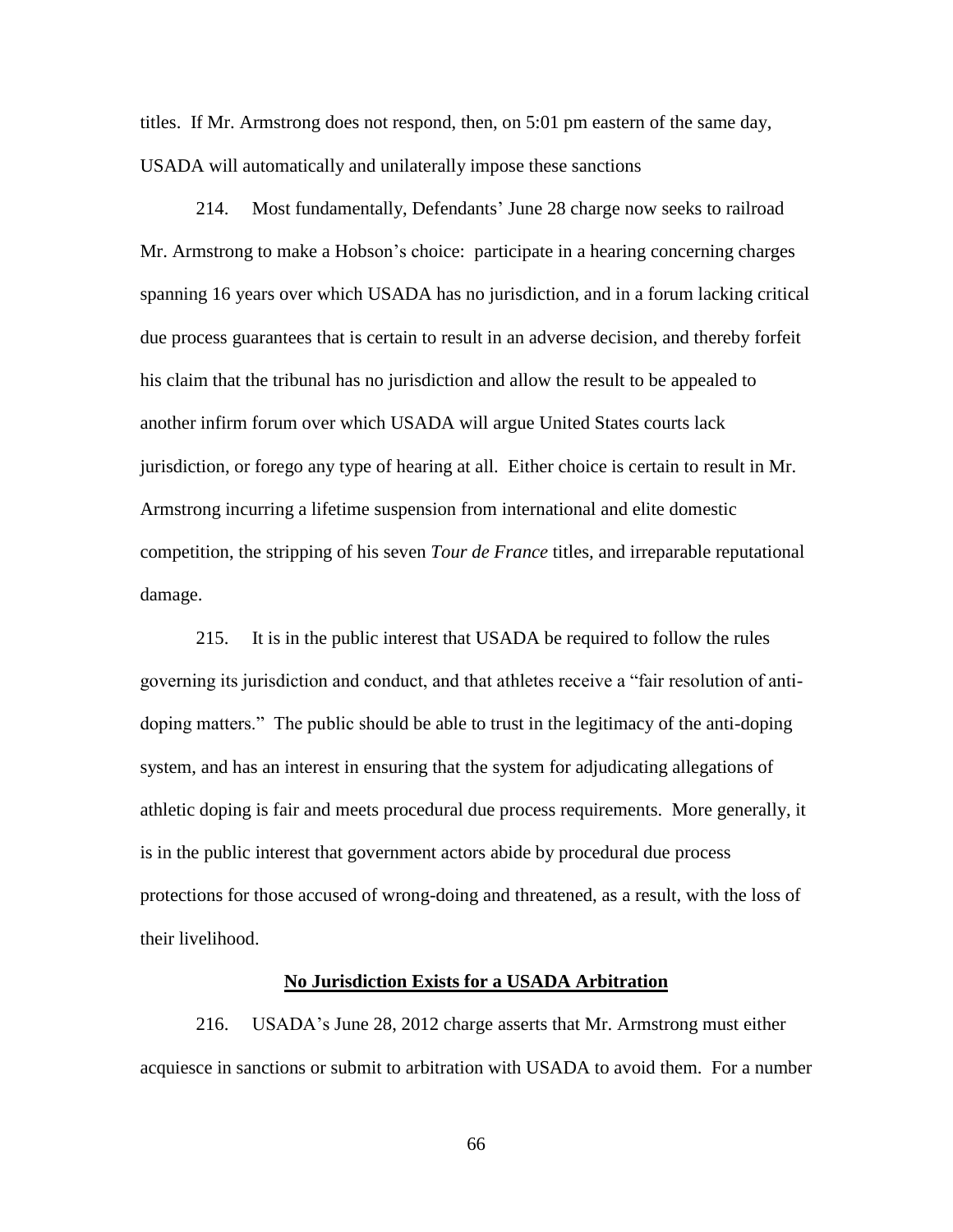of reasons, Mr. Armstrong is not compelled to participated in a USADA proceeding. Some of those reasons are set forth herein.

217. USADA's alleged arbitration agreement is unconscionable. For example, by limiting the choice of arbitrators to a group pre-disposed against athletes in disputes with sports organizations and training its own arbitrators, USADA has retained essentially the exclusive right to select a panel of biased arbitrators in this matter. Likewise, because USADA can unilaterally modify its arbitration provisions, any obligations in arbitration are purely "illusory." Furthermore, the USADA arbitration will not provide remedies equal to those available in court in that Armstrong will be deprived of substantive rights available in Court.

218. Furthermore, Mr. Armstrong and USADA have no agreement to arbitrate this dispute. To the contrary, Mr. Armstrong's agreement is with UCI, not USADA. Thus, no meeting of the minds between USADA and Mr. Armstrong, or adequate consideration, supports an agreement to arbitrate between Mr. Armstrong and USADA.

219. Mr. Armstrong has a binding, enforceable contract with UCI pursuant to Mr. Armstrong's international license and his involvement in international cycling. Mr. Armstrong has performed his obligations under the contract and is entitled to performance by UCI.

220. Mr. Armstrong's license with UCI was a prerequisite to the practice of his given profession, and significantly affected the practice of his profession. Mr. Armstrong was required to become a license-holder of UCI, the international governing body for cycling, in order to participate in international professional cycling and to earn a livelihood.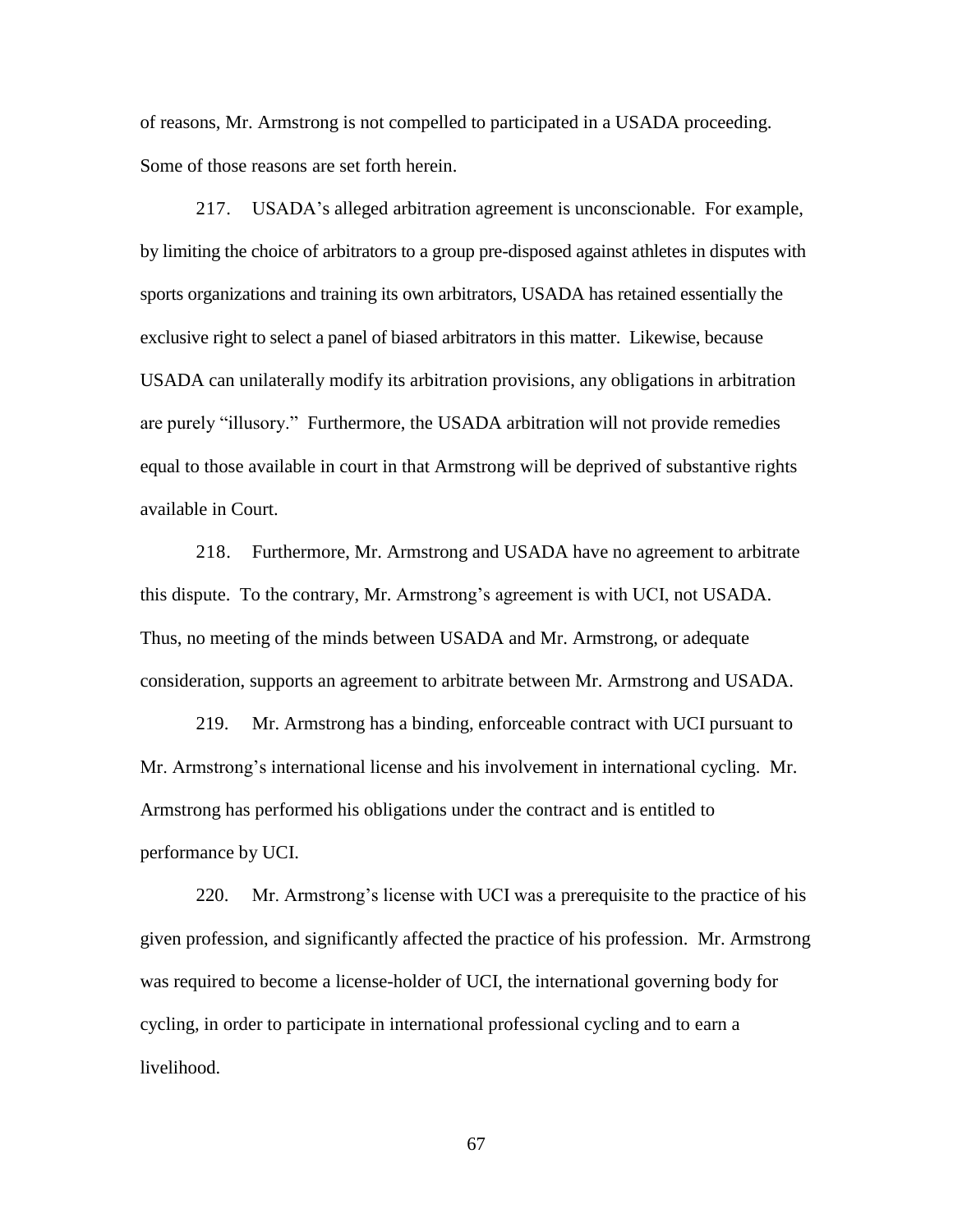221. USADA attached the UCI Rules in effect during the period between 1999 and 2012 to its June 12, 2012 charging letter, and USADA purports to exercise jurisdiction over Mr. Armstrong pursuant to those Rules.

222. USADA does not have jurisdiction to assert the charges it has brought against Mr. Armstrong under UCI Rules.

223. USADA is not a signatory to Armstrong's agreement with the UCI, which is the operative agreement in this case. The obligations between Armstrong and UCI are wholly independent of USADA and it is UCI which has original jurisdiction over the claims asserted by USADA.

224. Once UCI has jurisdiction over a potential anti-doping rule violation, UCI cannot, under its rules, delegate its authority to a national federation or anti-doping organization until UCI has independently concluded that it is likely that a violation of the UCI Anti-Doping Rules has occurred and is based upon reliable evidence.

225. UCI has not fulfilled any of the prerequisites necessary for it to validly delegate its authority to initiate a disciplinary proceeding to USADA. To Mr. Armstrong's knowledge, UCI has not yet determined for itself, based on an independent review of the evidence, whether an anti-doping rule violation has taken place; asserted that an anti-doping rule violation has taken place; or after having conducted an independent review, expressly requested that USA Cycling (or, for that matter, USADA) initiate disciplinary proceedings against Mr. Armstrong.

226. There has been a failure of an essential condition precedent to the institution of the proposed procedures by USADA. Specifically, disposition by UCI as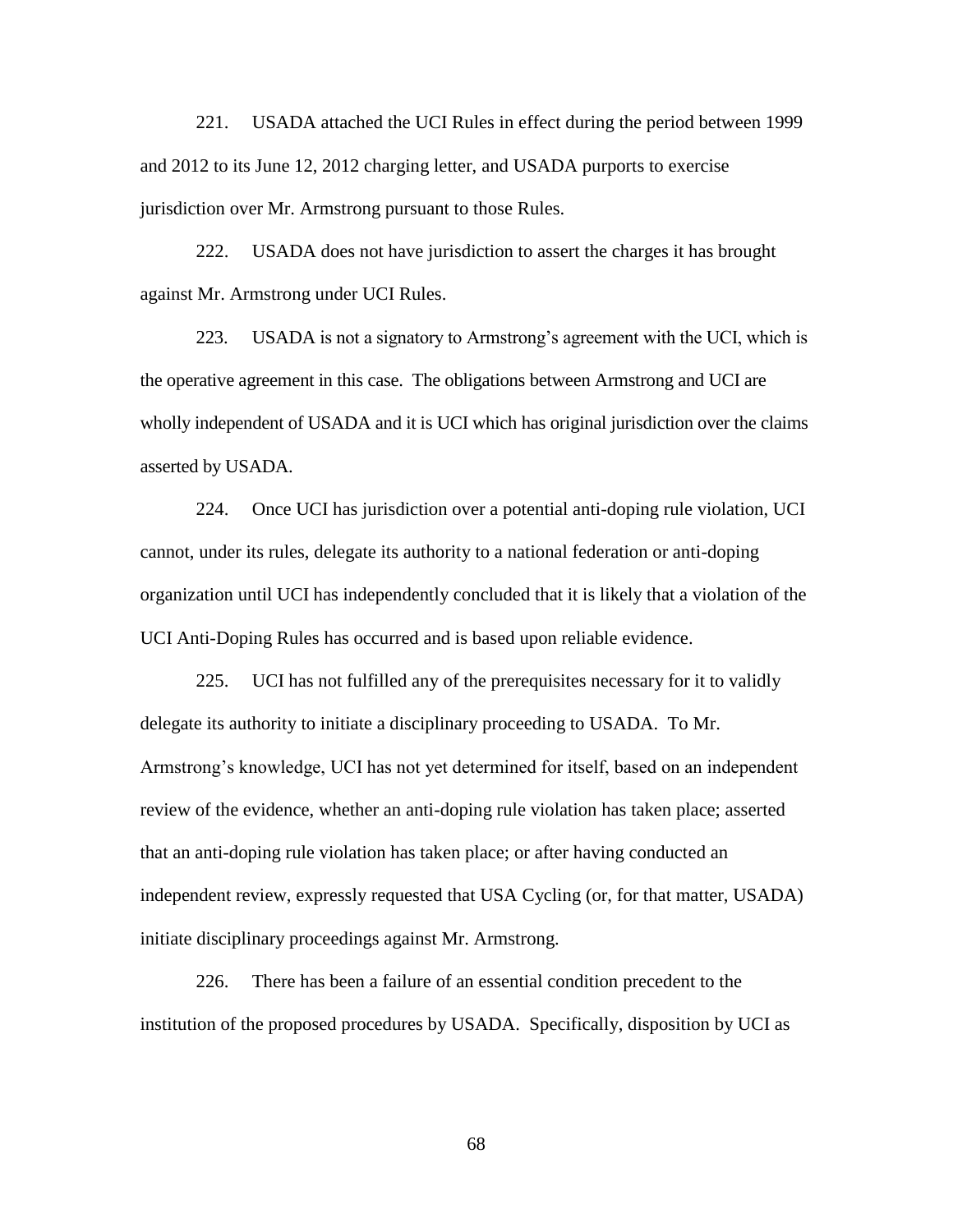provided in its procedures is an essential precondition to any proceeding or charge by USADA.

## **USADA and WADA's Ongoing Conspiracy and Proposed Rule Changes**

227. The conspiracy between USADA and WADA to change the rules in improper ways is ongoing. WADA and USADA are continuing to work together to change the rules to (a) insulate their improper conduct from challenge, (b) give USADA the benefits and powers that government prosecutors have, (c) increase the number of cases USADA can bring without having to rely on a positive result or reliable evidence, (d) eliminate defenses available to athletes, and (e) make the rules even more unfair to athletes.

228. For example, in this case USADA seeks to charge Mr. Armstrong with doping violations from 1998-2005. That would require a fourteen-year, not the eightyear statute of limitations, as in the current WADA Code. So, USADA and WADA have proposed that the statute of limitations in the next WADA Code for the primary claims be 14 years, to be applied *retroactively. See* Articles 17 & 25.2, Draft Version 1.0 of the 2015 WADA Code (May 31, 2012), found at: http://www.wadaama.org/Documents/World\_Anti-Doping\_Program/WADP-The-Code/Code\_Review/Code%20Review%202015/Code-Draft-1.0/WADA-Code-2015- Draft-1.0-redlined-to%202009-Code-EN.pdf

229. In this case, upon information and belief, USADA has made secret deals with athletes and others, promising them reductions in suspensions, amnesty, and not to disclose their admissions that they cheated until an agreed-upon date in the future to allow the athletes to continue to compete, including in the *Tour de France*, and to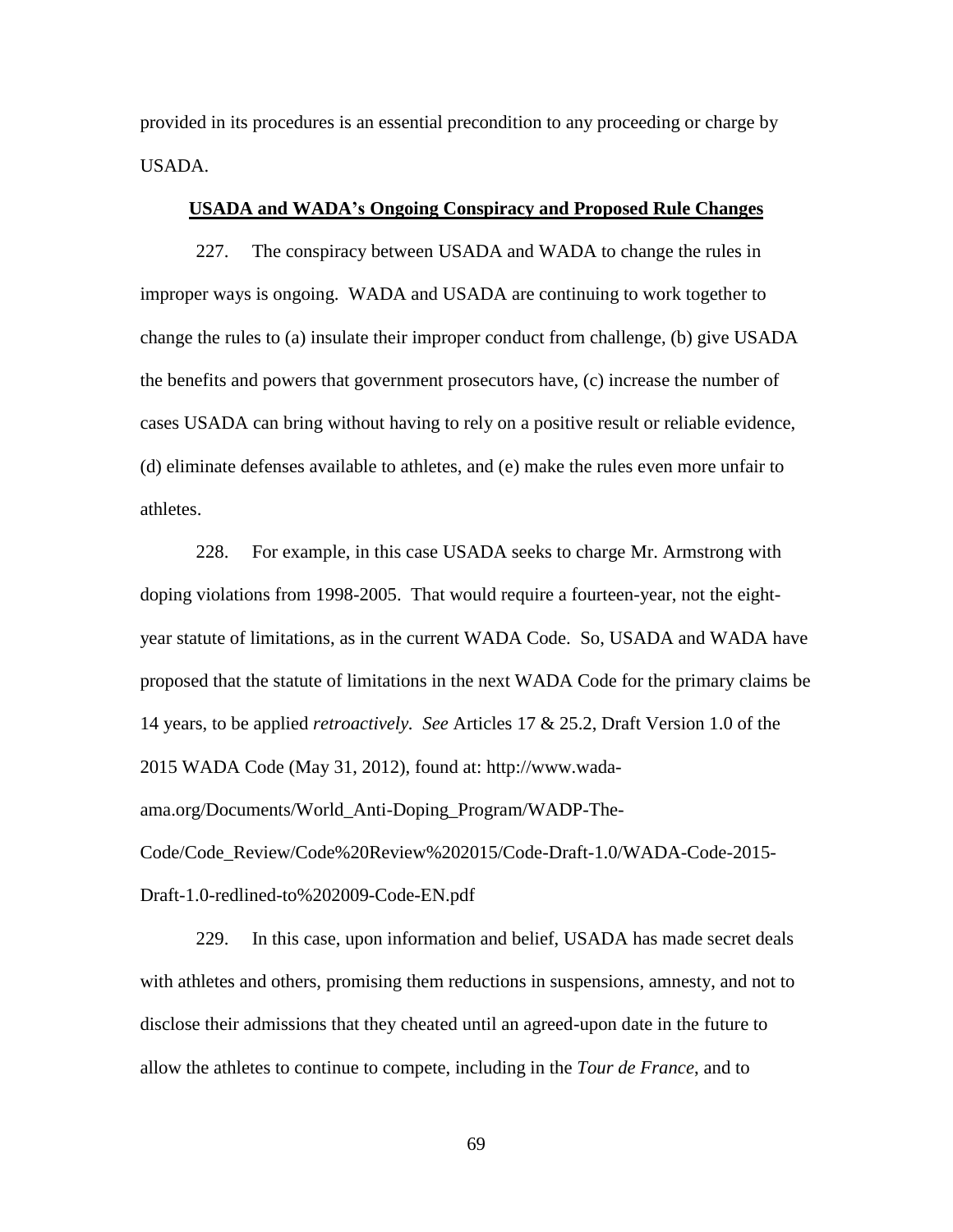otherwise continue to be involved in cycling. As discussed above, those agreements and promises violate not only all applicable rules, but also the United States statute about bribery of witnesses. UCI ha*s* written to USADA, demanding that USADA disclose whether any of the unidentified witnesses who allegedly confirm Mr. Landis's story that all riders were cheating are currently competing in the *Tour de France* and, upon information and belief, USADA has refused to respond, continuing to conceal its violation of all applicable rules. Rather than comply with the International Federation for Cycling's rules or United States law about bribery of fact witnesses, Defendants and WADA have drafted changes in the rules, specifically new Articles 10.5.3.2 and 10.5.3.3 of the next WADA Code, to authorize the wrongful conduct in which they are engaged.

230. As other examples, the new draft rules would allow confidentiality agreements with riders delaying the disclosure of their coerced admissions of cheating, and their redlined proposed changes for the next WADA Code adds both "[a]ssisting" and "conspiring" as new anti-doping violations as part of a new category they intend to create called "Complicity in an Anti-Doping Rule Violation.

231. In the new WADA Code, USADA is also seeking the ability to make arguments based even on Athlete Biological Passport data that the independent experts and scientific standards conclude does not constitute evidence of doping, something they are trying to do in this case, despite its impropriety and UCI's exclusive jurisdiction over the data and any claims arising out of it.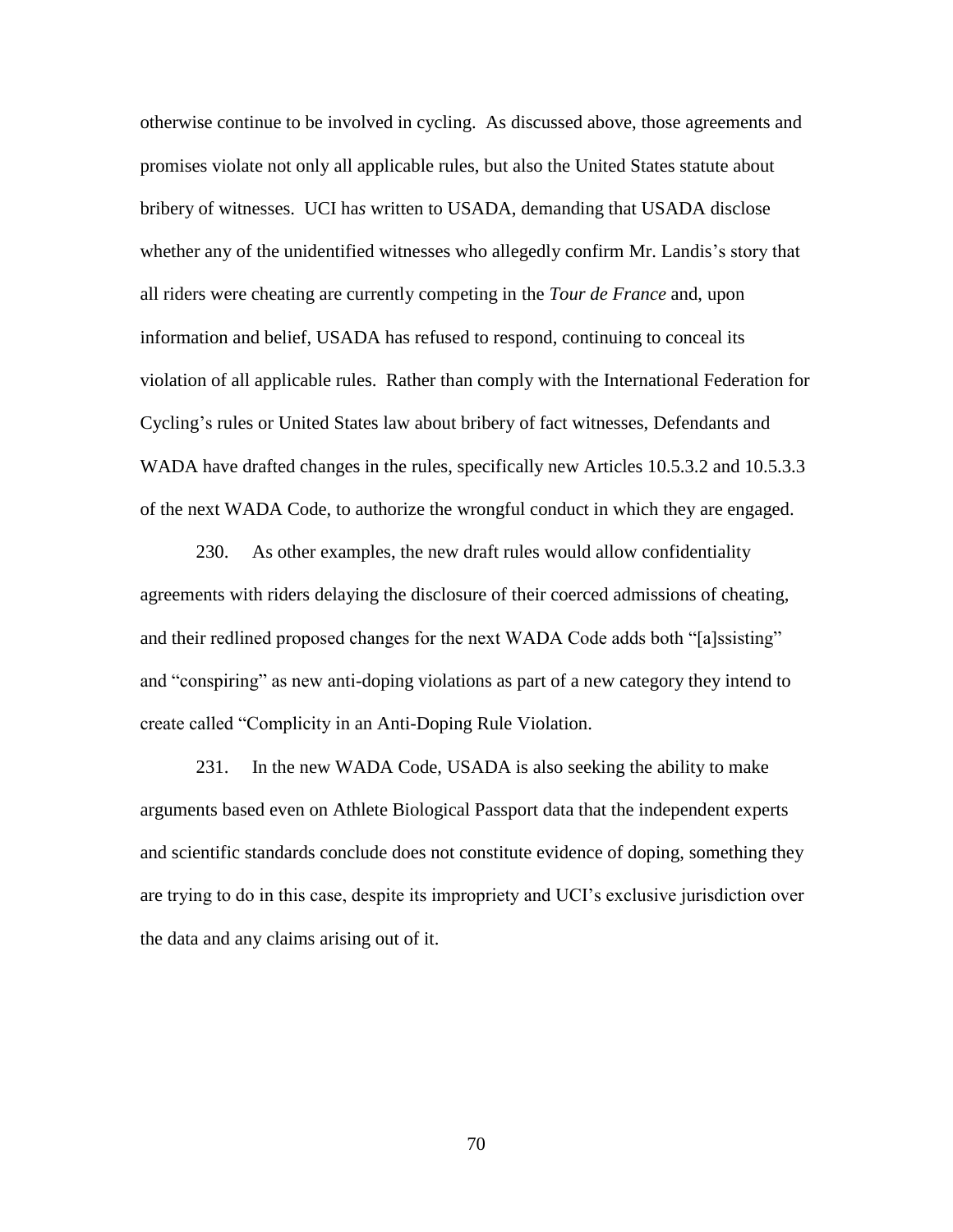# **COUNT I** (Fifth Amendment Procedural Due Process)

232. Mr. Armstrong repeats and re-alleges the allegations of paragraphs 1 to 231 as set forth above, and incorporates them by reference, as though set forth herein.

233. Defendants act under color of the State in that, among other things, the United States government was instrumental in the creation of USADA, relies on USADA to carry out its obligations under an international treaty, USADA acts as a regulator under an express grant of power from Congress, the federal government provides a substantial portion of USADA's funding, and USADA otherwise fulfills functions ordinarily reserved to the State.

234. Defendants further act under color of state law in that, among other things, the charges brought against Mr. Armstrong by Defendants are based on evidence gathered as part of a joint investigation with the United States government in which Defendants were willful participants in joint coordinated activity with the State and its agents designed to develop and support the charges Defendants now seek to assert against Mr. Armstrong. The United States government provides significant encouragement to Defendants, and the Defendants' functions are entwined with the State policies and activities.

235. Defendants may not deprive Mr. Armstrong of liberty or property without abiding by the Due Process Clause of the Fifth Amendment to the United States Constitution.

236. Defendants' actions threaten proximate harm to Mr. Armstrong's valuable property interests, including but not limited to his participation in his profession of competitive athletic competition and loss of cycling achievements and titles.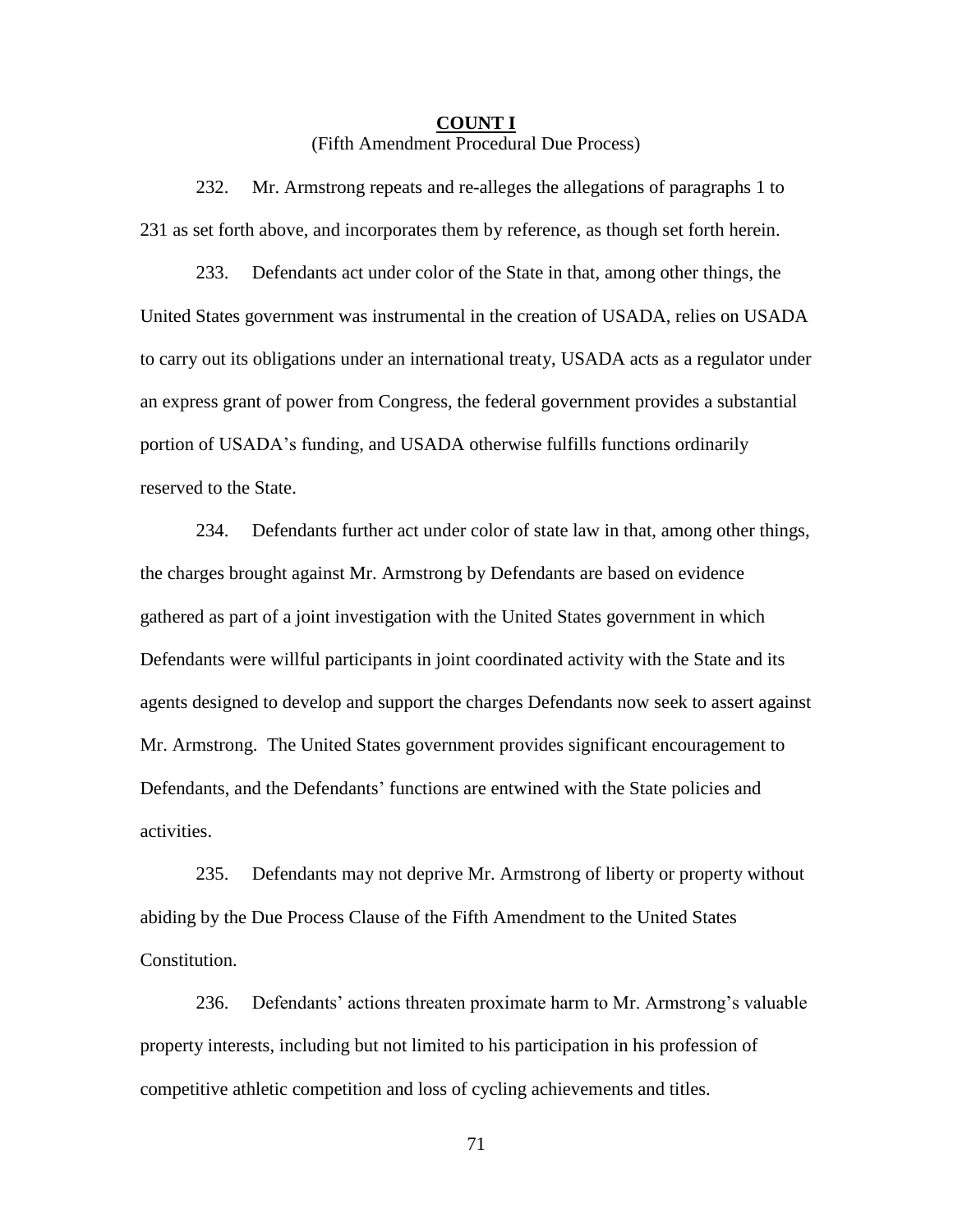237. Defendants' conduct already has led to Mr. Armstrong's suspension from all triathlon competition as a result of Defendants' decision to share copies of their unauthorized allegations with the World Triathlon Corporation, the International Triathlon Union, and USA Triathlon. Defendants have undertaken to ban Mr. Armstrong from competition for life, disqualify his competitive results, seize his medals and prizes, and impose upon him costs and fines, without according Due Process to Mr. Armstrong.

238. Defendants have violated, and unless enjoined, will continue to be in violation of Mr. Armstrong's Due Process rights for the reasons set forth above, including but not limited to the infirmities of USADA's arbitration procedures, the lack of a charging document that fairly informs Mr. Armstrong of the charges against which he must defend, the absence of a right to cross-examine and confront his accusers, the failure to produce exculpatory evidence, the failure to disclose cooperation agreements or inducements provided by USADA to witnesses, the failure to provide investigative witness statements, the failure to provide full disclosure of laboratory analysis, the lack of impartial assessment of the accuracy of laboratory testing procedures, and the absence of a right to a hearing upon appeal to CAS.

239. The violations of Constitutional due process standards applicable here are continuing and have caused and unless enjoined, will continue to cause irreparable harm to Mr. Armstrong for which there is no adequate remedy at law.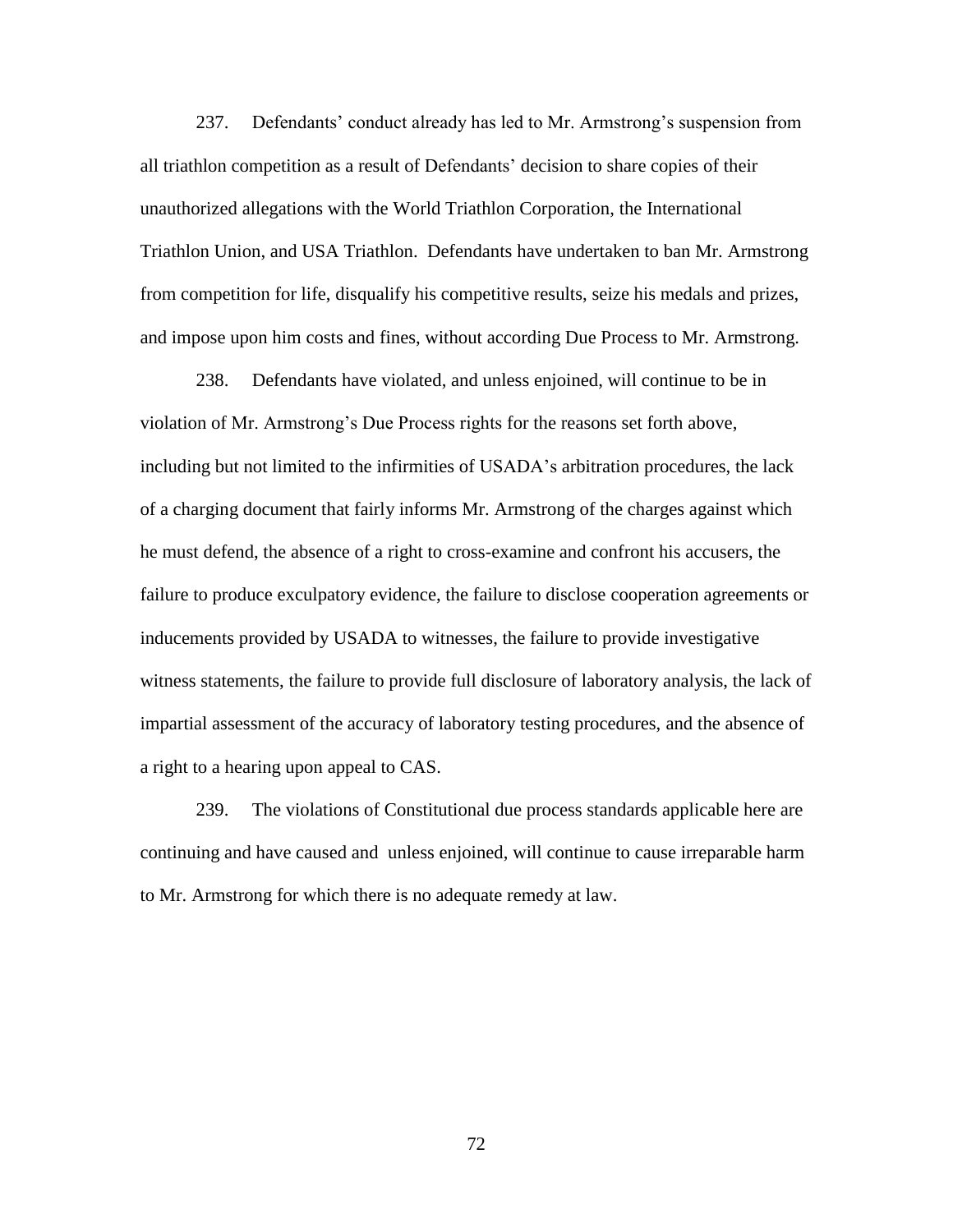# **COUNT II** (Common Law Due Process)

240. Mr. Armstrong repeats and re-alleges the allegations of paragraphs 1 to 239 as set forth above, and incorporate them by reference, as though set forth herein.

241. Defendants' actions threaten proximate harm to Mr. Armstrong's valuable property interests, including but not limited to his participation in his profession of competitive athletic competition and loss of cycling achievements and titles.

242. Prior to his retirement from competitive cycling, Mr. Armstrong was required to become a license-holder of UCI, the international governing body for cycling, in order to compete and to earn a livelihood. As a condition of his license, Mr. Armstrong was required to agree to comply with, and to be bound by, UCI's anti-doping regulations.

243. Defendants purport to derive authority to bring disciplinary proceedings against Mr. Armstrong from UCI's rules. In bringing charges against Mr. Armstrong, Defendants have violated, and will continue to be in violation of UCI's rules for the reasons set forth above, including but not limited to lack of jurisdiction under UCI's rules to assert the charges brought against Mr. Armstrong, lack of jurisdiction over UCI test results in 2001 and 2009-2010, lack of jurisdiction over alleged violations prior to August 2005 that do not involve a positive test; UCI has not independently reviewed the evidence, determined that there is reliable evidence upon which the matter could proceed, or determined that Mr. Armstrong is in likely violation of any anti-doping regulations within its jurisdiction, and has not delegated any disciplinary proceedings to USADA in connection with any such alleged violations.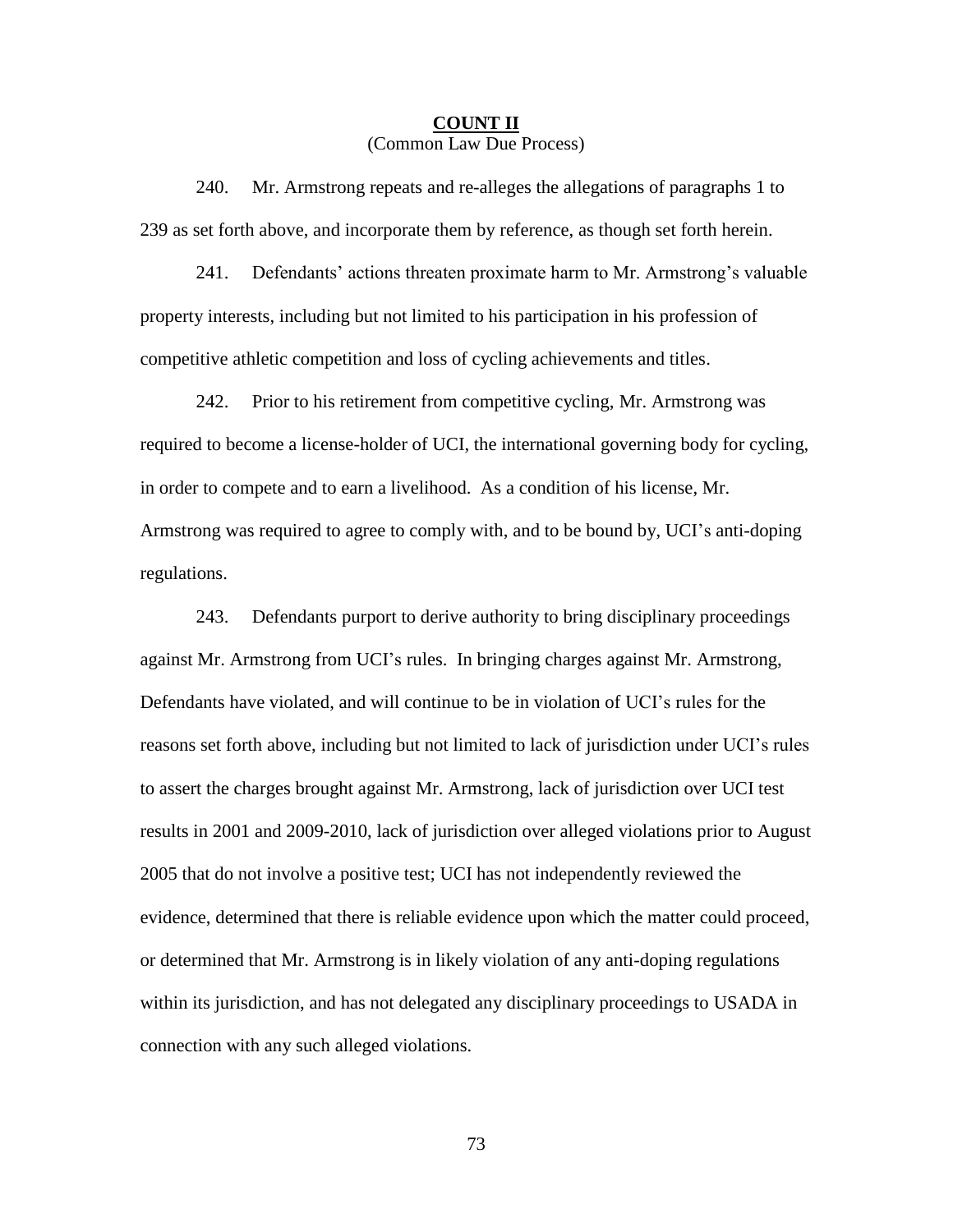244. Defendants' conspiracy charges against Mr. Armstrong and the bringing of a consolidated action against six respondents, including other respondents as to whom USADA lacks jurisdiction, are also unauthorized under UCI's rules, and violate common law principles of due process.

245. In bringing charges against Mr. Armstrong, Defendants have violated, and will continue to be in violation of USADA's rules, including, but not limited to, the statute of limitations, the Review Board process, procurement of unreliable evidence from witnesses by improper means,, and agreements as to disciplinary actions relating to witnesses.

246. Defendants' actions and continuing course of conduct as to Mr. Armstrong violate common law principles of due process.

247. The violations of common law due process standards applicable here have caused and, unless enjoined, will continue to cause irreparable harm to Mr. Armstrong for which there is no adequate remedy at law.

#### **COUNT III**

(Tortious Interference With Contract)

248. Mr. Armstrong repeats and re-alleges the allegations of paragraphs 1 to 247 as set forth above, and incorporates them by reference, as though set forth herein.

249. At all times relevant to this Complaint, Mr. Armstrong had a contractual and business relationship with UCI that governs the matters over which Defendants now purport to charge Mr. Armstrong, including but not limited to through Mr. Armstrong's International License Application with UCI.

250. Mr. Armstrong's contractual and business relationship with UCI included, but is not limited to, UCI's control over results management, UCI's exclusive jurisdiction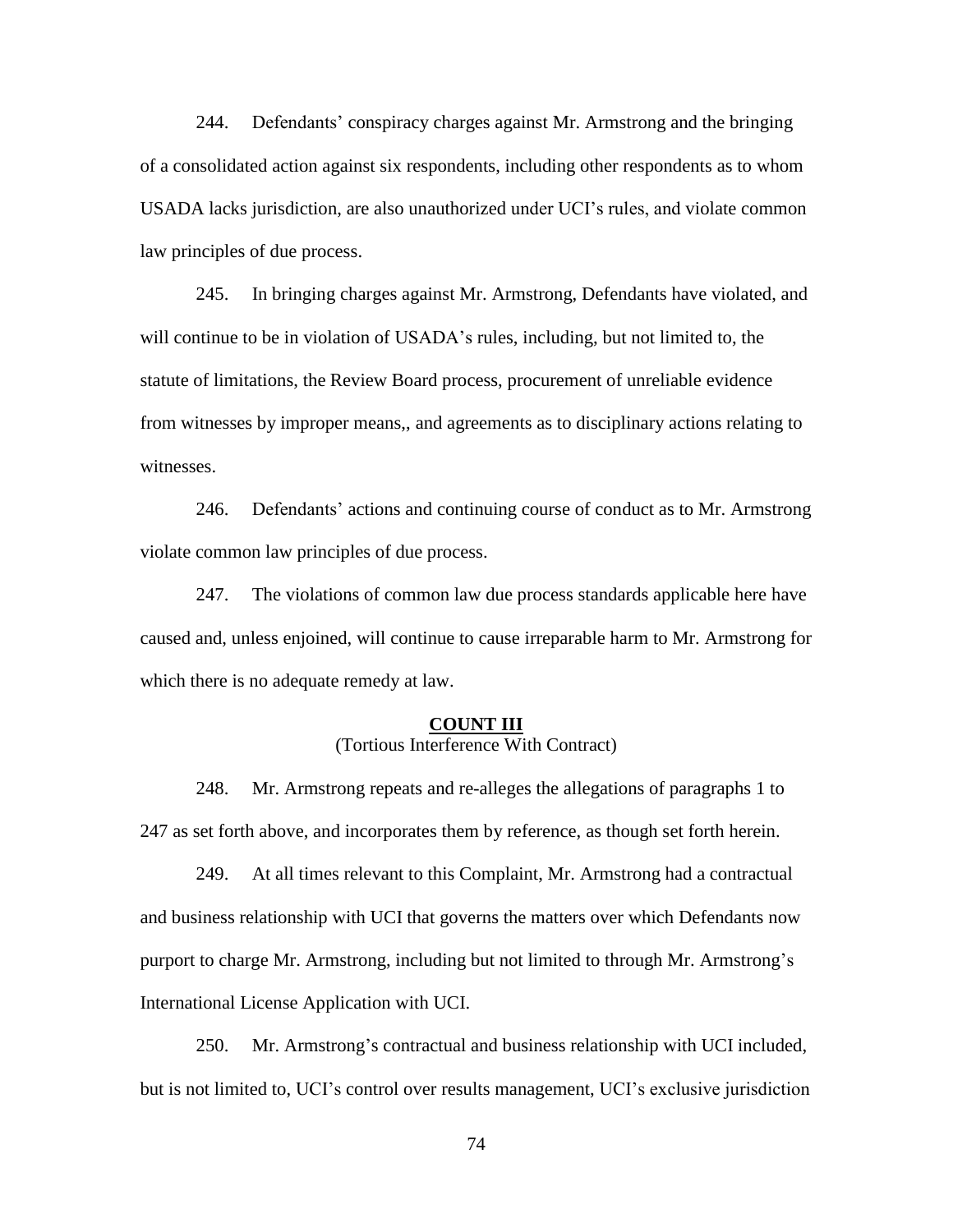over alleged doping violations by Mr. Armstrong prior to 2005; its exclusive jurisdiction over the drug tests upon which USADA relies including tests in 2001 and 2009-10; its authority to delegate disciplinary responsibility to USA Cycling; its duty to review proposed discplinary proceedings against its license-holders; its obligation to review the evidence and determine whether it constitutes reliable means of proving an anti-doping violation before any anti-doping charge is brought against Mr. Armstrong; UCI's exclusive jurisdiction and obligation to determine whether to authorize any disciplinary proceedings against Mr. Armstrong; and UCI's obligation to abide by the statute of limitations applicable to any alleged charge against Mr. Armstrong.

251. USADA has proceeded with its charges in contravention of the UCI rules, thereby interfering with UCI's performance of its obligations, including, *inter alia*, its commitment to abide by the eight-year statute of limitations.

252. Defendants' charges against Mr. Armstrong, and actions leading to them have interfered and will continue to interfere with Mr. Armstrong's contractual and business relations with UCI.

253. As a result of Defendants' interference, Defendants have caused UCI to be in breach of its obligations to Mr. Armstrong.

254. Defendants had actual knowledge of Mr. Armstrong's contract and business relationship with UCI.

255. Defendants' interference with Mr. Armstrong's business and contractual relationship with UCI was willful and intentional. Defendants desired to cause the consequences of its interference with the business and contractual relationship with UCI and believed that the consequences are substantially certain to result from it.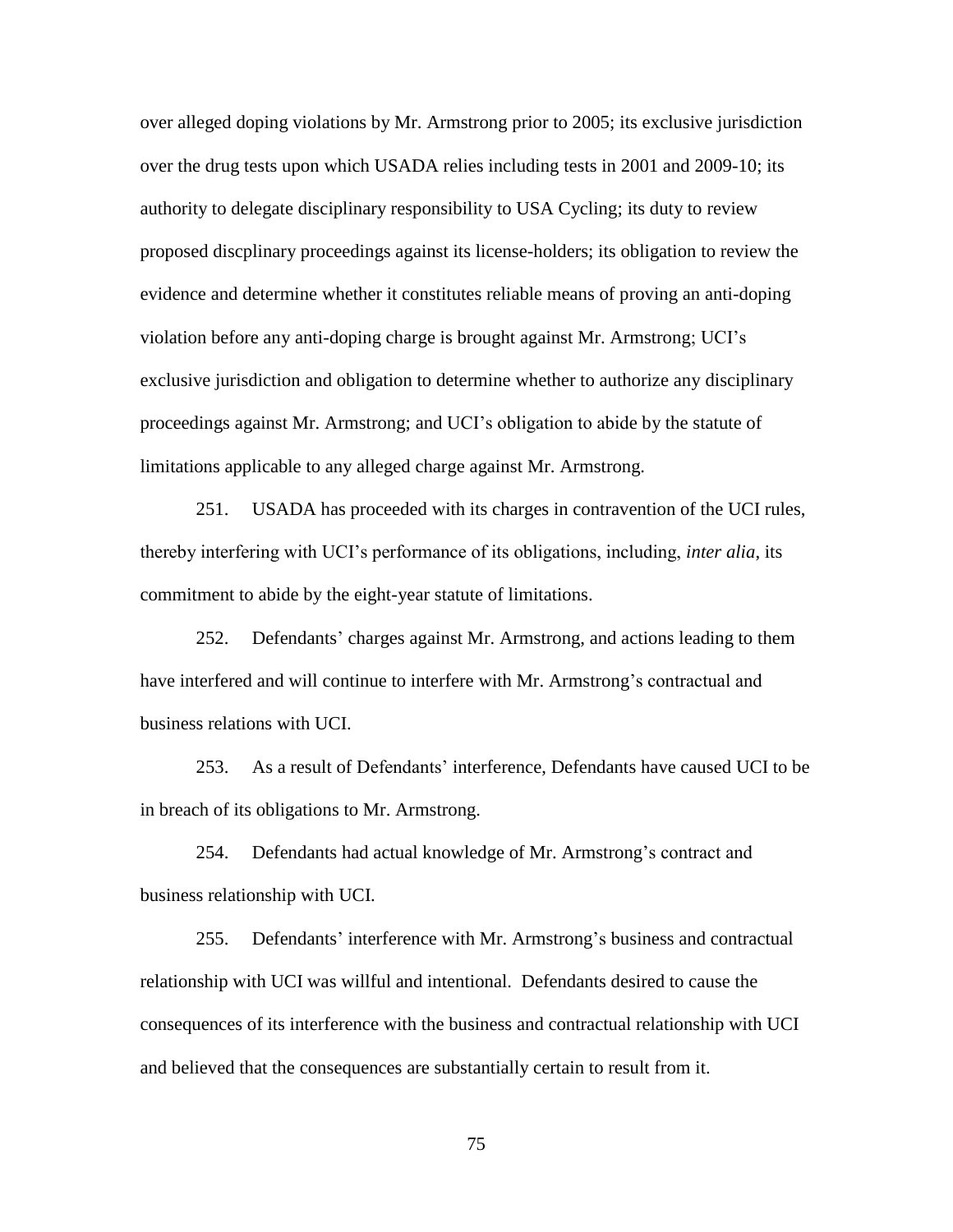256. Defendants' willful and intentional acts have proximately caused and are continuing to cause damage to Plaintiff.

257. Defendants' actions have caused, and unless enjoined will continue to cause irreparable harm to Mr. Armstrong for which there is no adequate remedy at law.

# **COUNT IV** (Declaratory Judgment)

258. Mr. Armstrong repeats and re-alleges the allegations of paragraphs 1 to 257 as set forth above, and incorporates them by reference, as though set forth herein.

259. Mr. Armstrong is faced with efforts by the Defendants to sanction him and declare that he has been stripped of all of his athletic achievements and that he is suspended for life from elite competitive sport, which is his livelihood, if he does not submit to the jurisdiction of their improper arbitration proceeding. This is a case of actual controversy within the jurisdiction of this court, as it is a dispute that arises under the Constitution and laws of the United States.

260. Mr. Armstrong asks this court to declare the rights and other legal relations of the Plaintiff with respect to the Defendants, pursuant to 28 U.S.C. § 2201.

261. In particular, Mr. Armstrong asks this Court to enter Judgment in favor of Plaintiff and against the Defendants and declare:

a. Defendants lack jurisdiction to bring the charges asserted against Mr. Armstrong in the June 12, 2012 and June 28, 2012 letters.

b. Mr. Armstrong has no agreement with USADA that authorizes arbitration with respect to the charges against Mr. Armstrong in the June 12, 2012 and June 28, 2012 letters.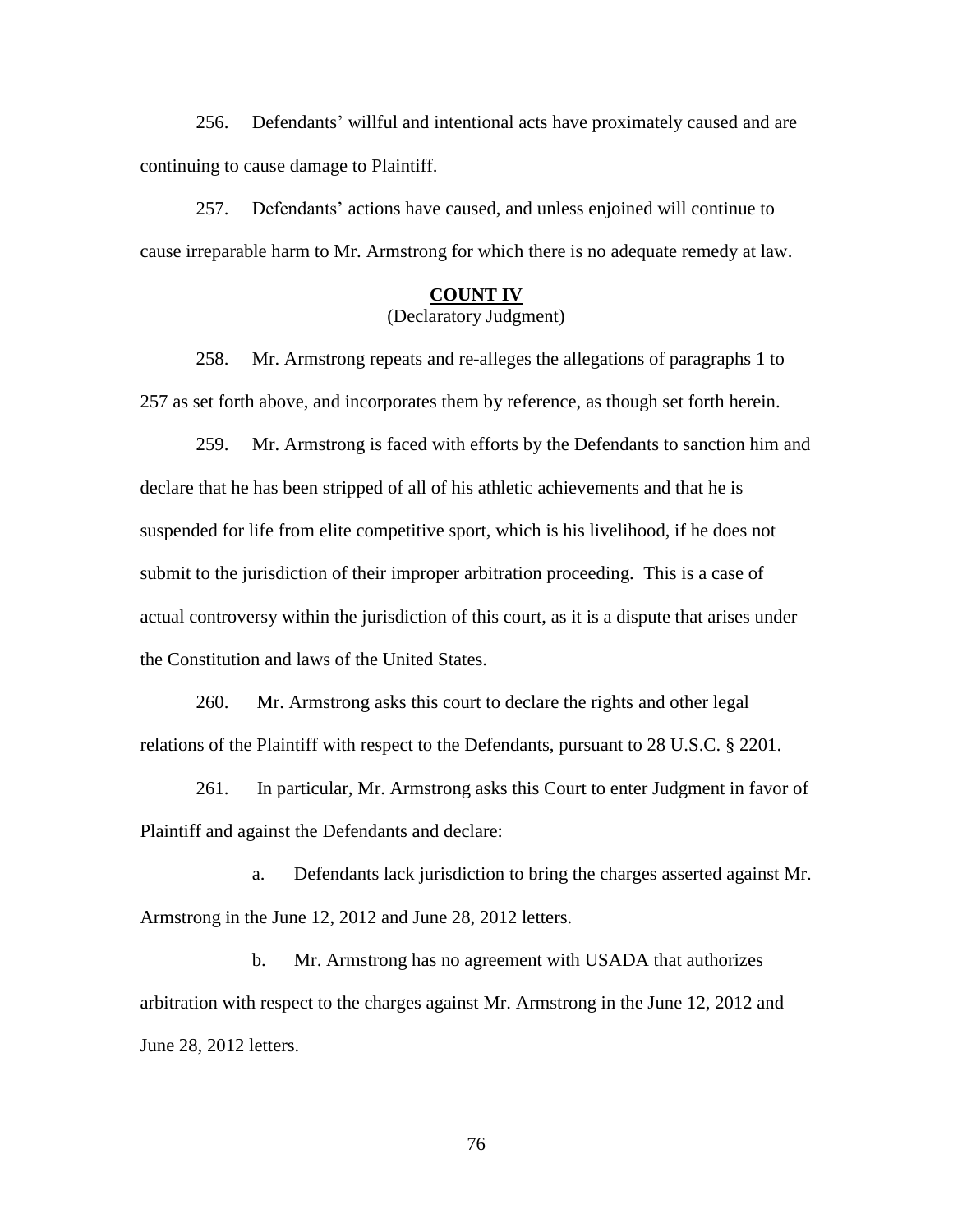c. Defendants have violated USADA's own rules in an effort to bring charges improperly against Mr. Armstrong;

d. The charges asserted against Mr. Armstrong are barred by the applicable statute of limitations.

e. Defendants have asserted charges against Mr. Armstrong in violation of the Due Process Clause of the United States Constitution, and common law principles of due process.

f. The arbitration and other processes to which Defendants assert the right to subject Mr. Armstrong are in violation of the Due Process Clause of the United States Constitution, and common law principles of due process.

### **PRAYER FOR RELIEF**

WHEREFORE, Mr. Armstrong seeks the following relief in this action

a. As to Counts I, II, and III, preliminary and permanent injunctive relief staying the asserted requirement that Mr. Armstrong elect, by July 14, 2012, or any other date, arbitration of the June 12, 2012 and June 28, 2012 charges, or accept the sanctions specified in those documents;

b. As to Counts I, II, and III, preliminary and permanent injunctive relief enjoining Defendants from imposing any sanction, or imposing any costs of fines on Mr. Armstrong, or taking any action with respect to disqualification of competitive results, awards, titles, medals, or prizes held by Mr. Armstrong, based on the allegations in the June 12, 2012 and June 28, 2012 letters;

c. As to Counts I, II, and III, preliminary and permanent injunctive relief enjoining Defendants from all other actions in furtherance of pursuing doping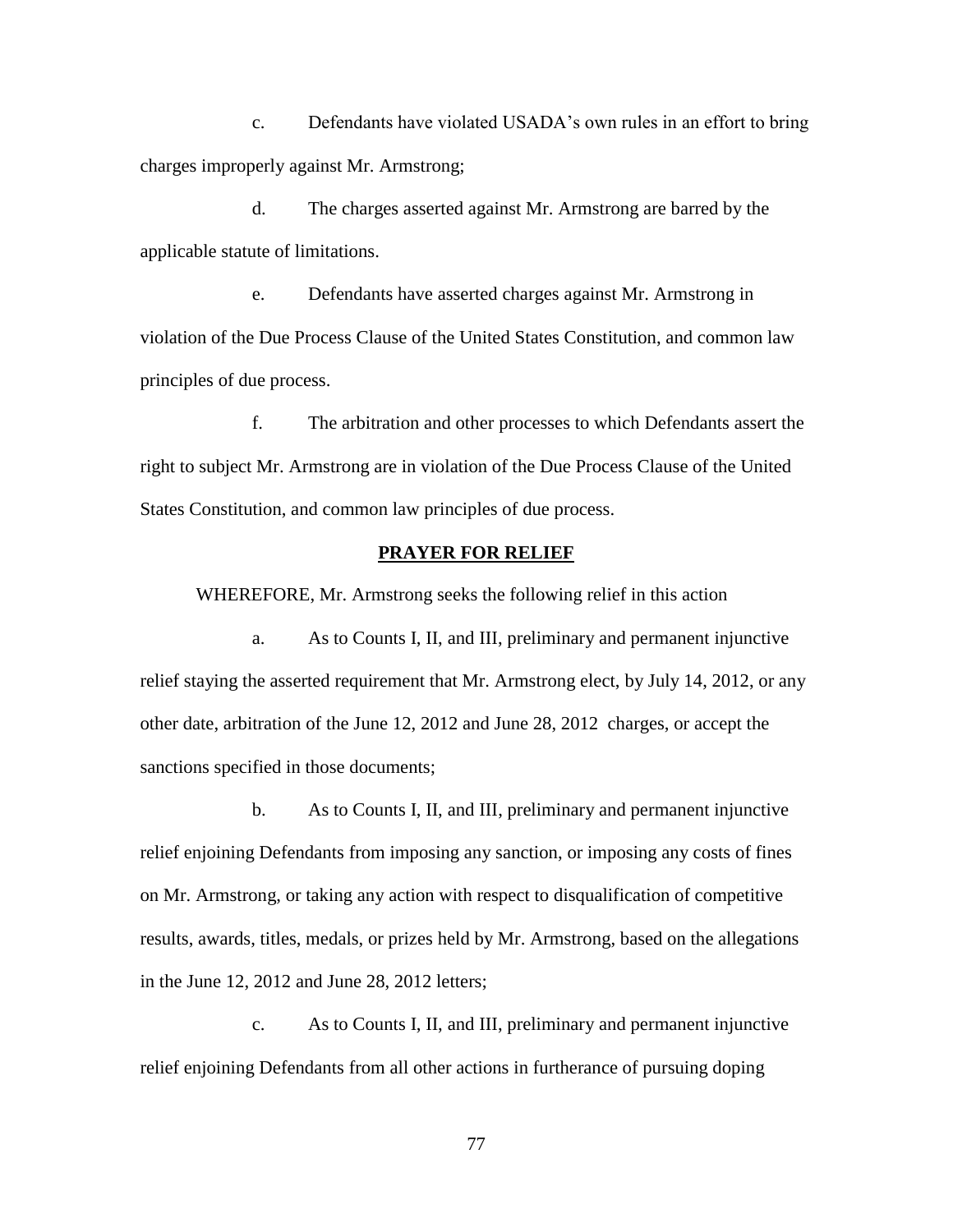charges, imposing sanctions, or taking any action with respect to disqualification of competitive results, awards, titles, medals, or prizes held by Mr. Armstrong based on the allegations from the June 12, 2012 and June 28, 2012 letters;

d. As to Count III, judgment in favor of Mr. Armstrong and against Defendants, ordering Defendants to pay Mr. Armstrong all damages proximately caused by Defendants, in an amount to be determined at trial;

e. As to Count IV, a declaratory judgment in favor of Mr. Armstrong that Defendants lacks jurisdiction to bring the charges asserted against Mr. Armstrong in the June 12, 2012 and June 28, 2012 letters;

f. As to Count IV, a declaratory judgment in favor of Mr. Armstrong that Mr. Armstrong has no agreement with USADA that authorizes arbitration with respect to the charges against Mr. Armstrong in the June 12, 2012 and June 28, 2012 letters;

g. As to Count IV, a declaratory judgment that Defendants have violated USADA's own rules in an effort to bring charges improperly against Mr. Armstrong;

h. As to Count IV, a declaratory judgment that the charges asserted against Mr. Armstrong are barred by the applicable statute of limitations;

i. As to Count IV, a declaratory judgment that Defendants have asserted charges against Mr. Armstrong in violation of the Due Process Clause of the United States Constitution, and common law principles of due process; and

j. As to Count IV, a declaratory judgment that the arbitration and other processes to which Defendants assert the right to subject Mr. Armstrong are in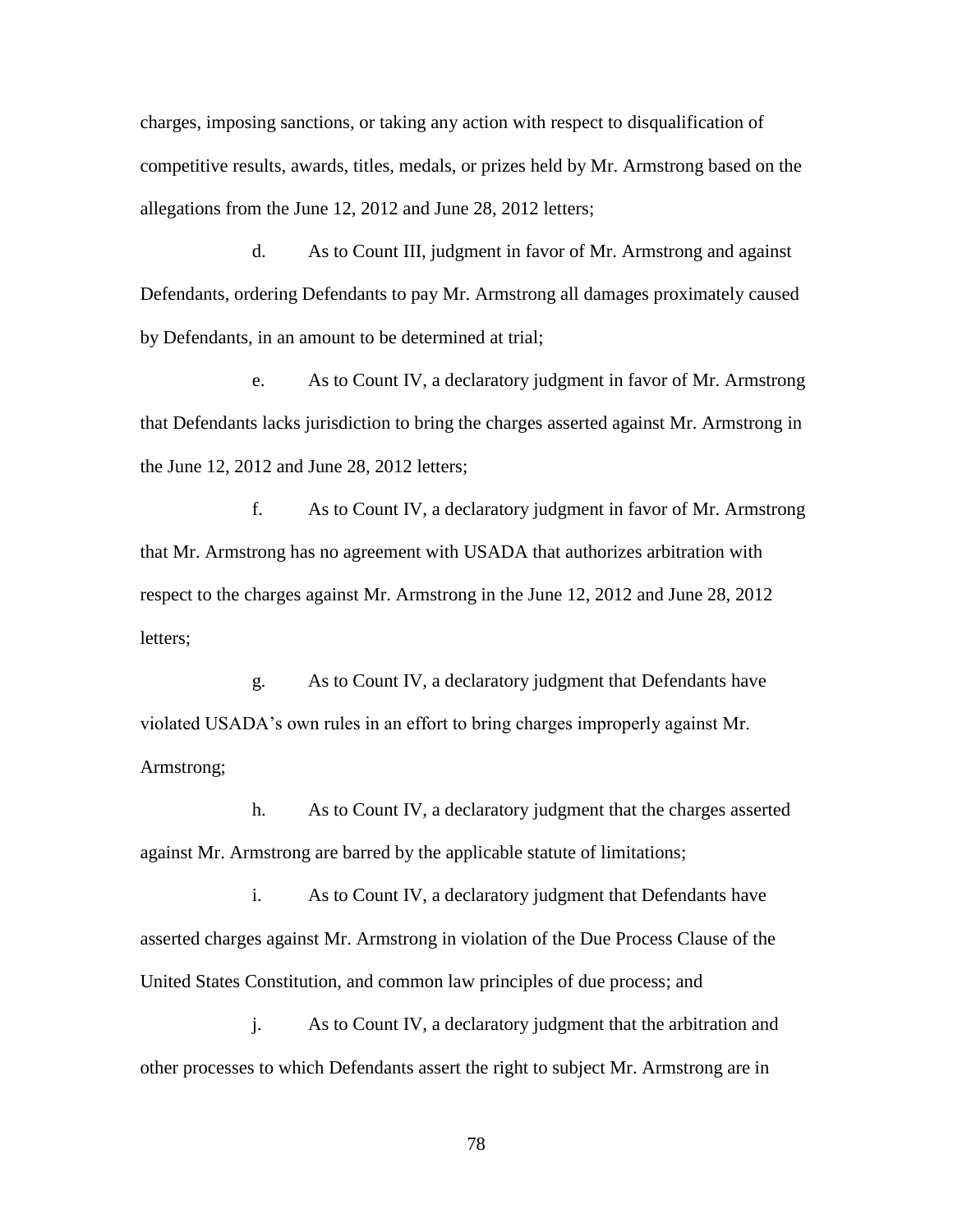violation of the Due Process Clause of the United States Constitution, and common law principles of due process.

k. As to all Counts, attorneys' fees and costs associated with this action and with responding and challenging USADA's June 2012 initiation of charges and charging decision;

l. As to all Counts, such other and further equitable relief to which

Mr. Armstrong may be entitled.

# **JURY DEMAND**

Under Rule 38 of the Federal Rules of Civil Procedure, Plaintiff Lance Armstrong demands a trial by jury in this action of all issues so triable.

Dated: July 9, 2012

Respectfully submitted,

/s/ Timothy J. Herman Timothy J. Herman (Bar No. 09513700) Sean E. Breen (Bar No. 00783715) HOWRY BREEN & HERMAN LLP 1900 Pearl Street Austin, Texas 78705 Phone: (512) 474-7300 Fax: (512) 474-8557 therman@howrybreen.com

Mark S. Levinstein (*pro hac vice* pending) Marcie R. Ziegler (*pro hac vice* pending) Ana C. Reyes (*pro hac vice* pending) WILLIAMS & CONNOLLY LLP 725 12th St., NW Washington, DC 20005 Phone: (202) 434-5000 Fax: (202) 434-5029 mlevinstein@wc.com